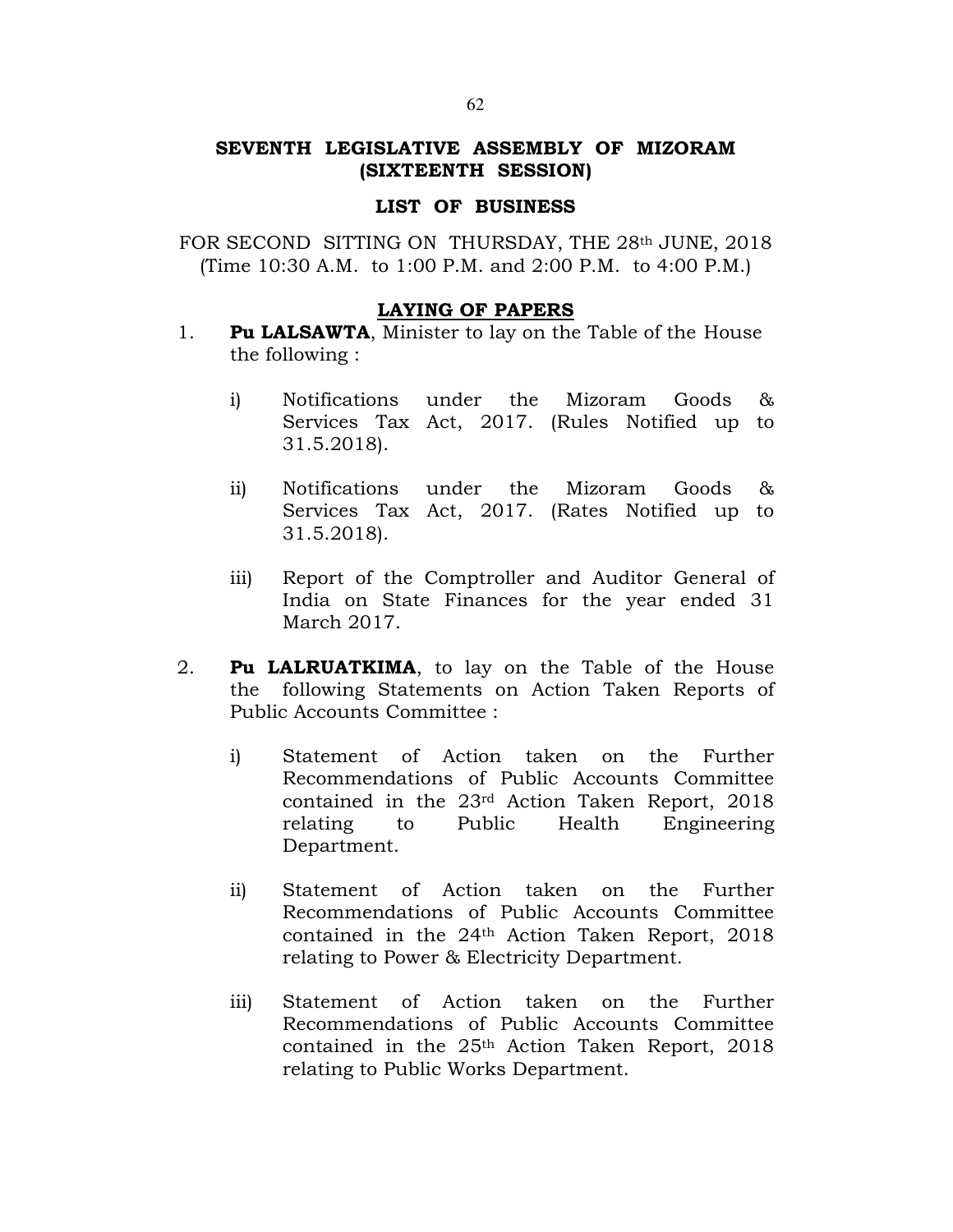- 3. Pu H. ZOTHANGLIANA, to lay on the Table of the House a copy of Statement on Actions taken by the Government against Committee on Local Fund Accounts (COLFA) further recommendation contained in the Third Report on Technical Inspection Report on Urban Body and Rural Local Bodies for the year 2013-2014 relating to Local Administration Department.
- 4. **Pu R. VANLALVENA**, to lay on the Table of the House a copy of Statement of Action taken on the further recommendations of Committee on Government Assurances contained in the Seventh Report, 2017 relating to Health & Family Welfare Department, School Education Department and Fisheries Department.

## PRESENTATION OF REPORTS

- 5. Pu P.C. ZORAM SANGLIANA, to present to the House the Third Report on Actions taken by the Government against the recommendations contained in the Second Report of Subject Committee-I relating to Excise and Narcotics Department.
- 6. Pu LALRUATKIMA, to present to the House the following Reports of Public Accounts Committee :
	- i) Thirtieth Report on Actions taken by the Government on the recommendations contained in the Twenty Sixth Report of the Public Accounts Committee on the Report of C&AG of India for the year 2011-2012 relating to Health & Family Welfare Department.
	- ii) Thirty First Report on Actions taken by the Government on the recommendations contained in the Twenty Seventh Report of the Public Accounts Committee on the Report of C&AG of India for the year 2012-2013 relating to Transport Department.
	- iii) Thirty Second Report on Actions taken by the Government on the recommendations contained in the Twenty Ninth Report of the Public Accounts Committee on the Report of C&AG of India for the year 2012-2013 relating to Transport Department.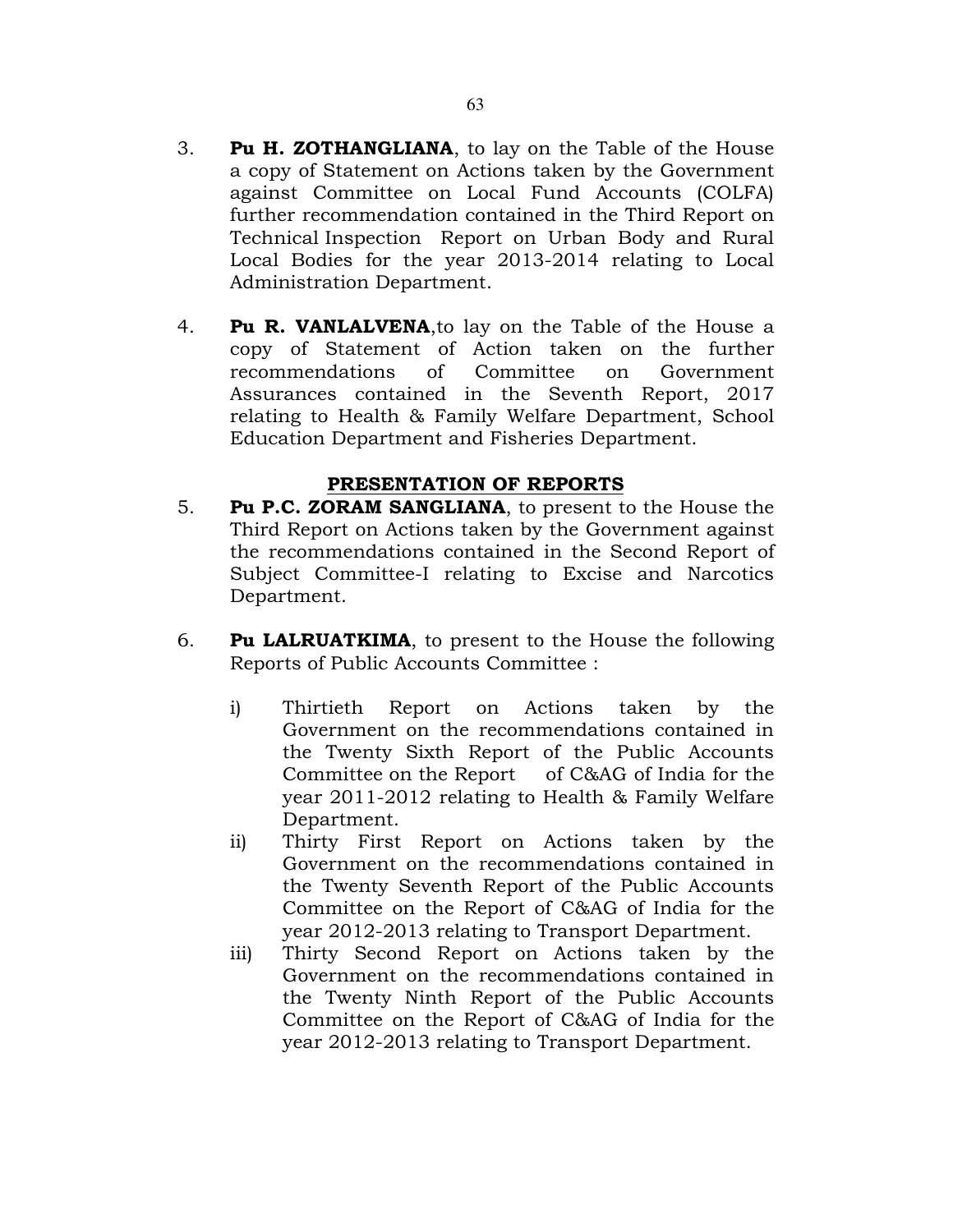8. **Pu R. VANLALVENA**, to present to the House the Eighth Report of Committee on Government Assurances relating to Government Assurances given by Ministers in the Twelfth Session of the Seventh Legislative Assembly of Mizoram.

# OFFICIAL RESOLUTION

9. Pu R. LALZIRLIANA, Minister to move an Official Resolution in the following form : "That this House resolves to impress upon the Government of India its unequivocal opposition to the proposed Citizenship Amendment Bill, 2016 that seeks to amend the Citizenship Act, 1955 to make illegal migrants eligible to be given Indian Citizenship on the basis of religion".

# LEGISLATIVE BUSINESS

# Bill for introduction, consideration and passing

10. **Pu LALSAWTA**, Minister to beg leave of the House to introduce "The Mizoram Public Demands Recovery (Amendment) Bill, 2018".

# ALSO

# to introduce the Bill to move that the Bill be taken into consideration AND to move that the Bill be passed.

….

# S.R. ZOKHUMA

Commissioner & Secretary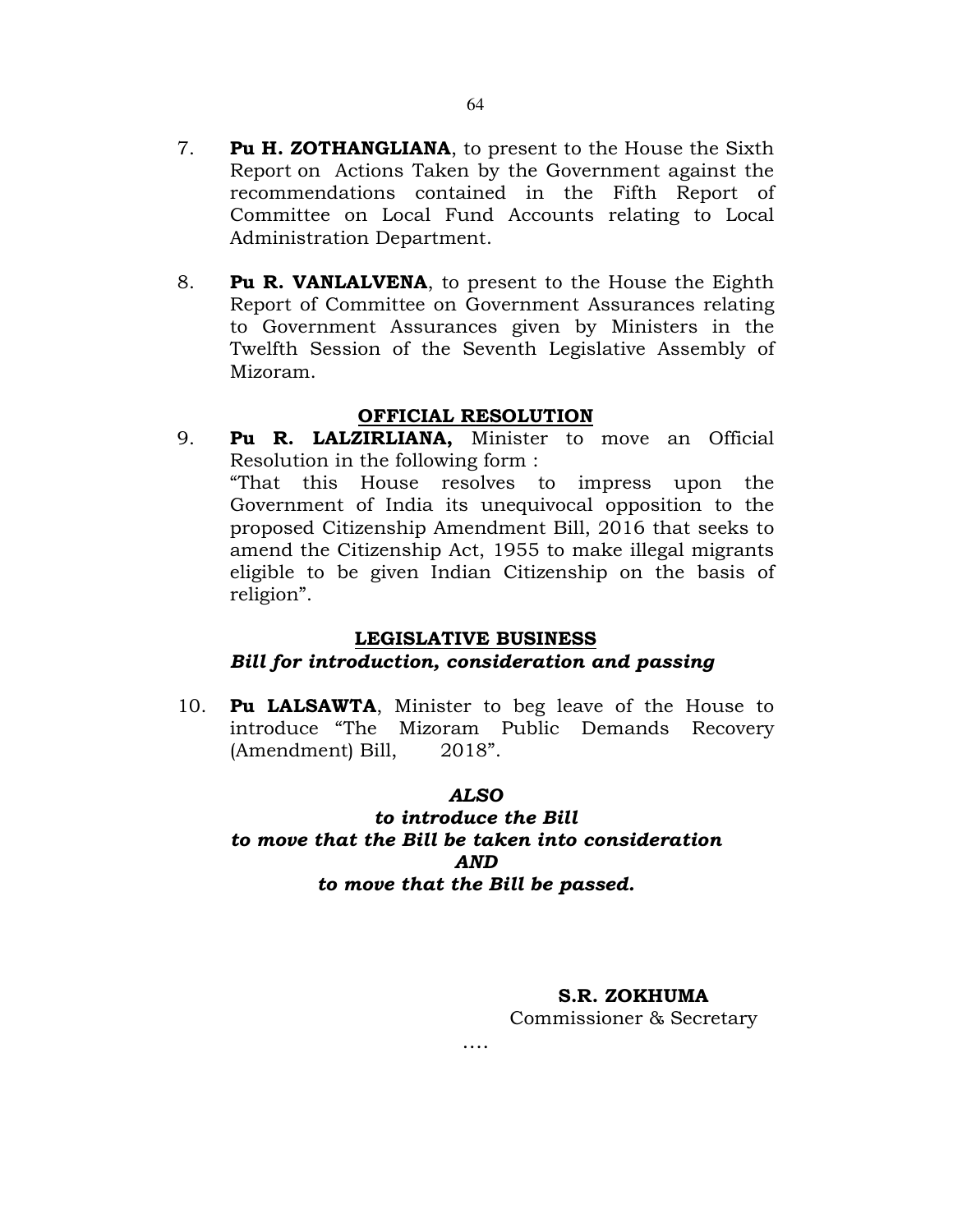**SPEAKER** : Chutichuan, kan Lalpa Isua Krista Pathian leh a Pa chu, thinlung hmun khat leh inthuruala kan chawimawi theihna turin, chhelna leh thlamuanna Pathian chuan, Krista Isua sawi angin rilru hmun khat pu tawnin awmtir che u rawh se. **Rom 15 : 5-6**

 Kan zingah member zahawm tak Pu S. Laldingliana hi damlohna avangin a lo tel thei lo va, a dam thuai kan beisei a ni, thinlungin tawngtaipui ila a tha ang e.

 Tunah chuan Laying of Papers-ah kan kal ang a, Finance Minister zahawm tak Pu Lalsawta'n paper lay tur 3 (pathum) a nei a, lay turin i sawm ang.

**PU LALSAWTA, MINISTER** : Pu Speaker, i phalna leh he House remtihnain heng paper 3 (pathum) :

- (i) Notifications under the Mizoram Goods & Services Tax Act, 2017. (Rules Notified up to 31.5.2018).
- (ii) Notifications under the Mizoram Goods & Services Tax Act, 2017. (Rates Notified up to 31.5.2018).
- (iii) Report of the Comptroller and Auditor General of India on State Finances for the year ended 31 March 2017 hi he House zahawm takah hian ka rawn lay e.

**SPEAKER** : A copy kha member zahawm takte hnenah sem ni se.

 Tunah chuan Pu Lalruatkima, Chairman, Public Accounts Committee-in paper lay tur an neih apiang House dawhkan a lay turin i lo sawm ang.

**PU LALRUATKIMA** : Pu Speaker, i phalna leh he House zahawm tak remtihnain heng a hnuaia Statement leh Action Taken Reports of Public Accounts Committee te hi House Table-ah ka rawn lay e.

- (i) Statement of Action Taken on the Further Recommendations of Public Accounts Committee contained in the 23<sup>rd</sup> Action Taken Report, 2018 relating to Public Health Engineering Department.
- (ii) Statement of Action Taken on the Further Recommendations of Public Accounts Committee contained in the  $24<sup>th</sup>$  Action Taken Report, 2018 relating to Power & Electricity Department.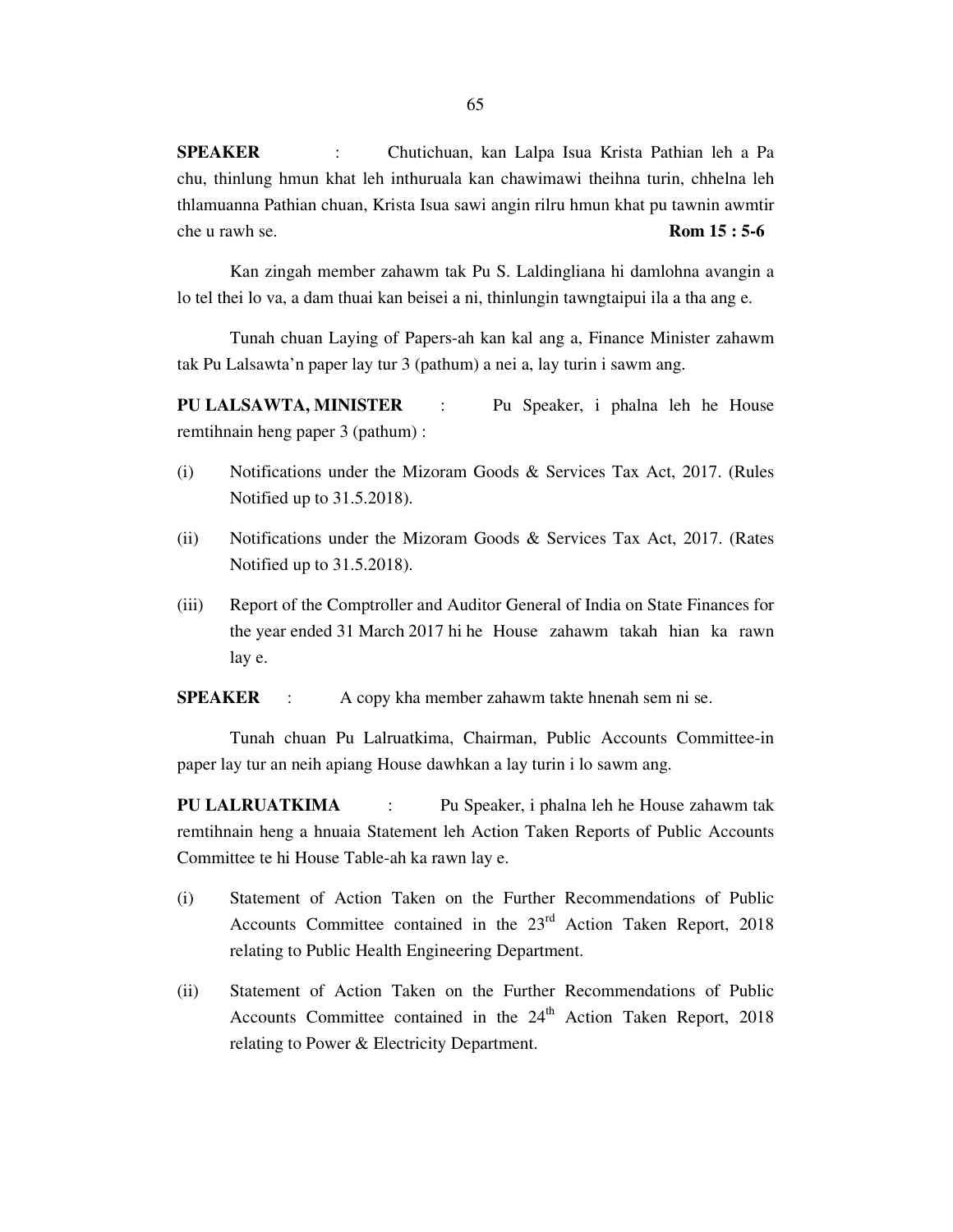(iii) Statement of Action Taken on the Further Recommendations of Public Accounts Committee contained in the  $25<sup>th</sup>$  Action Taken Report, 2018 relating to Public Works Department. Ka lawm e.

**SPEAKER** : Tuna a laid tak copy te kha sem leh ni se.

 Tunah chuan Pu H. Zothangliana, Chairman, Committee on Local Fund Accounts, paper an neih ang ang lay turin i sawm ang.

**PU H. ZOTHANGLIANA** : Pu Speaker, i phalna leh he House zahawm tak remtihnain he Statement of Actions taken by the Government against Committee on Local Fund Accounts (COLFA) further recommendation contained in the Third Report on Technical Inspection Report on Urban Body and Rural Local Bodies for the year 2013-2014 relating to Local Administration Department hi House Table-ah ka rawn lay e.

**SPEAKER** : A copy kha sem leh ni se.

 Tunah Pu R. Vanlalvena, Chairman, Committee on Government Assurances paper lay tur an neih ang te lay turin i lo sawm leh ang.

**PU R. VANLALVENA** : Pu Speaker, ka lawm e. I phalna leh i remtihnain Statement of Action taken on the further recommendations of Committee on Government Assurances contained in the Seventh Report, 2017 relating to Health & Family Welfare Department, School Education Department and Fisheries Department he House zahawm takah ka rawn lay e. Ka lawm e.

**SPEAKER** : A copy sem leh ni se.

 Tunah chuan Presentation of Reports-ah kan kal ang a, Pu P.C. Zoram Sangliana, Chairman, Subject Committee-I-in report hrang hrang te rawn present sela, amah i sawm ang.

**PU P.C. ZORAM SANGLIANA** : Pu Speaker, i phalna leh he House zahawm tak remtihnain he Third Report of Subject Committee-I, Action taken by the Government against the recommendations contained in the Second Report of Subject Committee-I relating to Excise and Narcotics Department hi ka rawn present a. Subject Committee-I ah hian Chairman bakah member 7(pasarih) Pu Nihar Kanti Chakma, Pu John Siamkunga, Lt. Col. Z.S. Zuala, Pu Vanlalzawma, Pu T. Sangkunga, Pu Lalruatkima leh Pu S. Laldingliana te kan awm a. Pu Speaker,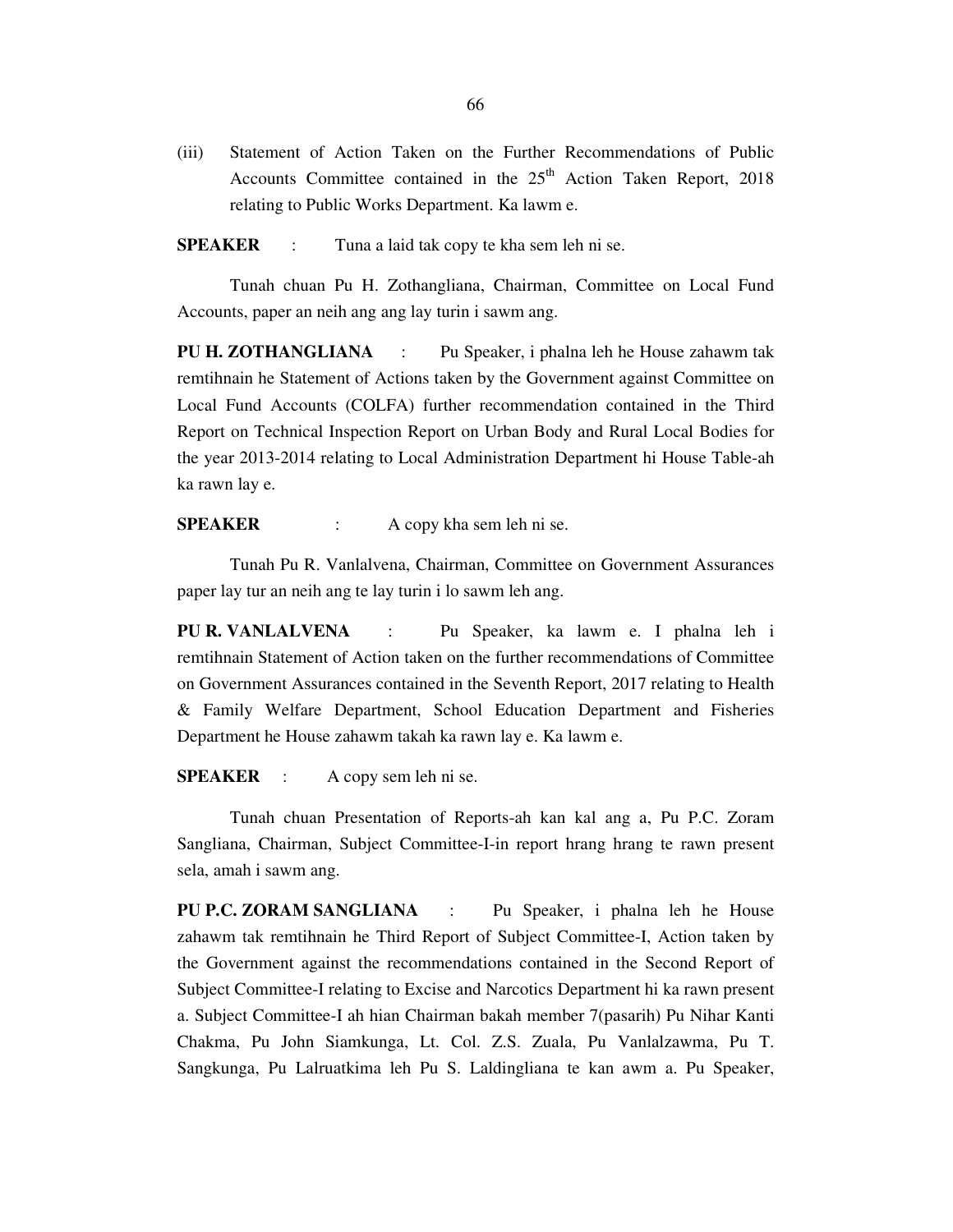Subject Committee-I hian Mizorama ruihhlo hluar zel hi a do dan kawng zawn tumin Excise and Narcotics Department hi nikum July thla khan a thlang a, chung hmalakna kal zelah chuan Chief Minister zahawm tak bakah Department Official te, Central YMA Champhai sub-headquarters leh group YMA hruaitute nen inkawmhona te neiin, study tour te pawh neih a ni bawk a, chung zir chianna atang chuan Report pek anih hnuah hrang hranga Department hrang hrang hmalakna leh Committee-in rawtna a siam belh lehna chu he report ah hian rawn present a ni e, ka lawm e. (Report sem a ni)

**PU LALRUATKIMA** : Pu Speaker, ka lawm e. I phalna leh he House remtihnain heng a hnuaia Public Accounts Coomittee Report te:

- 1) Thirtieth Report on Actions taken by the Government on the recommendation contained in the Twenty Sixth Report of the Public Accounts Committee on the Report of C& AG of India for the year 2011-2012 relating to Health & Family Welfare Department.
- 2) Thirty First Report on Actions taken by the Government on the recommendation contained in the Twenty Seventh Report of the Public Accounts Committee on the Report of C&AG of India for the year 2012-2013 relating to Transport Department.
- 3) Thirty Second Report on Actions taken by the Government on the recommendation s contained in the Twenty Ninth Report of the Public Accounts Committee on the Report of C&AG of India for the year 2012-2013 relating to Transport Department- heng te hi he House zahawm tak ah ka rawn present e. Ka lawm e.

**SPEAKER** : A copy kha sem leh ni se. Tunah Pu Zothangliana, Chairman, Committee on Local Fund Accounts lo sawm leh ila.

**PU ZOTHANGLIANA** : Pu Speaker, ka lawm e, i phalna leh he House remtihnain Sixth Report on Actions Taken by the Government against the recommendations contained in the Fifth Report of Committee on Local Fund Accounts relating to Local Administration Department hi he House zahawm takah hian ka rawn present e.

**SPEAKER** : A copy kha sem leh ni se. Tunah Pu R.Vanlalvena, Chairman, Committee on Government Assurances i lo sawm ang.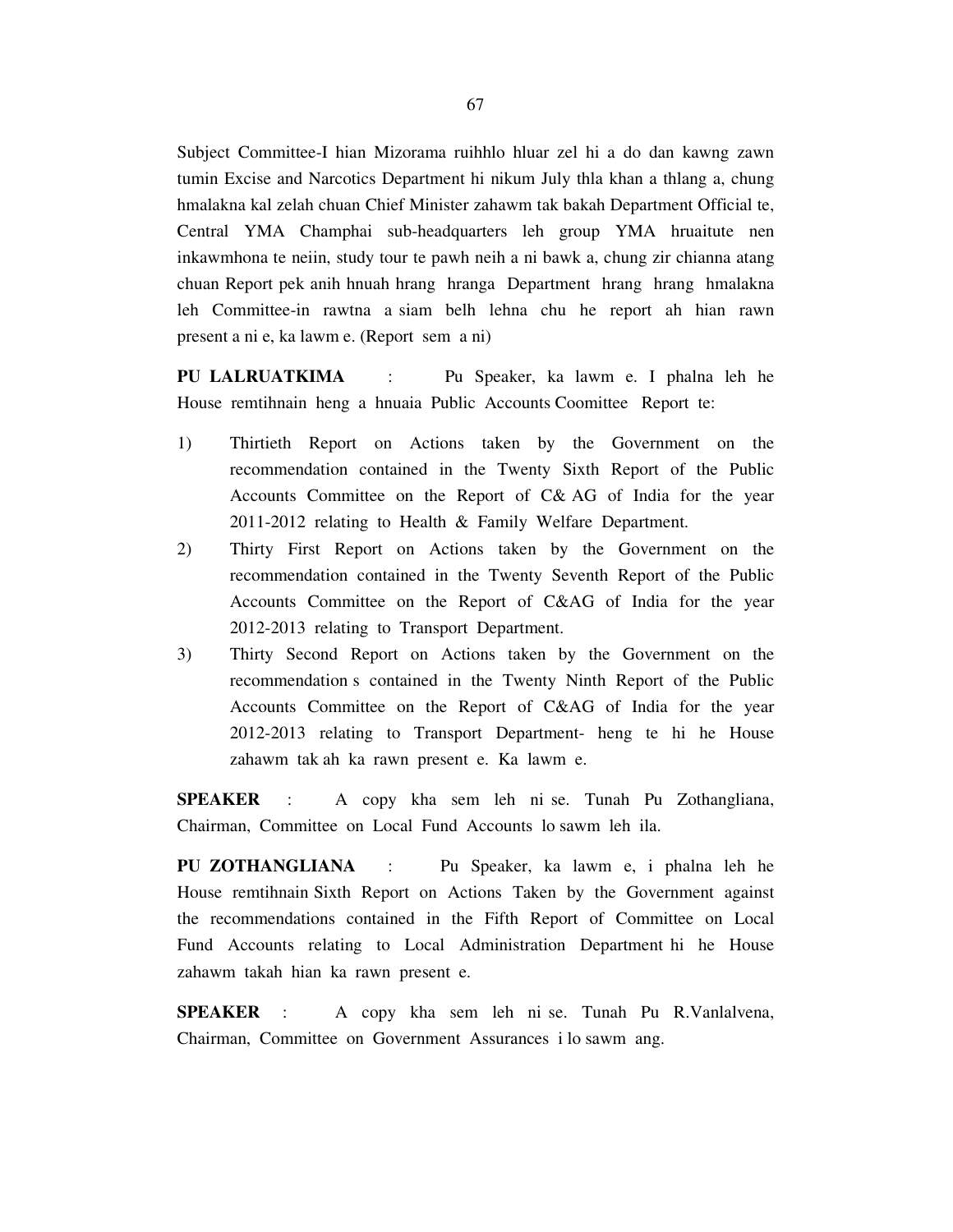**PU R.VANLALVENA** : Pu Speaker, ka lawm e. I phalna leh he House zahawm tak remtihnain "Eight Reports of Committee on Government Assurances relating to Government Assurances given by Ministers in the Twelfth Session of the Seventh Legislative Assembly of Mizoram" chu he House zahawm takah hian ka rawn present e.

**SPEAKER** : A copy kha sem ni se. Tichuan Official Business dangah kan kal thei tawh ang a, vawiinah hian Official Resolution pakhat kan nei a. Resolution neitu chu Home Minister zahawm tak Pu R.Lalzirliana a ni a, tunah hian move turin amah i lo sawm ang.

**PU R.LALZIRLIANA,MINISTER** : Pu Speaker, ka lawm e. Vawiinah hian Official Resolution pakhat kan nei a, chu chu hei hi a ni - That this House resolves to impress upon the Government of India its unequivocal opposition to the proposed Citizenship Amendment Bill, 2016 that seeks to amend the Citizenship Act, 1955 to make illegal migrants eligible to be given Indian Citizenship on the basis of religion" tih a ni a. Citizenship Act 1955, Act No. 57 of 1955 hi 30. December 1955 khan hman tan a ni a. Pu Speaker, he Dan chhunga section 5,6-ah hian citizenship dil theih dan leh citizenship by naturalization a chuang a. Dan lova ram chhunga rawn lut illegal migrants te tan citizenship neih theih dan erawh a chuang lo a ni. He Dan vek hian illegal migrants chu India ram chhunga passport leh document mumallo hmanga lo lut te leh an visa permit phal chin pela ram chhunga chambang te ti in tiin a sawifiah bawk a ni. Chutiang karah chuan central sorkar hmalaknain he Dan hi ennawn a, siamthat a, tihdanglam tumna a awm ta a.

 "The Citizenship Amendemend Bill, 2016" chu July ni 15, 2016 khan Lok Sabhaah putluh a ni ta nghe nghe a nih kha. He Amendment Bill hian "The Citizenship Act Bill, 1955 a section 2, sub-section clause I, clause (b) in dan lova lo pemlut (illegal migrant) a sawifiahnaah proviso, thubelh, thu delhkilh belh a rawt thar a. Hetiangin he Dan "The Citizenship Act, 1955" hnuaiah hi chuan Afghanistan, Pakistan leh Bangladesh ram atanga minority, Communities Religious Minorities, Hindu, Sikh, Buddhist, Jain, Parsi leh Christian rawn lut te, Central Sawrkarin The Passport Entry into India Act, 1920 Section 3, Clause 2 leh Clause (c) hmang emaw "Foreigners Act, 1946" hnuaiah emaw order dang hmanga ngaihnathiamna (exemption) a pekte chu Dan lova rawn pemlut (Illegal migrants) a ngaih tur a ni lovang tih a ni a. Hemi bakah hian heng minority community ten citizenship leh by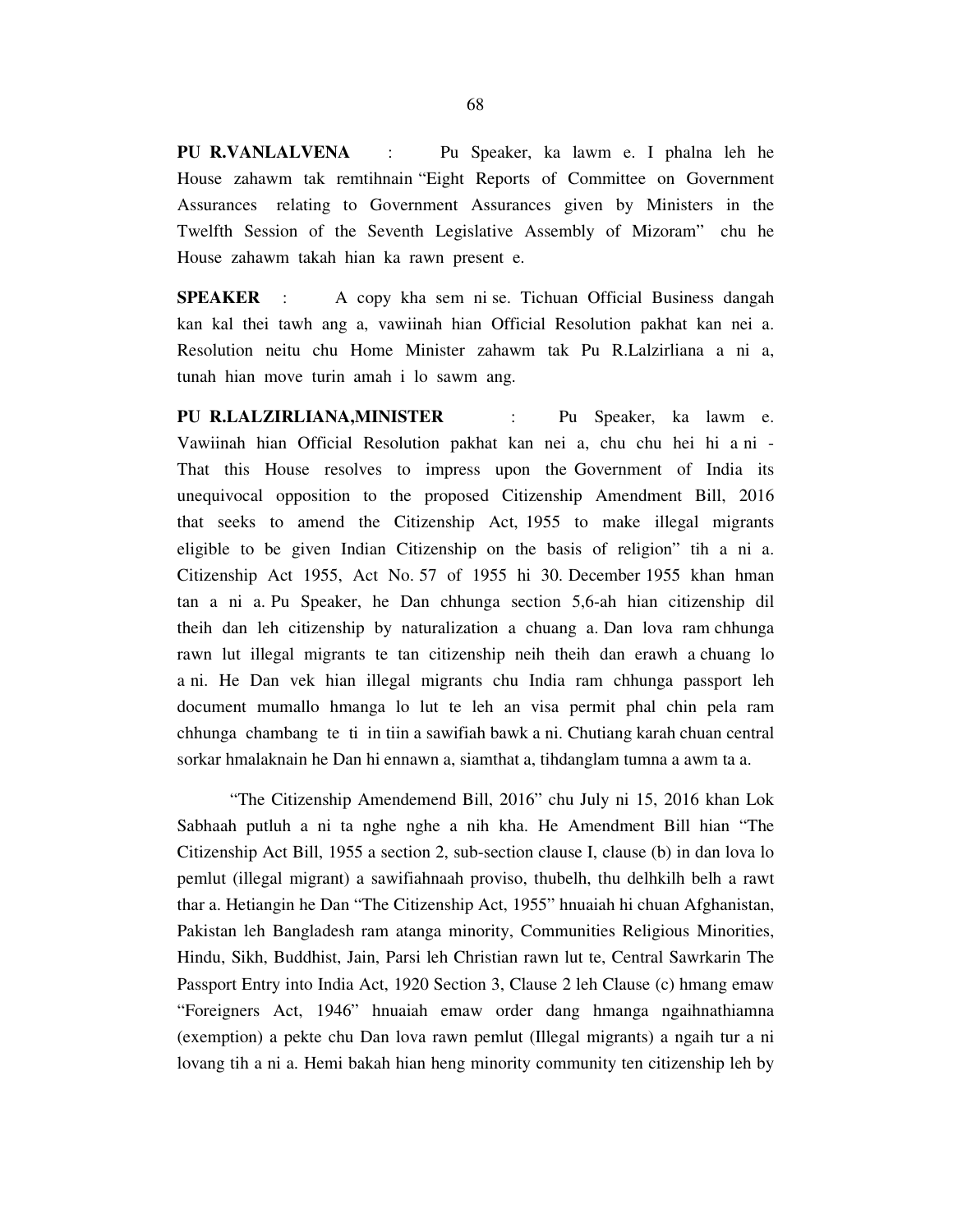naturalization hmanga citizenship an dil theih nan "The Citizenship Act, 1955, 3rd Schedule Clause (b) in India rama an awm hun chhung pumpui kum 11 aia tlem lo a ni tur a ni tia kum zat a bituk chu kum 6 aia tlem lo a ni ang tia thlak a rawt tel bawk a. 3rd Scheduled Clause (c) ah chuan 'citizenship by naturalization hmanga citizenship diltu chu a dilna thehluh hma chiah atanga chhiar letin India ram chhungah kum khat pum hlum tal awm a ngaih thu a chuang bawk a ni. India mi, ram danga cheng tawh, PIO te leh a chunga kan sawi religious minorities te khian, "The Citizenship Act, 1955 hnuaia Section 5, Citizenship by Registration behchhanin India citizenship hi an dil thin a. Mahse, India mi tak tak an ni em tih proof-na, document an neih loh fo avangin section 6, Citizenship by Naturalization tlawhchhana dil te a lo ngai ta a. Section 6, Clause (i) hnuaia  $3<sup>rd</sup>$  Schedule-in chutiang dilna thehlutte chu India ram chhungah kum 11 tal an chen a ngai a tih chu kum 6-ah tihtlem a rawt ta a ni ber mai. A tawi zawngin, "The Citizenship Act, 1955" in heng minority community zinga tute pawh India rama travel document mumal tel lova lo lut leh an document-in a phalsak baka chambang reng reng chu illegal migrant anga ngaih tur an nih thu leh citizenship pawh dil thei tur an nih loh thu a sawi chu he Amendment Bill hian her rema siamthat a tum mek a lo ni ta a ni. A awlsam zawnga sawi chuan Bangladesh rama Buddhist sakhaw vuantu chu India ramah dan lo pawhin lo lut se, kum sarih hnuah India citizenship a dil nghal mai thei dawn tihna a ni. Tichuan he Amendment Bill in illegal migrant te legal migrant anga ngaiha India citizenship pek an nih theihna kawng hawn zau a tumna leh kum bituk tih tlem a tumna lai hi a huatthlalaawm lai leh fimkhur ngaihna lai chu niin Pu Speaker, a lang a ni.

 Kan hriat angin India ram hi ram zau tak, hnam hrang leh chi hrang tam tak awmkhawmna a ni a. India ramin independence kan hmuh phat atangin citizenship kaihhnawih Dan siam chungchang hian kan ram hruaitu hmasate lu pawh a lo tihai viau tawh thin a. Tute nge citizenship ni ang a, tute nge ni lo ang tih chungchangah kan ram hruaitute leh India Constitution duangtute pawhin ngaihtuahna nasa takin an lo seng tawh thin. Hemi belhchhah turin India leh Pakistan then hran a lo nih khan sakhuana behchhanin mi tam takin ramri kanin awm hmun an sawn bawk a. Ram thenawma buaina leh harsatna avangin India rama pemlut an lo awm ve fo bawk a. Chutiang avang chuan "Citizenship Act" pawh hi tihdanglam fo tawh chu a ni ngei mai. He Dan siamthat tumna hi a lan dan maiah chuan a chunga thenawm ram pathum kan sawi taka sakhaw te zawk (religious minorities) zuituten an sakhua avanga harsatna an tawh avanga India rama rawn tlu lut te lo chhawmdawla, khua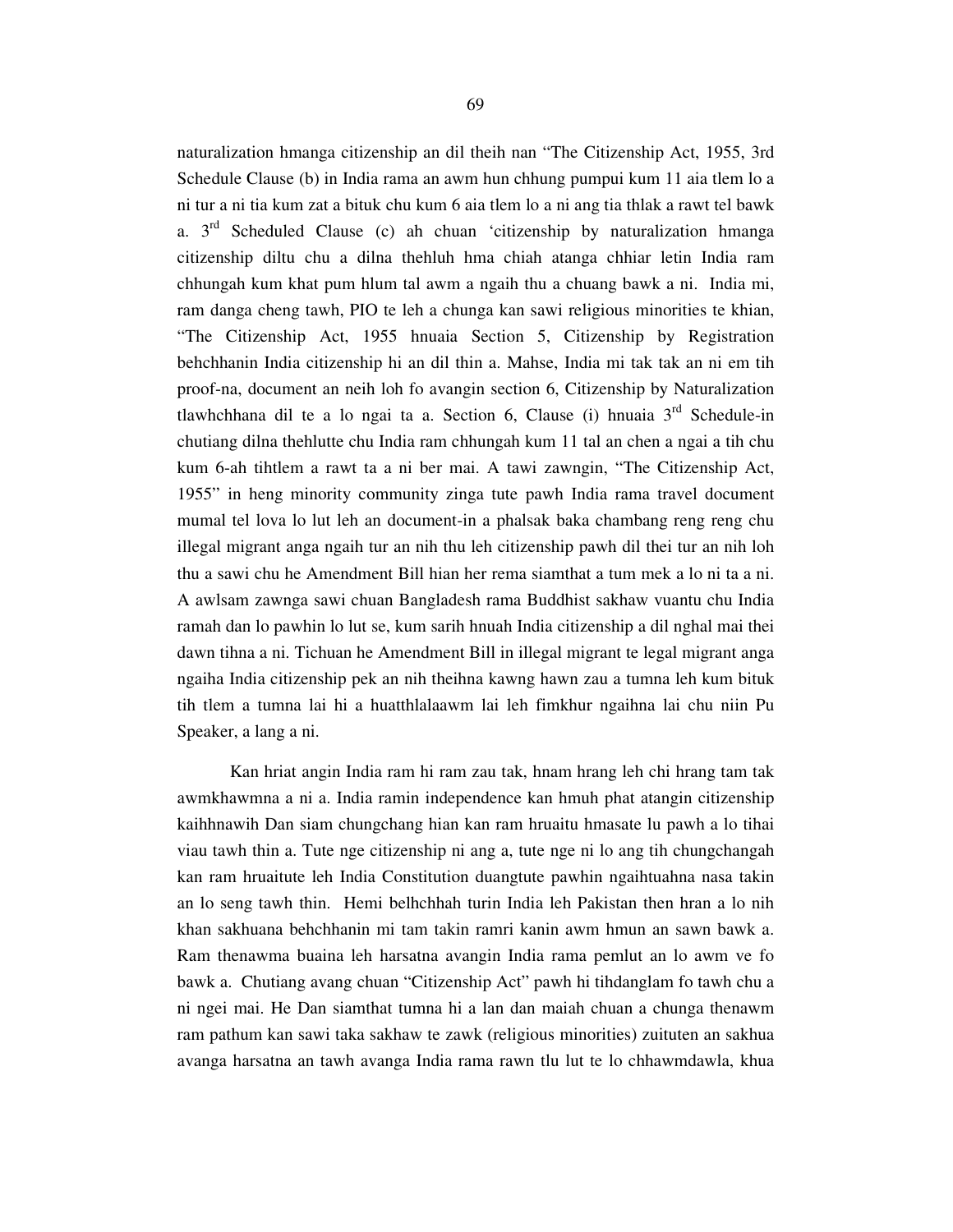leh tuia lo pawm theihna tura puan in zauhna tur tha tak ni maiin a ngaih theih a. Amaherawhchu Pu Speaker, he Bill in chutiang mite tana hamthatna pek a tum te han zirchian erawh chuan anmahni duhthu ngeia rawn pemlut (legal migrant) aiin nekchepna leh tihduhdahna avanga rawn pemlut te duhsakna a tinzawn ber tih a chiang a ni. Chutih laiin India hi United Nations Refugee Conventions, 1951 signatory a nih loh avangin Dan lova rawn pemlutte lo chhawmdawla citizenship hial lo pek hi a bat a ni lo tih erawh hriat a tul hle a ni. Heng rawn pemlutte hi humanitarian ground atanga thuam, tuamhlawm emaw, hamthatna pek tum an nihna hi a tha lo hulhual chu a tih theih bik loh a. Amaherawhchu sakhaw tih bike emaw, ram anga thliar bik emaw nei lo a thenawm rama sakhaw tenau vuantu zawng zawngte entirnan, Myanmar te pawh tel ta se, hamthatna siamsak a ni lo tih erawh a chiang reng a. Chu chu rilru kaptu lian tak chu a ni. Myanmar rama Rohyngia Muslim te, China rama Uyghur Muslim te, Pakistan-a Amaddhiya Muslim te telh an ni ve si lo hian ngaih a ti tha lo reng a ni.

 Kan Constitution preamble chuan India ram chu sovereign, socialist, secular, democratic republic a nih thu chiang takin a tarlang a. Hetianga sakhaw thlan bik leh hmaih bik neia hma a la ta mai hi secular state kan nihphung kalh tlat a niin a hriat a. Chuvangin June 12, 2018-a Mizoram sorkar Council of Minister thukhawm chuan central sorkarin he Dan tihdanglam a tumna hi duhlovin resolution siamin a lo auchhuah pui tawh nghe nghe a nih kha Pu Speaker. Chuvangin he House zahawm tak hian The Citizenship Amendment Bills, 2016 hi a nihna ang ngau ngau chuan kan duhlo a ni tih tilang ila. Vawiina resolution ka rawn putluh pawh hi lungrual taka min pawmpui tur leh min pass pui turin ka sawm a ni.

**SPEAKER** : Awle, Minister-in resolution a rawn putluh nachhan fiahfai takin a rawn sawi ta a. Tunah chuan sawihona kan tan ang a. Hei hi chu sawi tam tehchiam ngailo turah ngai ila, mi pakhat tan minute nga a tawk mai em? Thenkhat hi chuan minute sawm kan tih hian hun hmang zo lo hi kana awm nual a ni a. Minute nga ti mai ang aw.

**Dr. NGURDINGLIANA** : Pu Speaker, member zahawm tak tak khan min lo hrethiam sela, he Bill hi nghawng thui tak nei a ni a. chuvangin hun tam zawk min pe thei la, duh ang tawkin Mizoram mai piahlam kan national integrity, secularism sawi dawn chuan a tam lutuk, chumi chu a nih avangin sawifiah teh ang u khawngaihtakin. Hun tam zawk min pek theih chuan a lawmawm hle ang.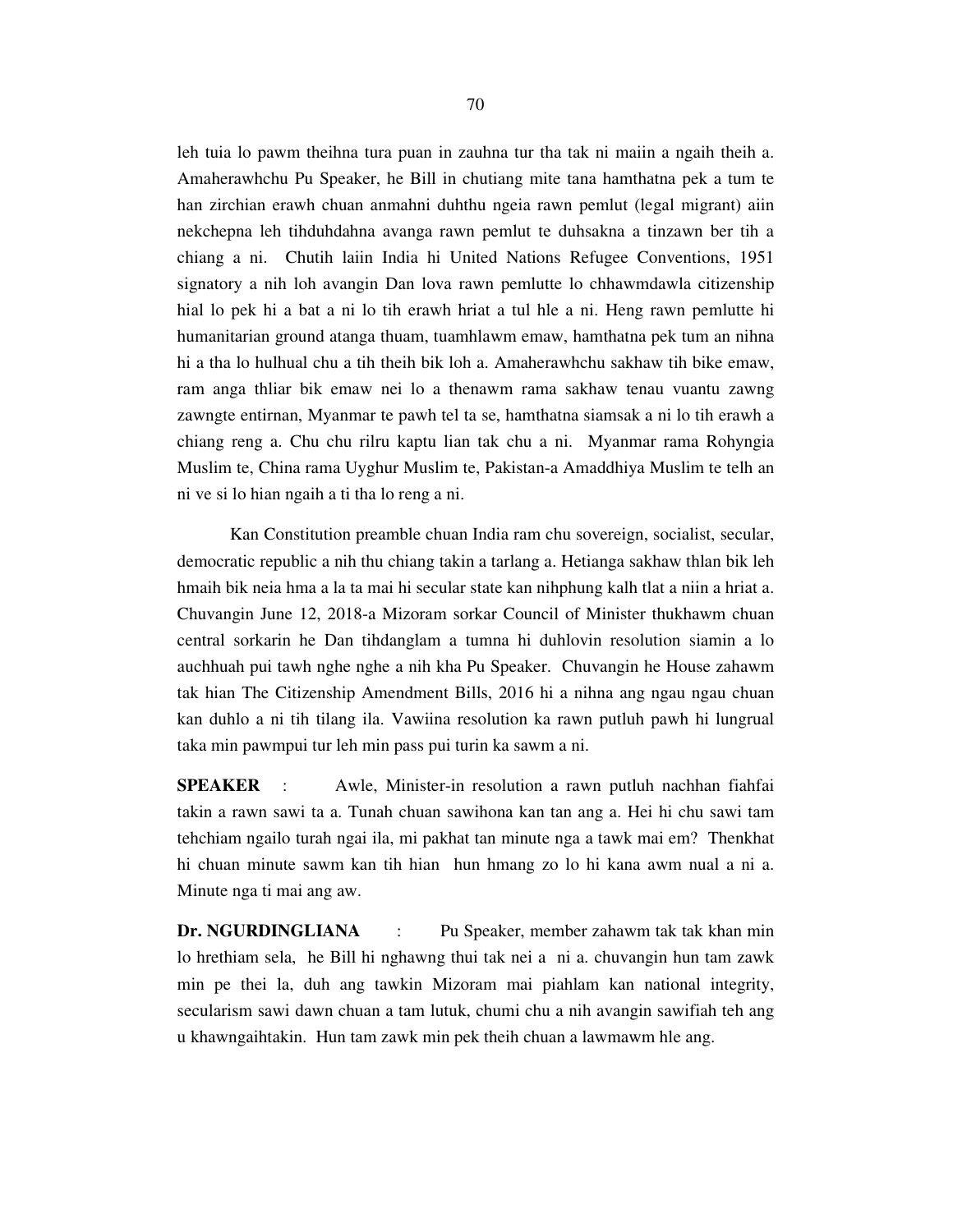**Pu VANLALZAWMA** : Pu Speaker, i phalnain rawtna tlem neih ka duh a. Kan Home Minister zahawm takin a rawn sawi tawh ang khan sawiho ngai a nih rualin pass mai theih pawh a ni a. Amaherawhchu i veilam a mite aiawha rawtna ka siam duh chu nakin ah member zahawm tak tak ten an sawi huna an sawi tel tura duh ka nei a. Hei hi lungrual takin kan pass turah ngai ila, a bawhzui dan tur pawh hi he House-ah hian sawi nghal ila a tha awm mang e ka ti a ni. A kalphung pangngaia kal liam thlak tir mai lo hian i hovin emaw, kan House Leader ho hian emaw Delhi lamah te pawh zuk bawhzui hi a tha awm mang e aw tih hi member zahawm tak tak ten an sawi hunah rawn sawi lang tel se tih kha a ni a. Hei hi July ni 16, 2016-a pharh daih tawh a ni a, engtiangin nge an ngaihtuah dawn a hriat lohva, a concern tho anga lang, hemi citizenship amendment chungchanga concern vaklo Parliamentary Affairs Minister-te pawh zuk hmu ila, he thil hi ngaihtuah zui lo hian dah mai rawh u tih emaw, he bill hi withdraw rawh u tih emaw pawhin pressure kan zuk pek hi a tulin ka hria a ni. A um zui tur body siama um zui hi thil tul a ni lawm ni tih kha rawtna angin ka rawn sawi a ni. Um zui dan tur te sawi nghal ila a tha lawm ni ka rawn ti a ni. Sawi hun chhung atan chuan minute sawm a tha mai lawm ni?

**SPEAKER** : Awle, mi pakhatin minute sawm sawi tur kan ti ang a tunge sawi hmasa dawn? Kha minute sawm kan tih chuan sawi tur in awm hleinem! Awle, Dr. Ngurdingliana.

**Dr. NGURDINGLIANA** : Pu Speaker, ka lawm e. Resolution neitu Home Minister zahawm tak khan a rawn sawifiah tawh viau a, a clause hrang hrang kha kei chuan ka rawn sawi ve dawn lova, a tawi zawng hlirin sawi ka'n tum ang e. Sawi hmasa ber tu ka ni bawk a Pu Speaker, minute sawm a ka lo khung lo a nih pawhin bonus min pe a ni ang chu. Ka lawm e.

 A hmasain Pu Speaker, he Citizenship Act 1955 hi kan hriat tawh ang khan India khua leh tui nihna Act, Parliament-in India Constitution througha a duan a ni mai a. He Citizenship Act 1955 hi 1986, 1992, 2003, 2005, 2015 khan amend a ni tawh a. A tlangpuiin tum nga amend a nih hian amend a nih dan phung chu international politics, sumdawnna thang chho zelah khua leh tui nihna a thenin an duh a, a thenin an dil a, a thenin nih kawp an duh a, a thenin pakhat zawk an bansan thu hla a ni tlangpui a. Amaherawhchu kum 2016 Citizenship Amendment Bill erawh hi chu khatiang kalphung nilovin sakhuana rawngkai Bill a ni. He Bill tobul sawi dawn hian mimal hming leh party hming te sawi a ngai a nih pawhin kan ram,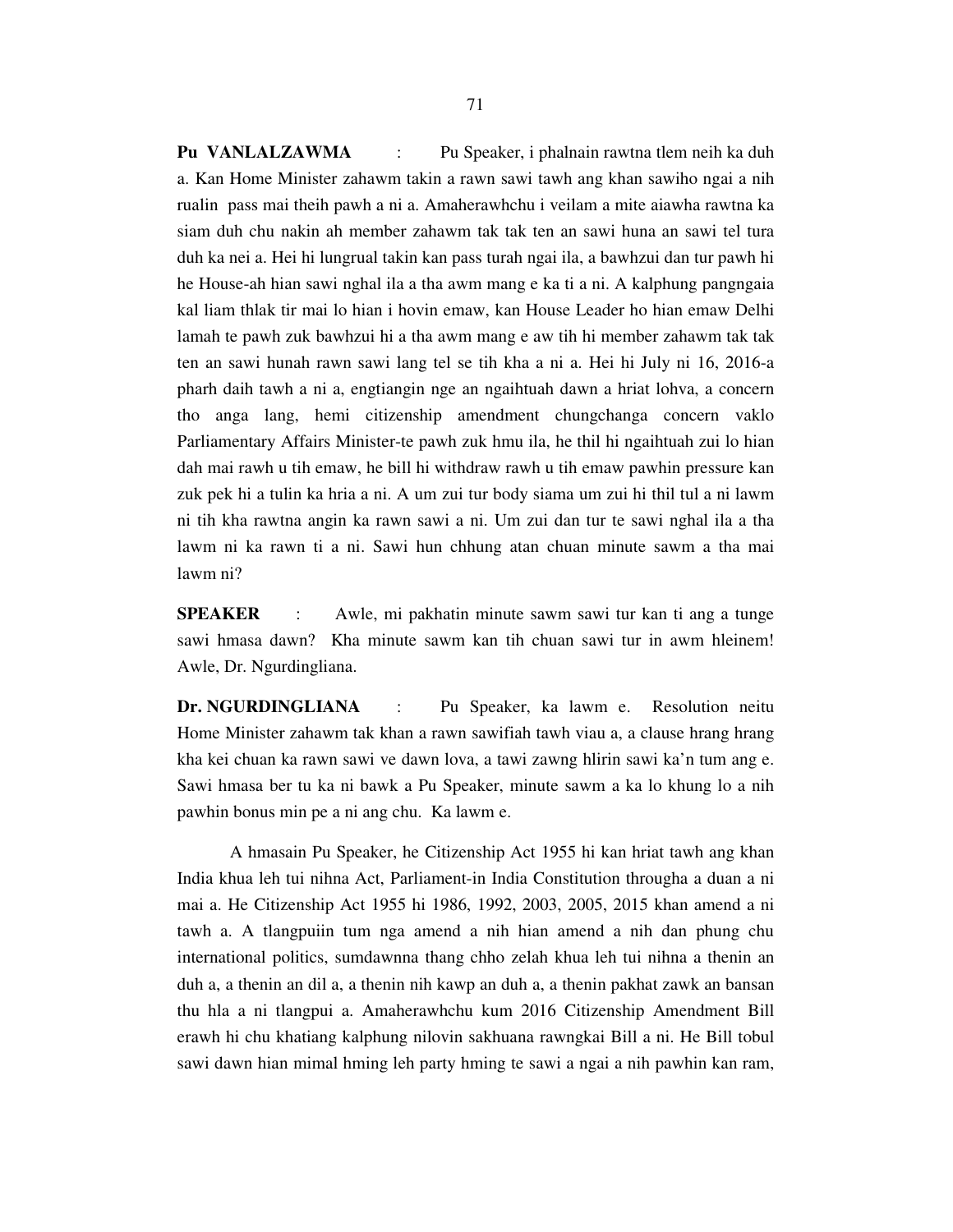kan hnam, kan sakhua khawih thil a nih avangin min lo hrethiam se. He Bill tobul ber chu tuna kan Prime Minister, Pu Narendra Modi-an a lo tawng awh tawh Afghanistan, Bangladesh leh Pakistan a Hindu mi te, India ram sakhua tawm piah lama an pi leh pu atanga India ram nihna nei mi 2,00,000 chuang fe te khua leh tui nihna pek a lo tiam tawh avanga lo irh chhuak hi a ni a. Hindu ngau ngau pek kha an inthlahrung a, Parsi sakhua te, Jain te, Christian tlemte te an titel ve mai mai a ni. Chu chu a genesis, a tobul chu a ni kan dodal a ni tih lan tir turin ka chah a. Chuvangin he resolution kan Home Minister zahawm takin a rawn putluh hi thahnemngai takin ka rawn thlawp a ni e. Ka lawm e.

**SPEAKER** : Pu K. Sangthuama.

**PU K. SANGTHUAMA** : Pu Speaker, ka lawm e. Vawiina kan thil sawi tur kan Home Minister rawn putluh hi a tha em em mai a. Tunah thil kan han hriat belh zel a, thil chhiar zau lo tan phei chuan thil hi hriat sen a ni lo viau a. Mahse a tlangpuia han ngaihtuah ngawr ngawr chuan India ram kalphung kan hria a, kan India ram kalphungah hian sakhaw zalenna pawmtute kan ni a.

 Kum 2016-a an Bill putluh hi chu India ramah hian duhlo tam tak kan awm a. Tin, Hindu ram a nih deuh avang hian Hindu tamna ang ngawr ngawr zawnga ngaihtuahna sorkar laiin a siam phei chuan, an pass mai ang tih pawh hi thil awm thei a ni a. Mahse, hei hi India ram tan a pawi zia kan hre tlang vek a. Chuvangin India ram state, keini hmar chhak bial chu a tuar tur zual kan niin a lang a. Chuvangin, theihtawp kan chhuah a ngai a, kan zavaiin he thil hi party party lam thil a ni lova. Kan sakhaw zalenna hi tunhma atanga India ram tih fuh ber pakhat a ni a. Pu Speaker, chutiang a nih loha, a tam tamin nek chhuahna ram a nih chuan kan kal zel dan tur hi a ngaihtuah awm hle mai a. Chuvangin, theihtawpa tan kan lak chu a ngai ve dawn hrim hrim mai a. House-a kan han sawi khawm te, kan duh loh ang anga kan han sawi khawm te hi tangkai tur ah ngai ila.

 Tin, nichinah kan Group Leader Pu Zawma'n a rawn sawi ang deuh khan, hetia House-a kan han pass a, Resolutions kan han tih ringawt bak ah hian, a tha ber chu zuk kal ve a, kan hotute, party tin aiawh te siama zuk kal a, Home Minister zuk hmuh hi kan duh ber pawh niin a langin kan hria a, a tha khawpin ka ring. Chuvangin, khatiang lamah te pawh khan ngaihtuahna ah hian hmang khawm ta ila, Delhi kal te chu a har tawh lova,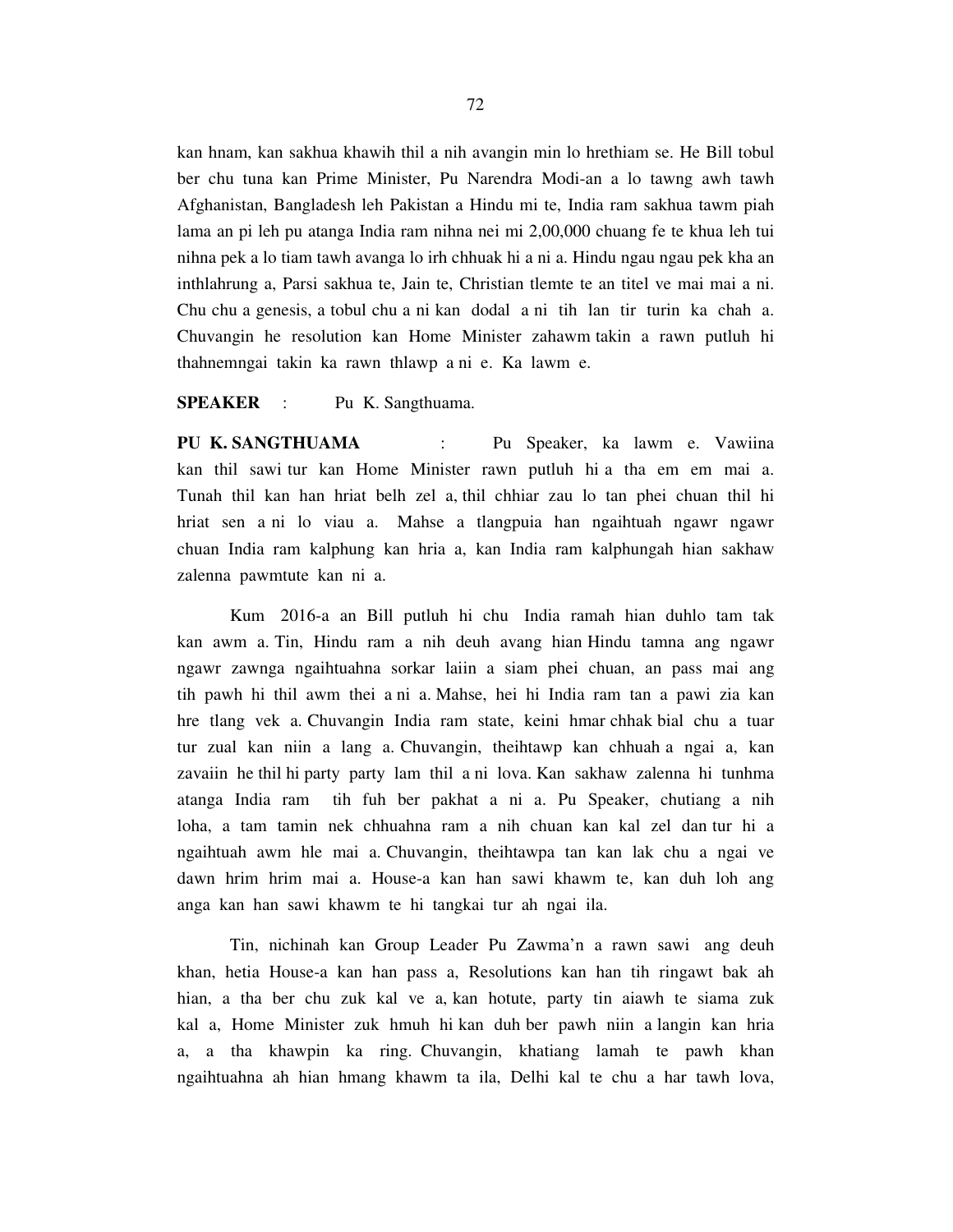kar khat chhung chuan zu lehlan mai theih turah ngai ila. Khatianga theihtawp kan chhuaha, (kan duhlo a ni tih vawiinah House-ah kan sawi nek a kan bawhzui chuan kan thusawi hi a chak lehzual ang tih ring ta ila a that ka ring a.

 India ram hi Hindu rama siam tum reng an ni a, U.P. Chief Minister phei kha chuan inthlan hma hian biak in tur temple hi kan rawn sa ang a rawn ti leh a, chu chu kan kalphung dik tak nge ni, India ram a la buai chho zel dawn nge ni, eng ang in nge kan kal dan tur hi a la hriat phak lova. Anmahni ngaihdan chuan India ram hi Hindu ram a ni a, chuvangin Hindu hi tam ber ila tih ngaihtuahna an hmang a ni mai a. Pu Speaker, hei hi a kal zel chuan chu pawh chu a la ni ang a.

 Tin, chutiang lo lama ngaihtuah chuan Mosolman te pawh hi an tam chak ang reng viau a India ram ah hian, chu chu anni hian an inveng ve hle ni tur a ni a. Chutiang chiahin keini lam pawh hi kan inven viau loh chuan, mi tlem te nuai sawm chuang awrh bawr vel kan ni ang a. Ramdang atanga lo lut mi tam tak an awm a, an la awm zel ang a, a percent-a han chhut pawhin kan pung chak khawp mai a. Chhiarpui hmasa ber ami te leh kan chhiarpui zel ah chuan mihring pun dan hi, keimahni kan in thlahpung pangngai ni lo, ram dang atanga lo lut hi an tam em em mai a. Chuvangin, ral na hi chu mihring te kan tlem vanga ral kan ni mai a, tam chuan a ral theih loh a.

 Pu Speaker, thenkhatin Mizoram chu kan ral lovang, chutiang khatiang te an ti thin a, a dik pawh a dik maithei. Mahse, ka ngaih ve dan chuan tlem hi ral na a ni a, tam hi ral loh na a ni mai! Chuvangin, kan tam tlat si loh chuan mihring nuai sawm lek chu kan pung chak si lova, kum 10 chhunga kan punna a tlem em em si a.

 Fa neih chungchangah te pahnih /khat kan nei a, kan duhtawk mai zel si a. Hetianga kal kal chuan kum 50 awm leh ah hi chuan kan che chau ngawtin rinna kei chuan Pu Speaker, ka nei a. Chuvangin, keimahni hnam bil ti mai ila, Mizoram hrim hrima cheng, hnam bil han tih lemah Mizorama cheng hrim hrim, Mizo hnahthlak zawng zawngten khatiang lama tan kan lak deuh loh phei chuan Bangladesh atangin an lo kal a, helam khawchhak lam te khi an lo pem thla tha duh mang si lo a, kan unau-te tam tak lo pem thla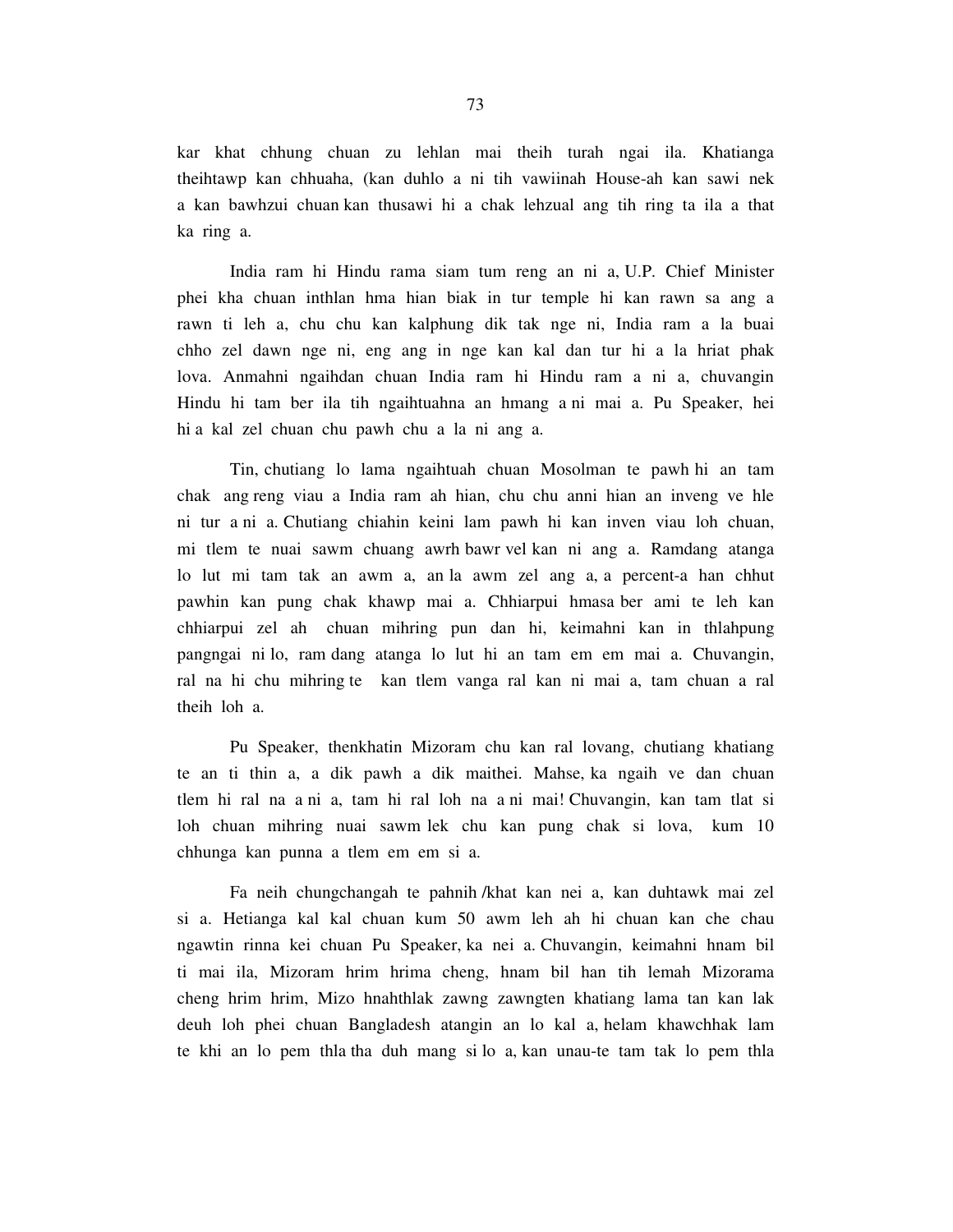teuh chu ni se thudang a nia. Chuvang chuan state dangah eng emaw zat awm bawk mah ila, hmun khatah a awmkhawm theih vek bawk si lova.

 Inthlang ram te kan lo ni a, kan buai chho zel dawn niin a lang a. Chuvangin, tan mar a kan thawh a ngai dawn a. He Dan hi min pass hnan mai dawn nge dawn lo kan hre lova. Chuvangin Pu Speaker, a tlangpui han sawi kha a tha in ka hre mai a. Vawiin-ah kan lungrual tlang hlein ka ring a, lungruallo, pass duhlo pawh kan awm lovang. Kan rilruah ngaihtuahna kan hmang theuh tawh a, kan House Leader-te pawhin ngaihtuahna tam tak a lo hmang tawh a. A hma te pawhin ngaihtuahna hmangin resolution te an rawn buatsaih a. Tin, keini pawhin party ang te pawhin kan duh loh zia hi kan entir tawh a, kan lo passed tawh bawk a. Chutiang chuan mipui mimir hrim hrim hian kan duhlo tih a chiang a, za a za hian kan duhlo a ni tih chu a chiang viau in ka hria a. Chuvangin, vawiinah pawh hian sei deuh sawia, tih vak pawh ngai lo turah ngai ila Pu Speaker. A tlangpui in vawiinah hian kan pass ang a, kan pass hnua kan bawhzui dan tur kha vawiinah kan rel chiah lo a nih pawhin (a theih phei chuan rel pawh a tha ang a) rang thei ang berin kal thlak pui ta ila tih nichina kan Group Leader-in a rawn sawi kha ka rawn chhunzawm ve leh a ni e. Ka lawm e.

#### **SPEAKER** : Pu P.C. Zoram Sangliana.

**Pu P.C.ZORAM SANGLIANA** : Pu Speaker, vawiina kan Home Minister zahawm takin kan ram, kan sakhua, kan hnam pawikhawihna thil, a bikin Mizo kan nihna angin, Mizorama cheng kan nihna angin central sorkarin hmalak a tumna dodalna (ti zawngte pawh in han sawi ila) tura resolution a rawn move hi ka lawm tak zet zet a. A move-tu Minister hnenah lawmthu ka sawi a. Chutihrual chuan hemi in a nghawng mek te a nghawng thui dan tur te chipchiar zawkin nichinah member zahawm takin a rawn sawi tawh a. Ka ngaihtuah a, nimin lama kan House Leader-in a sawi hemi ka hriat tirha ka reading hmasa berah chuan India hi a kehchhia ang a, chutih hun atana kan independent-na tur kawng a nih dawn hi tih hi ka ngaihtuahna hmasa a ni. Heti tak maia kan sakhua (engnge ni tlangmi kan nihna ang pawha sakhaw tenau anga lang kan nihna ang te) nek chep tumna chiang em em mai si, thiam taka an rawn tihna hian India hi a kehchhia ang a, chumi hunah chuan kan Chief Minister zahawm tak pa in a lo sawi thin a kha a lo thlenna tur a nih dawn hi tih te min ngaihtuah tir a.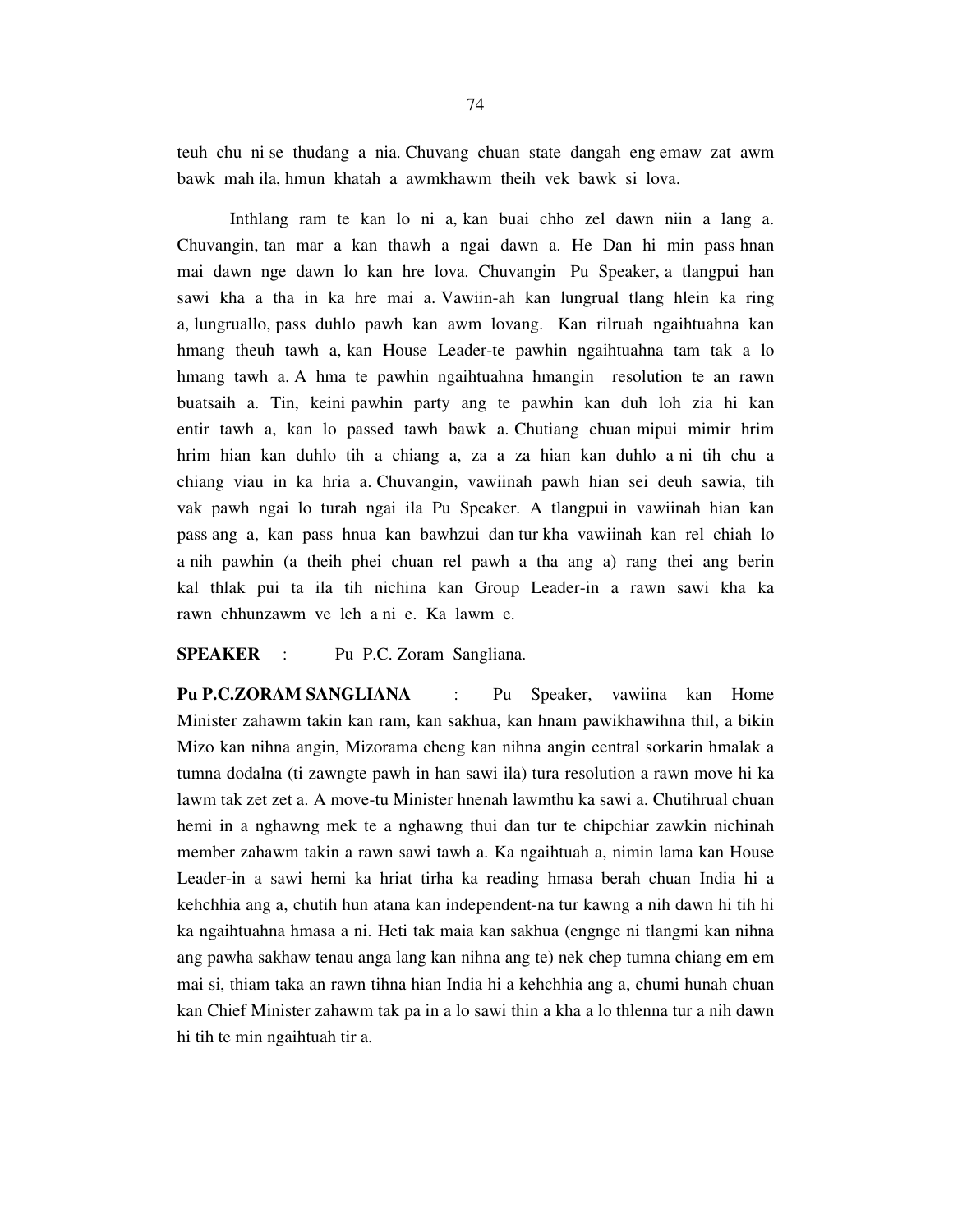A leh lam zawng tak chuan Pathian remruat dan hi hetiang zawngte hian lo thlir tur a ni awm mang e aw tih te ka lo ngaihtuah lain, mahse kan ngawih renga khawvar kan nghah chuan hremna kan pumpelh dawn em ni tih thu thianghlima inziak kha ringtu kan ni a. He kan hnam, kan sakhua a rawn nghin dut tawh pawha ngawi reng lo a kan tih tur ti tura kan Home Minister zahawm takin House-a member te, Mizo mipui te, kristian te, hnam tenau te, sakhaw tenau te tanrual a tulzia a rawn pulut hi a pawimawh hlein ka hria a. Hetah hian 2016 vela lo kal tawh a ni chungin kan hotute an ngawi mai mai lo a ni tih hi, min ti lawm em em tu a ni tih han sawi tel pawh hi thain ka hria a. July 2017, ni 31 khan kan Chief Minister zahawm tak, kan House Leader hian Central Minister of Law & Justice, Ravi Prasad-a hnenah hemi thu an pawm loh zia leh hemi atan hian a sorkar ang te, NGO te leh political party hrang hrang te pawh heta tan hian rawn kan tul zia te leh kan duh loh zia te hi ziakin a lo thlen tawh a. Chumi thu vek chu August ni 11 khan hon'ble member of Parliament & Chairperson Joint Committee on Citizenship, Dr. Satiapal Singh a hnenah khan a lo hrilh nawn leh bawk a. Chu chu sorkar lu a nihna anga kan hotupa in hma a lo lak tawhna piah lamah vawiinah kan zavaia aw khat kan neih theihna tur atan kan Home Minister in hma a lo lakna hi a chhuanawm, a lawmawm ka ti tak zet a.

 Pu Speaker, hun kal tawh te ka thlir let a. Kum 20 dawn kal tawhah khan India ramah hian uar zawkin ramri, foreign te nen kan inri na, Pakistan a ni emaw, Bangladesh te nena kan inri na hi hung nisela, in humhalh ila tih ngaihtuahna fing tak awm hian hma lo lak a ni tawh a. Mizoramah pawh hian hma lak a ni a. Tunhnaia enfiahna, hmun dang dang, state danga kan kal dan te leh he kan ram han khaikhin hian, heng te thleng hian min ngaihtuah tir a ni. West Bengal-ah te, Meghalaya-ah te, Assam-ah te, Tripura-ah te, Bangladesh nena ramri hungna an tiha boundary fencing-in mipui, India khua leh tui te pawisawi an hlauh zia leh Mizorama boundary fencing, Mizoram sorkar pawh tuamin (ti mai ang) mi thup saka ti zawng te pawh in a dikin ka ring a. Chutianga an lo enkawlna avanga kan ram practical a kan chan nasat zia te, a hmun hma han hmuh hian. Heng ang te pawh hi kan hotu zahawm tak tak te nen a Delhi-a Minister of State for Home kan hmuhnaah te, Secretary-a a lal ber ber te, enkawltute kan hmuhnaa kan kawmnaah te, member ten kan sawiah chuan heng ang Mizorama thil thleng ang hi Rajasthanah, Gujarat-ah, Punjab-ah thleng ni se Parliament minute khat pawh a kal lovang. Engatinge hetiang hian min enkawl? 1966-ah hetiang thil hi a thleng tawh a, step motherly treatment kan dawng kan ti a. Vawiinah hian engatinge remna leh muanna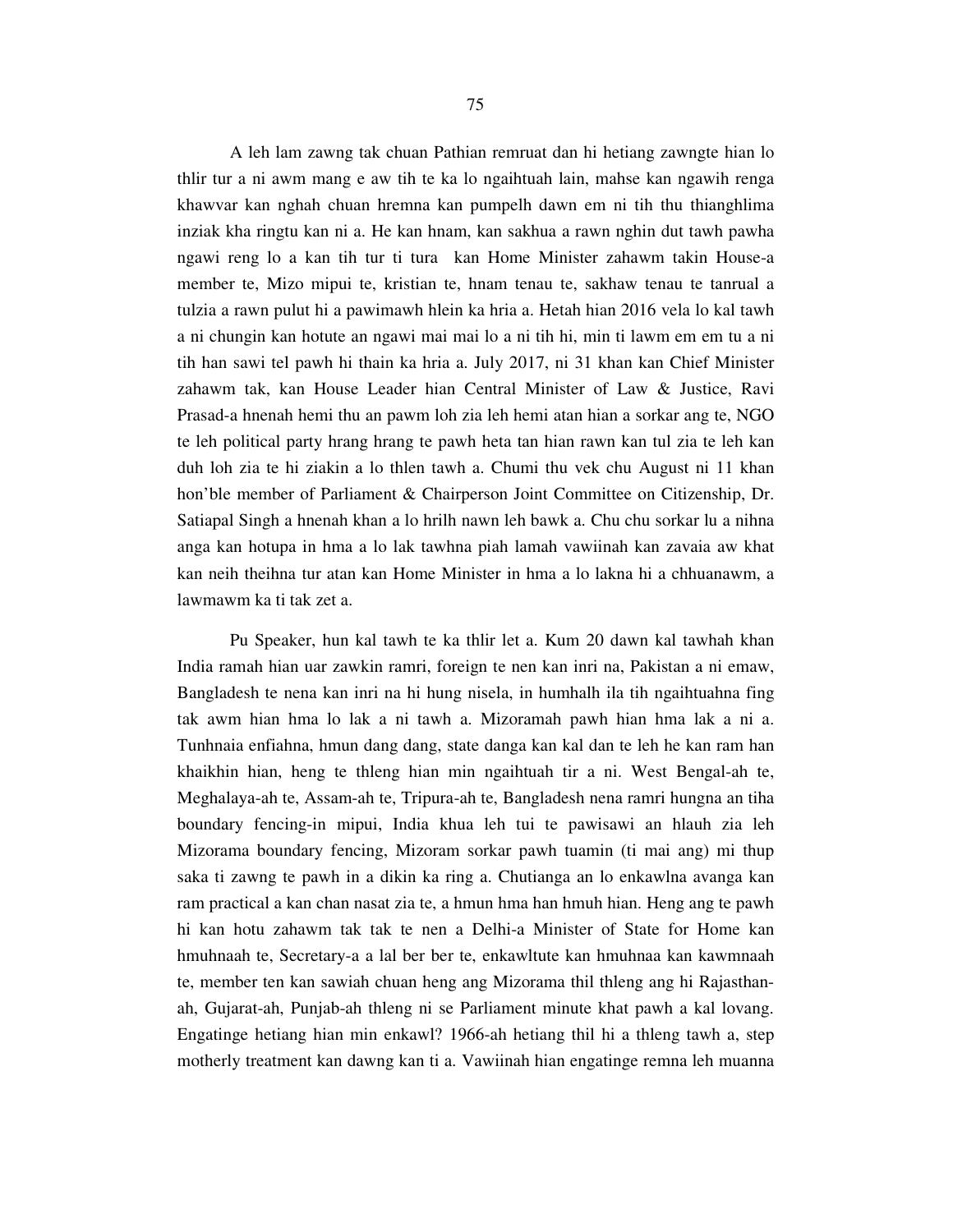hnuaiah ram nuam ber state kan ni a. Hetianga boundary fencing hmanga engatinge min enkawl ti a kan hotuten an thlen te kha he Bill ka ngaihtuah hian ka ngaihtuah a ni. Kum khata vawi hnih vawi thum buh leh thlai thar theihna hmun te hmantlak lohah heng avang hian min siam a. Kan khua te min then phawk phawk a, kan khua te Mizoram pawnah min hung chhuak a, kan ran eng emaw zat an hung chhuak a. He Assembly Committee aiawhin Delhi tlang thlen a nih tawh hnuah Union Home Minister chet na hnuaiah Bangladesh nena boundary inri Chief Minister te Kolkata-a koh khawm an niha, kan Chief Minister ngei pawhin a Mizo mipui ten heng kan ngaihtuahna te, kan rilru nat zia te a thlen tawh chung pawha hmalakna mumal awm reng reng lo te hian, vawiina kan Bill kan duh loh em em te nen hian a inthlunzawm tlatin ka hria a.

 Chutihrualin Pu Speaker, India rama Christian organization hrang hrang ten he Bill an do nasat zia te, thil dang zawng aiin hemiah hian Pathian nung an auh nasat zia te, organization hrang hrangin he Bill hi kan sakhua tan a him lo, a hlauhawm a ni tih an au chhuahpui zia chhiar thin leh hmu thin leh Pathian khawngaihnain chung zingah chuan tel ve leh nih vena avang pawhin he Bill hlauhawm zia House chhung atanga kan duh loh zia kan lantirna tur hi a lungchhiat thlak rualin he hnam tan hian kan la ding a ni tih lan theihna, kan sakhaw tan kan ding a ni tih lan theihna hun kan Home Minister zahawm takin a rawn hawng a, sawi theihna hun kan nei hi a lawmawm ka ti. Chutihrual chuan opposition group leaderin a rawn rawtna kha helai chhungah hian sawi nghal a dikin ka ring a kei chu. Vawiinah hian lungrual takin i kaihhruaina hnuaiah he resolution hi kan pass ang tih ka ring. Amaherawhchu pass ringawtah a tawk lo a ni. Tun hun hi, helai hmuna mipui te leh kan Kohhran, kan sakhua pawhin min dah na, Pathian nung pawhin he hmuna min dahna hi a ni ang tih ka pawm tlat. Kan sakhua a nghing a, kan hnam lungphum khawih cheta a awm hian Kohhran, kan sakhua pawhin min dahna, Pathian nung pawhin he hmunah hian min dahna a ni ang tih hi ka pawm tlat. Kan sakhua a nghing a, kan hnam min khawih chetnaah hian a theihna hmun hmun ah Resolution mai duhtawk lo in, kan Chief Minister kaihruaina in nge a theih chiah loh pawhin, a rem loh pawhin kan Home Minister, Resolution rawn puluttu kaihruaina hian a hma thei ang berin, joint churches leader te, NGO hruaitu zawng zawng te leh political party leader te nen meeting neiin Delhi tlangah tul a nih chuan chaw te pawh zuk nghei ila maw le! A tul a nih chuan puan dum te pawh zuk sin ila! Mizo te kan rilru natna leh kan lungawi lohna kan tih lanna thin a ni a, heng te hi, chung ang tur te chuan kan thawh thlaka,  $15<sup>th</sup>$  Aug lo thleng tur te pawh hi, (ka ngaihtuahna ka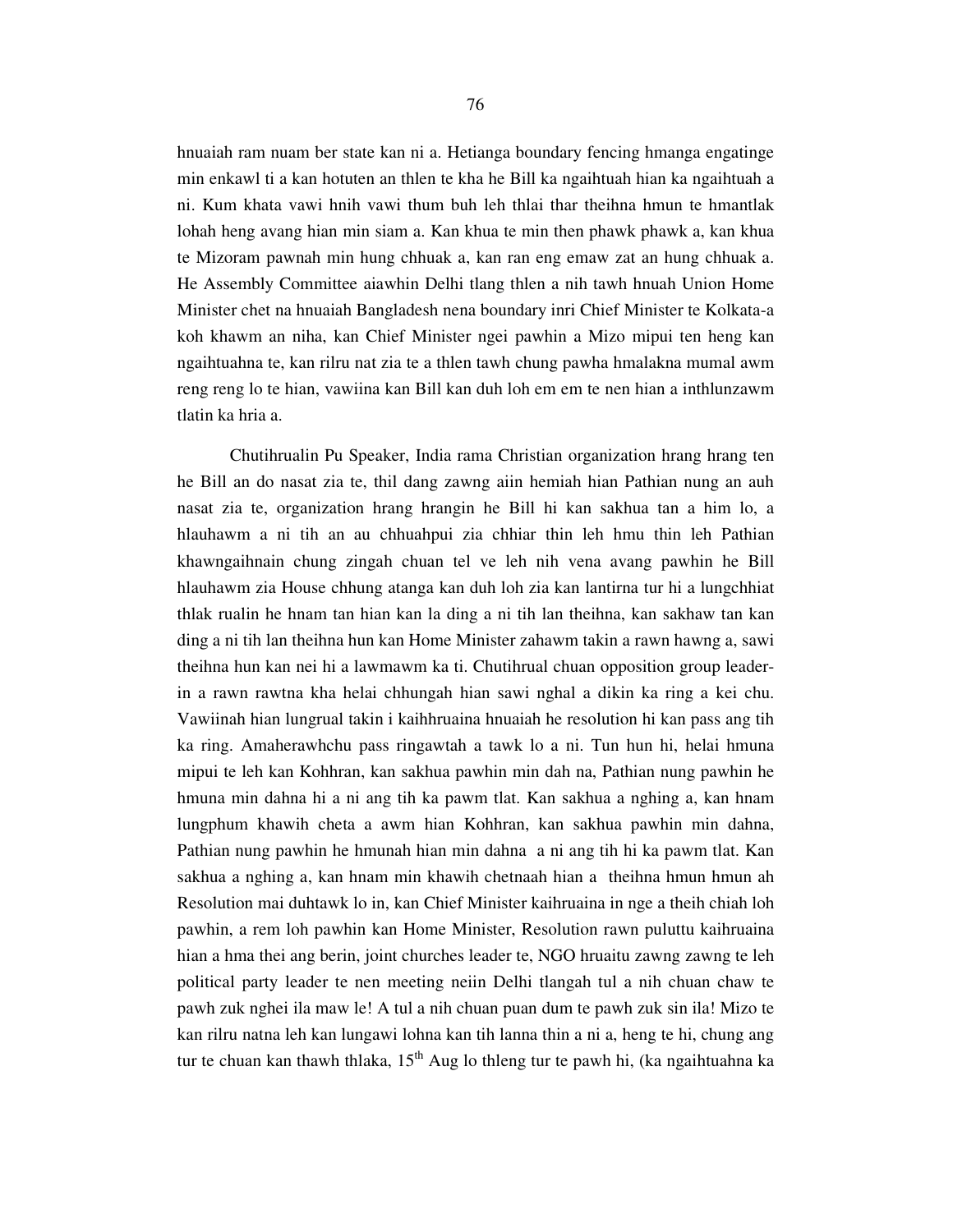la ulh nge pawh ka hrelo) Pu Speaker, he India sorkar in barhluih Bill kan sakhua leh hnam tenau te min rah beh leh min chim ral a tumna kan duhloh zia lantir nan national flag pawh pharhna hnuaiah hian kal tur zawng zawng ten batch dum bel tur em ni ang aw tiin ka ngaihtuah hial a ni. Kan lungrawi lo a ni, kan duhlo a ni, kan rilru a na a ni tih kan tarlan hi a dik a ni. Kan ram leh kan hnam mamawh thilah chuan kan Chief Minister, kan House Leader hian a concern mawhphurtu te hnenah Delhi tlang a ni emaw, London-ah a ni emaw senso zawng zawng tumin palai a lo tir tawh thin a. Chumi rah tha chu kan hnam hian sengin state ralmuang niin remna leh muanna chhuanawm vawiinah pawh hian he kan hnam, kan sakhua lungphum hrut nghingtu dodalna resolution kan pass rual hian hawh u, thu maia duhtawk lo in a takin feh chhuak zui nghal ila,  $15<sup>th</sup>$  August hma ngeiin central sorkar hnenah hian mihring lang telin thil hrang hrang kan han sawi chhuah te nen khan kan doldalna kan sawi chhuak ang a, kan lantir dawn lawm ni tih hi he resolution rawn thlawp pahin ka rawn sawi a ni e. Ka lawm e.

**SPEAKER** : Pu Lalsawta.

**Pu LALSAWTA, MINISTER** : Pu Speaker, ka lawm e. He resolution pawimawh tak mai hi sawi ve ngei ka duh avangin ka rawn chuhhelh deuh a. India ram hi Pu Speaker, khawvel ram ropui tak te zingah a tel chho tan mek a ni. Tin, kum tam tak chhung atang tawh khan India ram hi hriat thiam harsa tak leh mak taka lo survive, lo nung chho char char a nih chhohna hi ram mak tak a nihna a ni a. Communist ram USSR hruaitu pakhat (Gorbachev, em ni a hming tak kha ka zuk hre ta lo a) khan India ram a rawn kal tum khan hetiang hian a sawi e an ti a, "Keini chu sakhaw neilo, Pathian awm pawh ringlo kan ni a,mahse India ram an hmuh meuh chuan khutiang khawpa sakhaw chi hrang hrang leh hnam hrang hrang leh harsatna leh retheihna leh hausakna te, khung kara khu ram vawiin thlenga tluang taka a awm thei khu Pathian ngawt lo chuan tihngaihna a awm lo. Chuvangin keini Pathian ringlo tan pawh hian Pathian a awm zia hi a rinawm a ni," a ti hial e,' an ti a.

 Chutiang khawpa India hi lo ropui kan ni a, kan ropui chhan hi Pu Speaker, ka sawi duh a. Kan ram hruaitu, kan Founder leaders te khan India ram a pian hma fe atanga a pian dawn leh a pian lai tak pawha an lo tum ran ran chu 'India hi ram ropui a la ni ang a, chutah chuan kan mamawh tur chu Constitution hi a ni.' He Constitution hi a ropui em em a, he Constitution hian sakhaw tih bik neilote tan he ram hi a buatsaih a. Chuvangin he Constitution-ah hian Article-5 na tanga 11-na ah hian citizenship chungchang a sawi a, hemi a sawina reng rengah hian word khat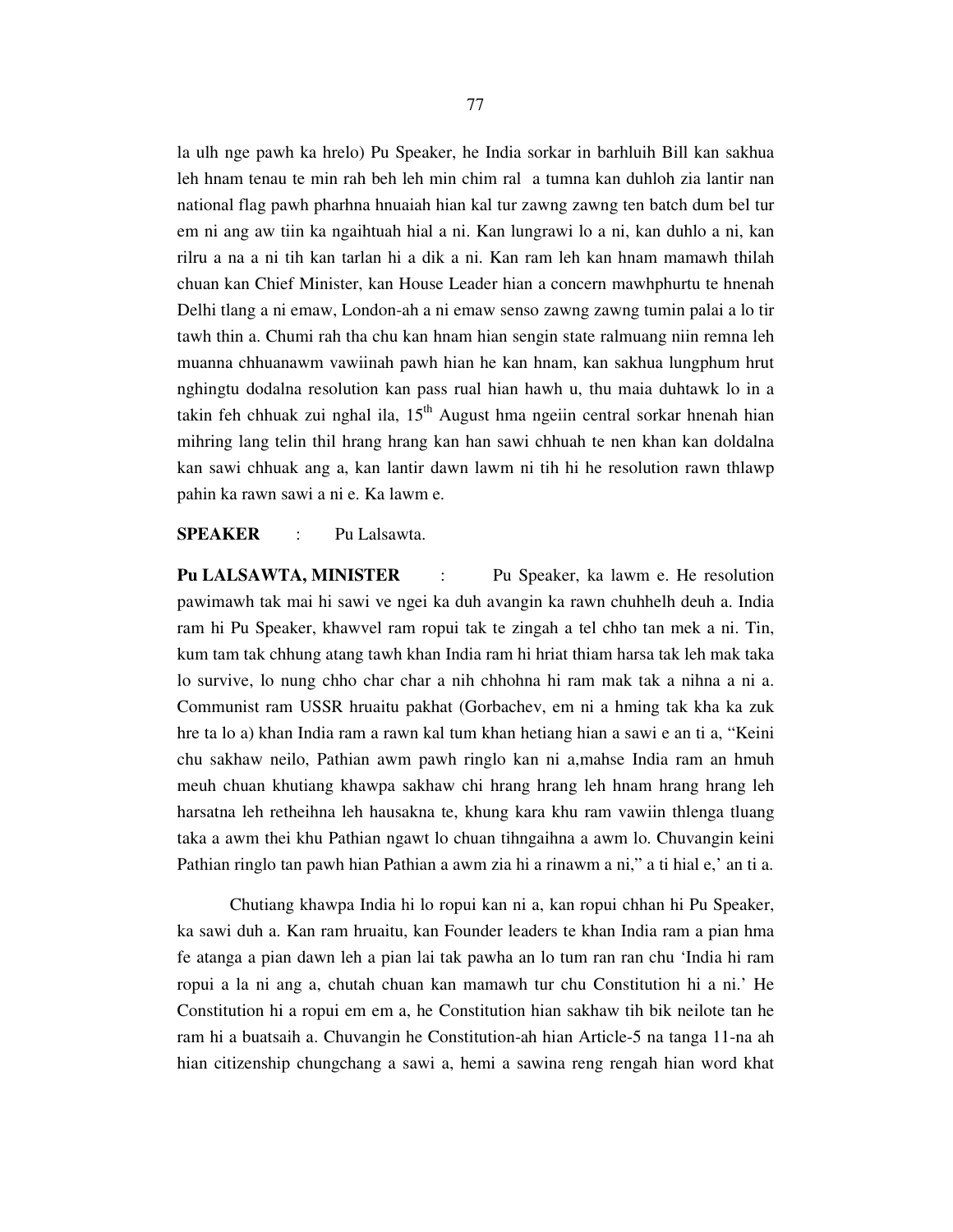pawh hi Christian tih emaw, Hindu tih emaw, Buddhist tih emaw, Jain tih emaw, Sikh tih emaw, Muslim tih emaw kha a lang miah lo a ni.

 Article 5-na atanga 11 chhungah hian lo lang thin chu, "person" mihring tihna leh 'who' tihna hi ni tawp mai a ni, inthliarna hi a awm lo reng reng! Chutiang khawpa ropui chu a ni a. Tin, Indian Citizenship Act kan tih, The Citizenship Act, 1955-ah hian section 19 a awm a, he section 19 hi vawiinah kan Home Minister zahawm tak hian a rawn thil tel a, han en vang vang ula khawiah mah hian, sakhua avanga mihring danglamna leh zuk hriat hranna tur hi word khat pawh a awm lo reng reng a ni. 'who' tih emaw 'person' tih emaw hian a kal tawp mai a ni. Chu chu he ram ropui tak min lo hruaitu, kan hruaitu hmasa Jawaharlal Nehru te, Gandhi te, miropui tam tak ten an lo buatsaih dan a ni. Amaherawhchu vanduai thlak takin vawiinah hian BJP sorkar central-ah kan hrawn ta a, chu chuan he Citizenship Amendment Bill, 2016-ah hian tuna kan han sawi ang chi Hindu te, Sikh te, Buddhist te, Jain ho te, Persis leh Christian ho tiin a chuang ta buai mai a ni. Chu chu Constitution a han lut a, citizenship portion-a Article 5-na leh 11-na zinga han tel ve a, Hindu tih te, Sikh-te Jain te kha han lut buaih mai tur kha kei chuan ka ui khawp mai, tih chi ah ka ngai lo. Chuvangin Citizenship Amendment Bill, 2016-a section 19 awm zing ah hian hei hi a rawn tel chuan vawiina ngaih tha taka awm, keini tlem zawk pawhin sakhaw tlemte kan vuan a, mihring tlem te kan ni chung pawha lungmuang taka he rama kan lo awm theihna hi a rawn pawlh dal nasa in a ni lo zawngin a tam zawk hian tam zawkna chhuanga min rahbeh tumna te pawh hi a la awm ang tih kan hlau a. Chuvangin kan duh lohna hi vawiin ah hian by resolution-in kan Home Minister zahawm takin a rawn pulut ta reng a ni.

 India ram pumpui thlir hian tuna ka sawi ang khan heng Constitution-te, India Citizenship Act, 1955 te kan en hian, khatiang sakhaw mal hming tarlanna awm miahlo a rawn tial rang tur kha kan rem ti lo a, kan hlawkpui dawn pawh ni se kan rem ti chuang lo a, a tha kan ti lo a. Chuvang chuan India ram ropui tak mai kan kal zelna turah hetah hian India hi eng ang ram nge kan nih? Member zahawm tak Dr. Ngurdingliana khan a rawn sawi tawh a, khawvela democratic country ropui ber kan ni, ropui ber ti ila mihring tamna ber kan ni, ropui ber tih kha chu ka tisual palh a ni, min ngaidam la.

 Chutiang karah chuan mihring tam belh zawng hi Pathian malsawmna, citizen te ho keimah ni pun puna kan pun hi chu Pathian rem tih zawng tak pawh a ni ang. Mahse khawvel kalphung reng reng ah hian quantity ai hian quality hi a kal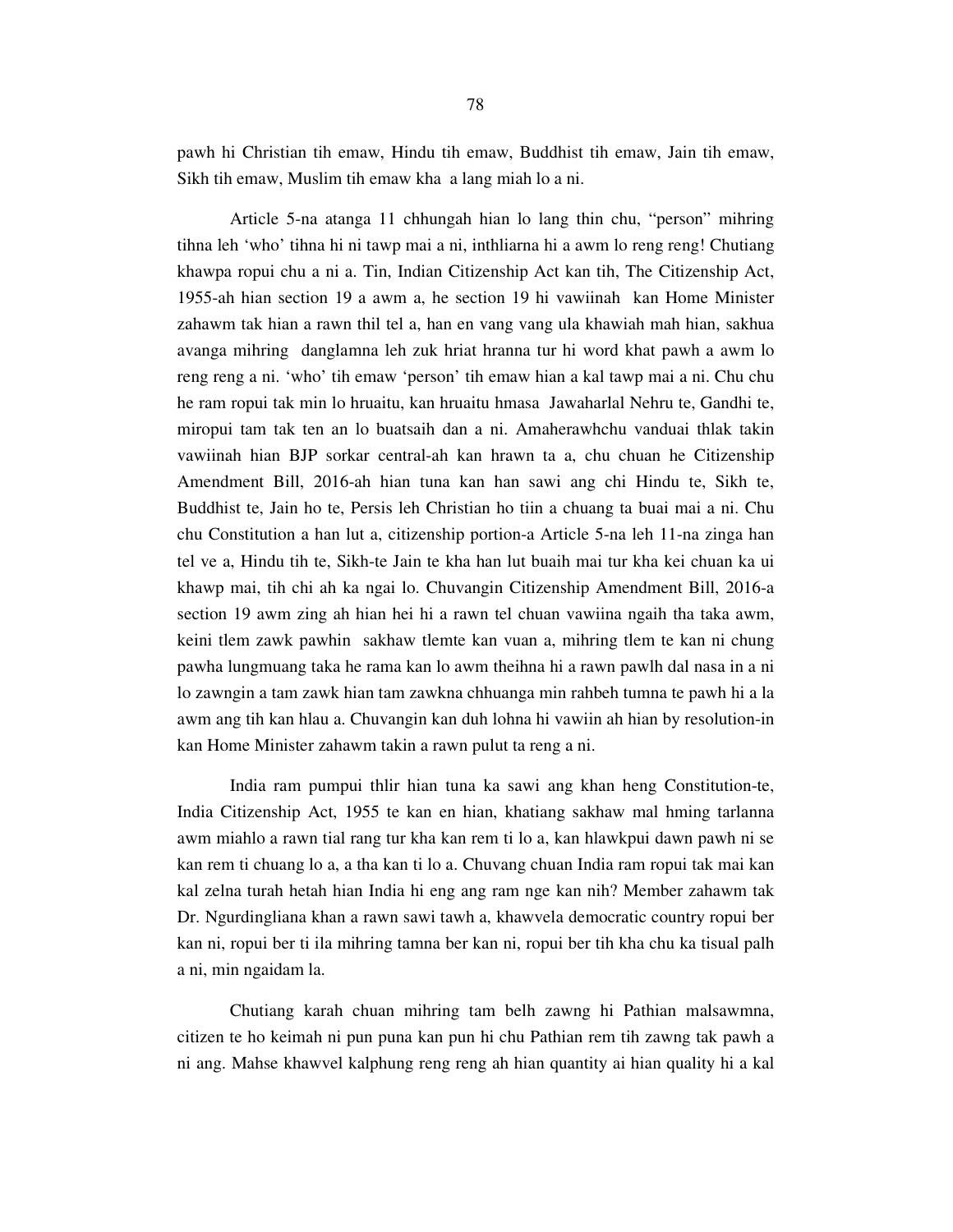nasa tawh a ni. Sakhua avanga kan lo pun belh, sakhua eng emaw tih bik kan neih avanga kan lo pun belh chiam lam ai hi chuan vawiina kan Prime Minister zahawm tak Pu Narendra Modi te'n an buaipui mihring te hian an human capital, an mihring mihrinna a an thiamna tih pun chaka, chutatanga eizawnna nghet te an lo neih a, a then te phei chuan hausakna hial te pawh lo neiin keini pawh hian kan lo tumpui a. Mizoramah pawh kan Chief Minister zahawm tak ho in entrepreneurship development te pawh kan buaipui kan buaipui a ni.

 Chuvangin quantity lam ni lo in quality lam hi khawvel ram hian hawi hrim hrim se, a tulna hunah kan thleng tawh a ni. 2025 ang velah chuan khawvel ram zawng zawngah hian mihring kan tam ber mai awm mang e tiin chhuttu ten an lo chhut tawh a. Chu chu a nih pawh ni rawh se, a pawilo e. Mahse chumi zinga a pawimawh lai zawk chu kha quantity piah lamah khan quality, mihring tha hmantlak, hman theih, employable an nih hi he House hian kan ngaipawimawh ber tur ah ka ngai a. Chuvangin tuna Citizenship Amendment Bill, 2016 hi ka duhlo nasa a, rawn tarlan ve ngei tula ka hriat avangin khang kha ka rawn sawi a ni, Pu Speaker. Ka lawm e.

**SPEAKER** : Pu Hmingdailova.

**PU HMINGDAILOVA KHIANGTE** : Pu Speaker, ka lawm e. Thui vak lova han hlawmkhawm theih tum ila. Pu Speaker, kan Home Minister zahawm takin he "The Citizen Amendment Bill, 2016" duh lohna lam zawnga ngaihnawm taka a rawn siam leh a rawn sawi chhuah kha a bengvarthlak hlein ka hria a. Ka rilrua lo lang nghal chu (he Citizenship Amendment Bill, 2016 kan ngaihtuahna a lo lang nghal chu) vawiina Zoramin a buaipui ber, CYMA te pawhin an buaipui em em, ram leh hnam humhalh tul zia kha a lo lang nghal a Pu Speaker Chimral hlauhawma awm kan nih hi a lo lang nghal tlat mai a ni. Chuvang chuan he rama cheng te tan hi chuan he Bill hi chu a duh zawnga han sawi chi a ni lo hrim hrim tih hi Pu Speaker, a chiang tawk in ka hria.

 Kan hriat angin Delhi-a central sorkara party lian ber ten an thil tum ber chu he ram hi Hindu kingdom ni se tih kha an thupui ber a ni tih kan hria a. Hindutva zep rual lo in chhiar tur, ngaihthlak tur in a awm a ni. Chu chuan a tum chu he ram hi Hindu lal ram ni sela a ti. Hindu lal ram ti hlawh turin tling (**SPEAKER**: Kan lo inthlak lawk, please) (Deputy Speaker at the chair ) : Pu Deputy Speaker, hmalakna chi hrang hrang kan hriatthiam deuh nel nual te, kan hriatthiam mang loh te pawhin hma an lo la tan zel a ni tih kan hria a.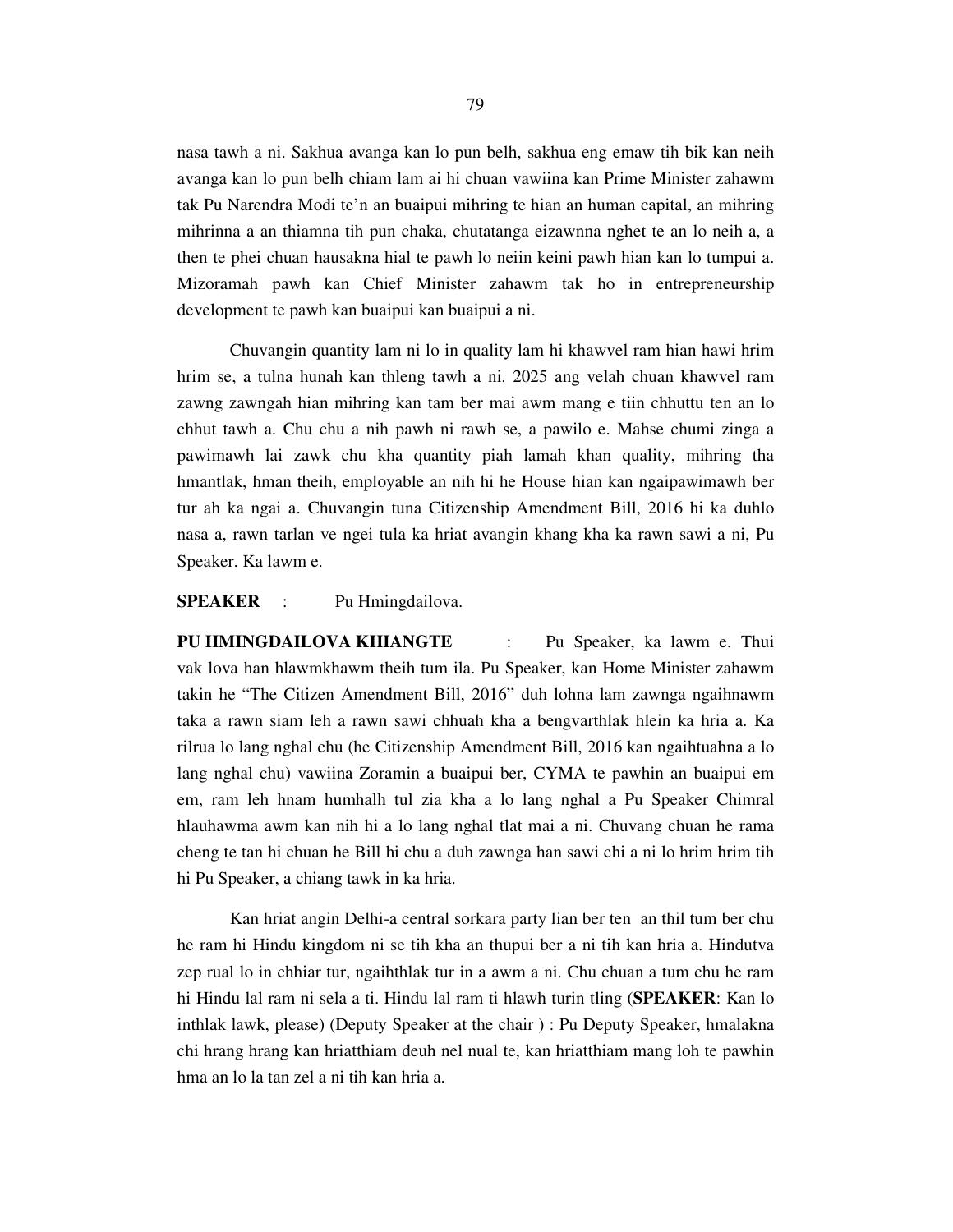Nichinah khan Pu Deputy Speaker, i vei lama member zahawm takte pawh khan Mizoramah hian birth rate a hniam si a, khatia birth rate a hniam tih an sawi lai tak khan hri hlauhawm tak mai AIDS hrik hian he ram hi min ti buai bawk si a. AIDS hrik avang hian (tawng uar deuh te pawh han hmang ila) he ram population tlemte, nuai sawm pahnih ang rual lek hi min ti pul thei mai ang tih hlauhna te pawh ka nei deuh a. Chutih laia population kan tlem teh lul nen, a kil lehlam zawnga na taka min rawn beitu he citizenship amendment hi vawiinah hian he ram tan hi chuan

hmelma a ni lo theilo a ni tih Pu Deputy Speaker, ka sawi duh a.

 Thui tak sawi lo ila, Rajya Sabha MP pakhat in a sawi ka la hriat reng ah chuan he Citizenship Amendment Bill-ah hian a tirah tak chuan heng religious minorities ho te hi an tel lo a, Hindu chauh hi a tel a. Amaherawhchu, Rajya Sabha hi India rama sorkarna siamtu lian ber party te majority chan lohna hmun a la nih avangin theihtawpin kan MP te an tang a. Chuvang chuan religious minorities neuh neuh Christian te thleng hian vawiinah hian citizenship pawh pek theihin an ti ta hram zawk a ni an ti. Vawiina an hlauh ber Muslim sakhaw zawmtute phei chu an la tello zel a ni tih a chiang reng a ni. Chuvangin vawiinah hian kan hriatsa vek angin central-a House pahnihah khuan sorkarna changtute hian majority han chang ve ve ngat sela chuan vawiina kan buaipui kan buaipui hi buaipui ngai lovin an duh duhin min rel sak mai dawn niawm tak a ni. Kan Constitution zahawm tak te pawh hi an duh lai lai te pawh hi amendment min siam sak mai thei dawn niawm tak a ni. Chuvangin kawng tinrengah kan tan hle a ngai a ni, kan duh loh dan hi engtinnge na tawk taka kan thlen theih ang tih chu ka hmaa sawitute pawh khan an rawn sawi tawh a, kan duhlo tak meuh a ni tih kha helai House-a kan lo pass mai bakah hian a tih dan kawng kha Pu Deputy Speaker, kan hotuten an ngaihtuah thiamin ka ring. Chutiang lam zawng chuan ngaihtuahna hmang ila a tha awm e.

 Tichuan, sawi sawi pawhin a ngai reng kan sawi dawnin ka hria a, he Citizenship Amendment Bill, 2016 hi Mizoram hian pawm chi a ni lo va, duh chi a ni lo tih chiangtute kan ni bawk a, he House hian a duh loh zia hi kawng tinrengin a lan theihna tur zawng sela a lawmawm hlein ka ring. Ka lawm e, Pu Deputy Speaker.

#### **DEPUTY SPEAKER** : Awle, Er. Lalrinawma i lo sawm ang.

**Er. LALRINAWMA** : Pu Deputy Speaker, ka lawm e. Ka sawi rei lo ang a. Kan Home Minister zahawm tak resolution neitu khan a rawn sawi nual tawh a, a hmasain ka rawn thlawp a ni tih kha ka sawi duh a.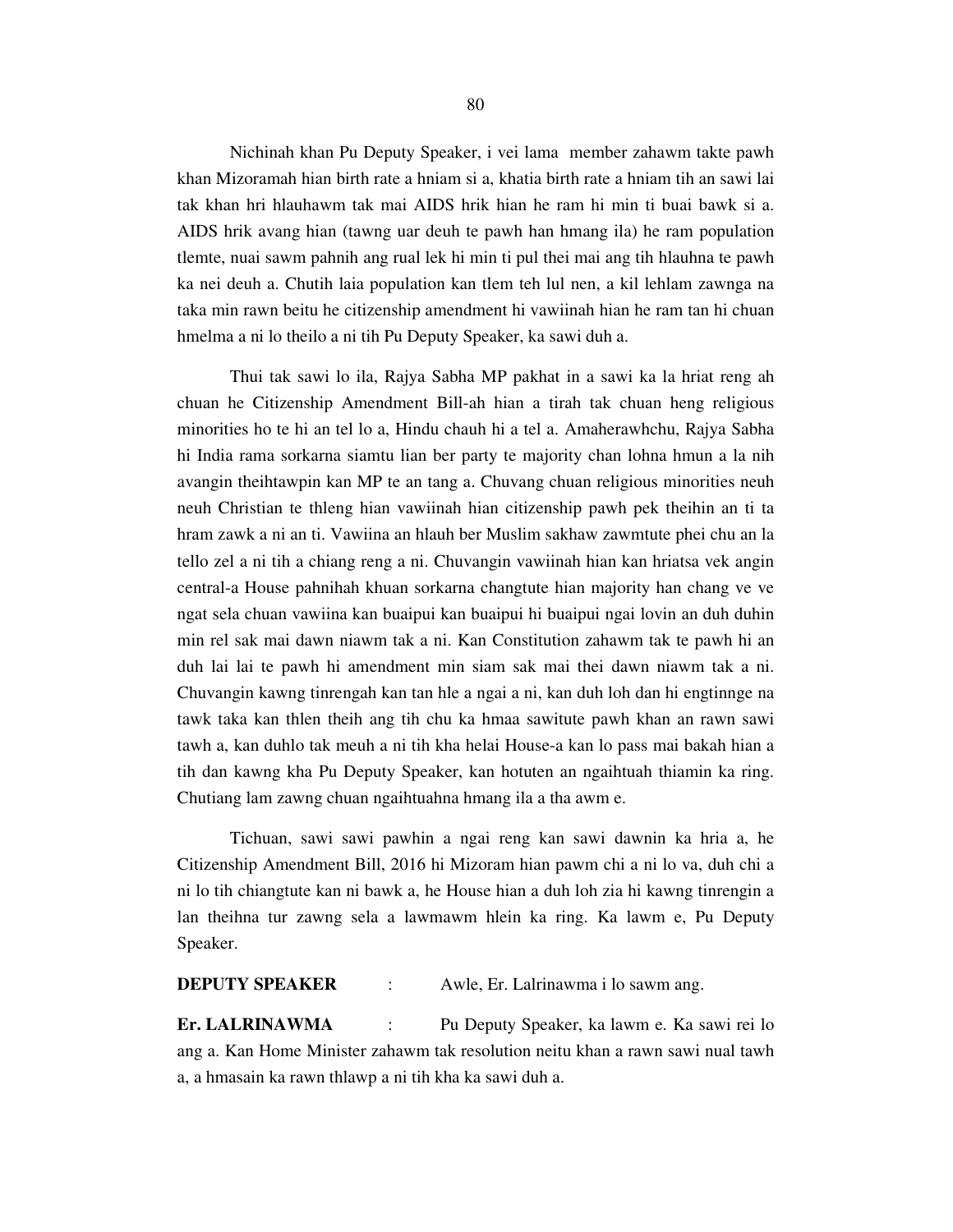A chhung thu kha chu sawi em em ka tum tawh lo a, ngaihnawm takin kan ngaithla tawh a. Amaherawhchu, heng thil hian kan ngaihtuahna a ti thui khawp mai a, rin ai takin kan che muang mang e ka lo ti rilru a. Nikum lam te pawh khan kan hotuten min zawn kual tir tawh a, kan ri kan ri a, amaherawhchu, tun hnaiah party hrang hrang hruaitute leh kan sorkar atang te pawhin thu leh hla a lo chhuak chho a. Tichuan, kan kal chho zel te hi a lawmawm hlein ka hria a. A hnuhnung berah August ni 12, 2016 khan Joint Parliamentary Committee-ah Lok Sabha atanga refer chhoh ni khan a lang a. Nichina kan Group Leader-in a sawi ang khan a bawhzuina thu hla te pawh kha kan ngaihtuah a thain ka hria a. He thil hi mithiam ten an zirchianna chuan ah sawi tawh ang khan Article 14-na hi a kalh niin an hria a, hei hi thil serious tak ni te pawhin ka hria a. A chhan chu Article 14-na kan Constitutionah hian mitinte intluk tlanna chiangkuang takin a rawn ziak a, amaherawhchu, he thil hi a kaltlang zel a nih chuan sakhuana avangin kan intluk tlang dawn ta lo tihna a ni. A chhan chu heng ram 3 (pathum) atanga sakhua 6 (paruk) a rawn sawi te zingah hian tuna Judaism, Juda sakhua te leh Pathian awm ring lem lo Atheist-te pawh (kan ti a ni ang) a huam ve ta lo va, Mosolman, Muslim kan tihte pawh a huam lo va. Khatiang khan anni kha he Dan hian a thliar hran thlap avangin Danpui, kan Constitution Article 14-nain mitin intluk tlang a ni a tih lai chu a rawn thai chhiat tak avangin pawm hleih theih lovah kei pawhin ka ngaiin he resolution hi ka thlawp a ni tih ka han sawi duh a.

 Tin, hemi rual hian thil pakhat serious deuh mai, mi thiam zawk ten an han thlira pawimawh an tih Overseas Citizenship of India (OCI) chungchanga, India rama Dan engpawh OCI nei ten an bawhchhiat chuan, kha OCI an nihna kha cancel theih a ni tih kha a rawn pe tlat mai a. Hei pawh hi Dan tesep khawi maw laia traffic rules no parking-a motor dah lek emaw, khawimaw dant sep takngial pawh an bawhchhiat avanga OCI an nihna cancel tur a ni tih lai kha India mi te helh em em a ni, kan sawi bakah chuan heng te pawh hi dan tesep kan bawhchhiat dawna khatianga min ti zel dawn a nih chuan thil buaithlak tak a ni dawn a ni tih kha rilruah a lo lang a. Chuvang chuan kan hnam tan hian tha dawn lo va a lan avangin vawiina House-a lungrual taka kan sawiho theih avangin a lawmawm ka ti a ni tih ka sawi duh a.

 Tin, kan resolution bawhzui lai hrim hrima pawh hi ka ngaihtuahnaah a awm khawp mai. Kan Conduct Rules-ah hian ti hian a in ziak a, section 137-naah hian, Pu Deputy Speaker, i phalnain ka han chhiar ang e. A copy of every resolution which have been passed by the Assembly shall be forwarded to the Government of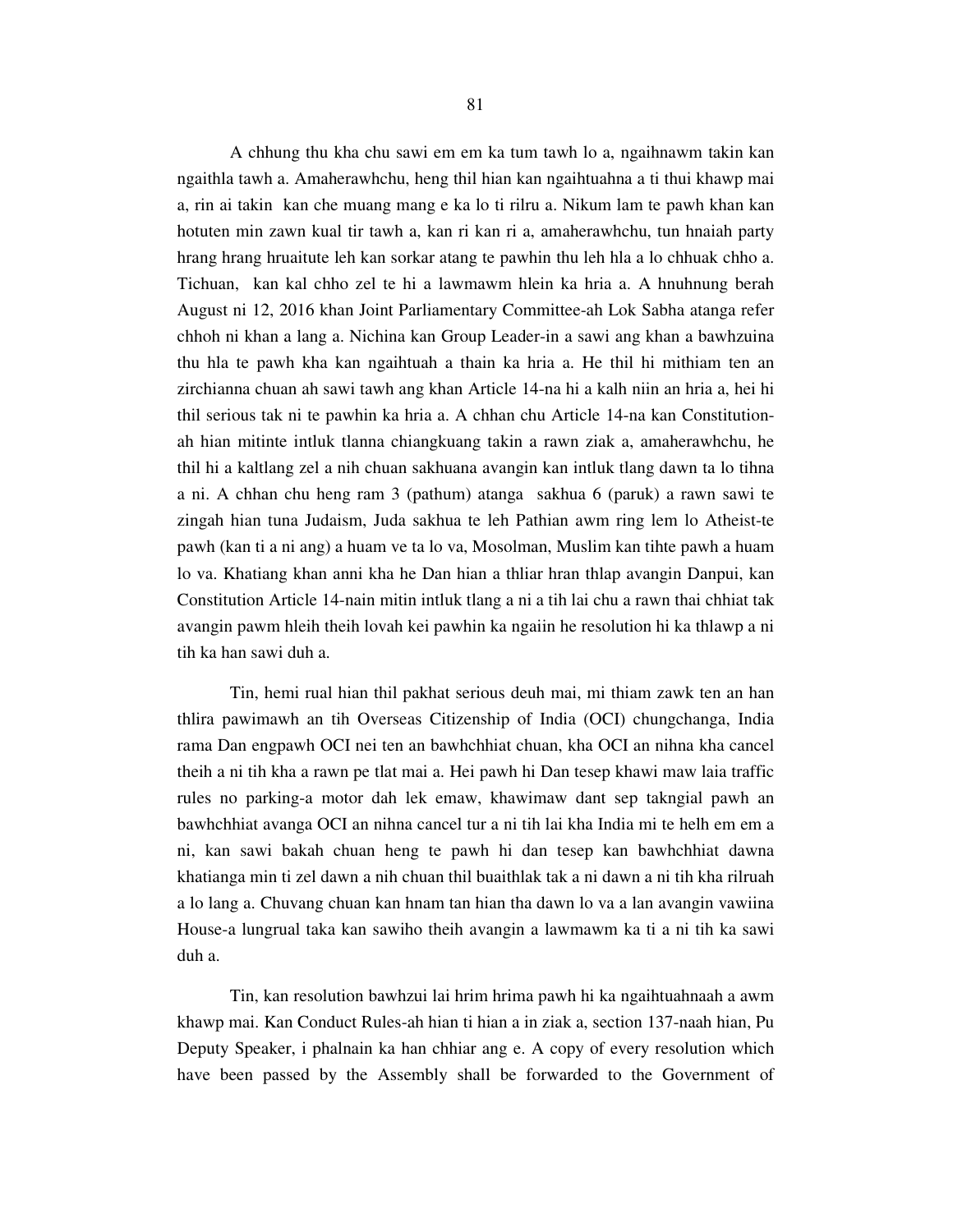Mizoram, and actions taken on the resolutions having statutory effects should be reported to the Assembly Secretariat before the next session tih a ni a. A hminga MLA ka nih ve hnua Assembly-a ka rawn awm ve hnu hian resolution hi pasarih (7) lai adopt tawh niin kalpui a lo ni tawh a, chung zingah chuan pahnih (2) ah hian action taken report member te present a awm a, tihian kan passed a, kan duhtawk mai zel nge ni, bengvar kan chhuah leh zel hi a van tha em ve tih ka ngaihtuah a. May ni 14, 2018-a Pu Vanlalzawma'n Excise Department chungchanga a resolution leh Pu K. Sangthuama'n Private Members' Resolution hmanga March ni 16-a a tihah hian action taken report a awm a, a copy min rawn pe a, kan dawng theuhin ka ring a, khang bak chu dawn kan nei lo reng reng Pu Deputy Speaker! Vawiinah pawh hei hi kan pass leh a nih pawhin helai conduct rules tih ang hian heng Secretariat-a an hmalakna rawn thehluh ang ang te hi member zahawm tak te hi mih han hrilh thin sela (**DEPUTY SPEAKER** : Ngawi rawh aw, i sawi laklawh lai khan, resolution kha a subject a zir a ni a, lawmthu sawina resolution kha a awm fo a, khang kha chu action han lak vak ngaihna a awm lo a ni tih kha hriat tel a tha awm e) Lawmthu lo pawh hi a awm nual a, a list ka keng vek a, lawmthu kha chu entirnan (chhiarthla lo mai ila) "Medical College nei tura hmalak ni mek te hi lawmawm kan ti" tithe, "Zofate inpumkhatna daltu chu tih loh ni rawh se" tih te pawh kha ni 8.10.2015-ah kan lo ti tawh a, khatiang khan ka la chhuak vek a, (a bu ang zawng zawng hian) a chinchang kan hriat hi a tlem deuh niin ka hria a, chu chu vawiinah hian ka sawi duh a ni.

 A dawt leh a ka sawi duh chu heng Dante a lo awm a, ka rilrua lo lang chu MNF leh India sorkar inremna peace accord hi a van lo pawimawh ta em, tih hi ka rilruah a lo lang a. Vawiinah kan sawi thin a, he inremnaah hian tun Inrinni lo thleng turah pawh remna ni kan lawm dawn a, chutih lai chuan kan lawm chhan ber leh a laimu kan Peace Accord hi kan ngaipawimawh lo em ni tih lai hi Pu Deputy Speaker, ka sawi duh a ni. A chhan chu vawiina he kan ram himna tur kan ngaihtuaha kan tih mek lai hian kha peace accord-ah (inah sawn ka nei a, ka rawn keng ta lo va) chuan India ram Parliament-ah Dan eng pawh pass ni mahsela sakhua thil leh kan culture thilah chuan kan Assembly-in a pass loh chuan hman theih a ni lo ang tih te pawh kha a awmin ka hria a, Dan hre zawk te in awm ang a, chung zawng zawng ai pawh chuan vawiinah min humhim a ni tih chu a lang reng a ni. Amaherawhchu, ti chung reng chuan kan Peace Accord tlawh chhana Dan siam lam hi kan ngaihthah deuh niin ka hria Pu Deputy Speaker. Hei hi kan rilruah awm sela kan hnam thil a zira ziaka kan dah ngawt kha a thiang lo. Vawiinah hian he remna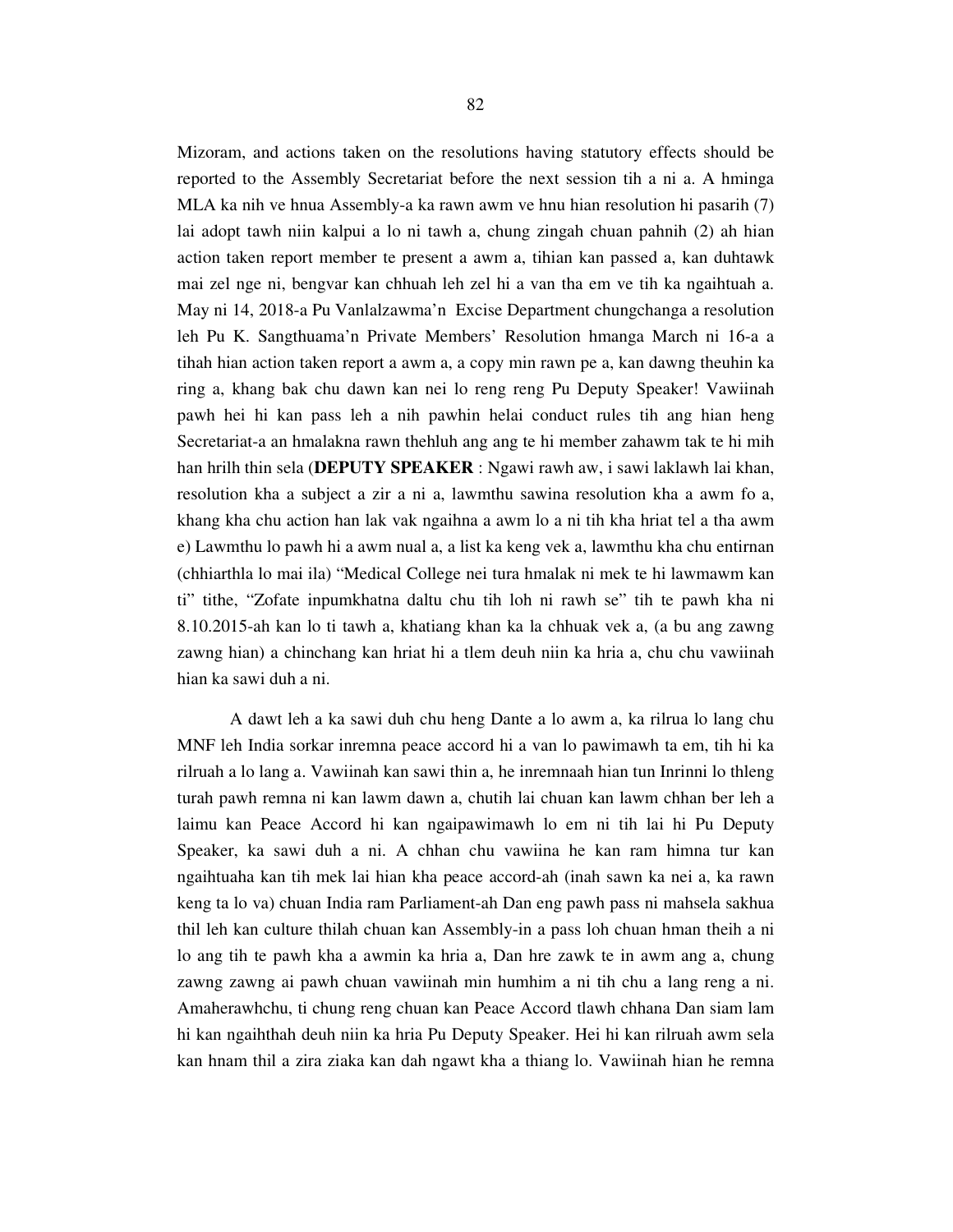siam tur hian mitin ten tha kan thawh theuh a ni. MNF mai a ni lo, heta a sorkar lam mai a ni lo, India sorkar mai a ni lo, kan zavaia kan inngaihdam tawnna leh rilru zau tak kan putna te nena kan hlawh chhuah a nih avangin, ziaka dah mai lo hian hman theih tura Assembly pawhin Dan kan siam hi a thain ka hria a, khang remna leh muanna leh inremna thuthlung tlawhchhan ngei a thutlukna ziah a lo nih tawh kha kan hman tangkai a tha in ka hria a. Vawiina thil thleng min ti bengvar tuah hmang ila a tha in ka hria a ni tih ka sawi duh a.

 Tin, Delhi kal tih te pawh kha a tha ka ti khawp mai. Vawiin lam chanchinbuah pawh India rama state thenkhat te an kal thu te pawh kan hmu a, keini pawhin kan ti ve turah kan ngai ringawt a. Engpawhnise, vawiina kan Home Minister zahawm takin a rawn move hi thil tul tak niin ka hria a, ka thlawp a ni tih ka sawi duh a ni e. Ka lawm e.

#### **DEPUTY SPEAKER** : Pu T.Sangkunga.

**Pu T.SANGKUNGA** : Pu Deputy Speaker, ka lawm e. Vawiina kan Home Minister zahawm takin resolution a rawn putluh hi India ram pum tan thil pawimawh a ni a. Hetiang sawina huna ka tel thei pawh hi lawmawm ka ti tak zet a, hun hlu tak min pe hi i chungah ka lawm hle a ni. India ram hi kan hriat angin kan Constitution preamble-ah hian secularism a nih thu chiang takin a ziak a. He kan Dan khel mek hian secularism kan nihna chu a rawn paih bo thei dawn a, India ram inpum khatna atana thil pawimawh tak secularism thaibo tanna a nih dawn avangin kan resolution hi kan ngaihpawimawh hle a ngaiin ka hria a ni. Official resolution putluh zen zen loh (tun term-ah phei chuan a vawikhatna ni hialin ka hria) kan Home Minister zahawm takin a rawn pulut hi a lawmawm ka ti khawp mai.

 India-in independence a hmuh dawn khan keini khaw chhak lam ho northeast India hi a vulnerable em em mai a. Assam pum leh Syhlet pum hi Pakistan-ah a lut tep a ni. Chu chu Pu Nehrua te khan census an han en a, kan population an han en vang vang khan North East tlangmi ten Pakistan-a luh kan duh vaih chuan Hindu aiin Muslim vote Pakistan-a luh duh an tam dawn tih an hriat avng khan Mizo Union hruaitu Pu Chung ate, Pu Saprawnga te leh Pu R.Vanlawma, etc hmin thei tur Assamese politician Gopinath Bordoloi, an Chief Minister telin an rawn tir chhova, 'tlang miho hian India-a beh in duh loh vaih chuan Pakistan-ah kan lut mai dawn a ni a, East-Pakistan-ah rin luh kan ni dawn a, chuvangin khawngaih takin India rama beh luh hi lo duh teh u,' an rawn ti a. Chu chu ngun taka Mizo Union hruaituten an ngaihtuah hnuin India rama beh an tih tluk tak avangin sylet lam chu Pakistan ah a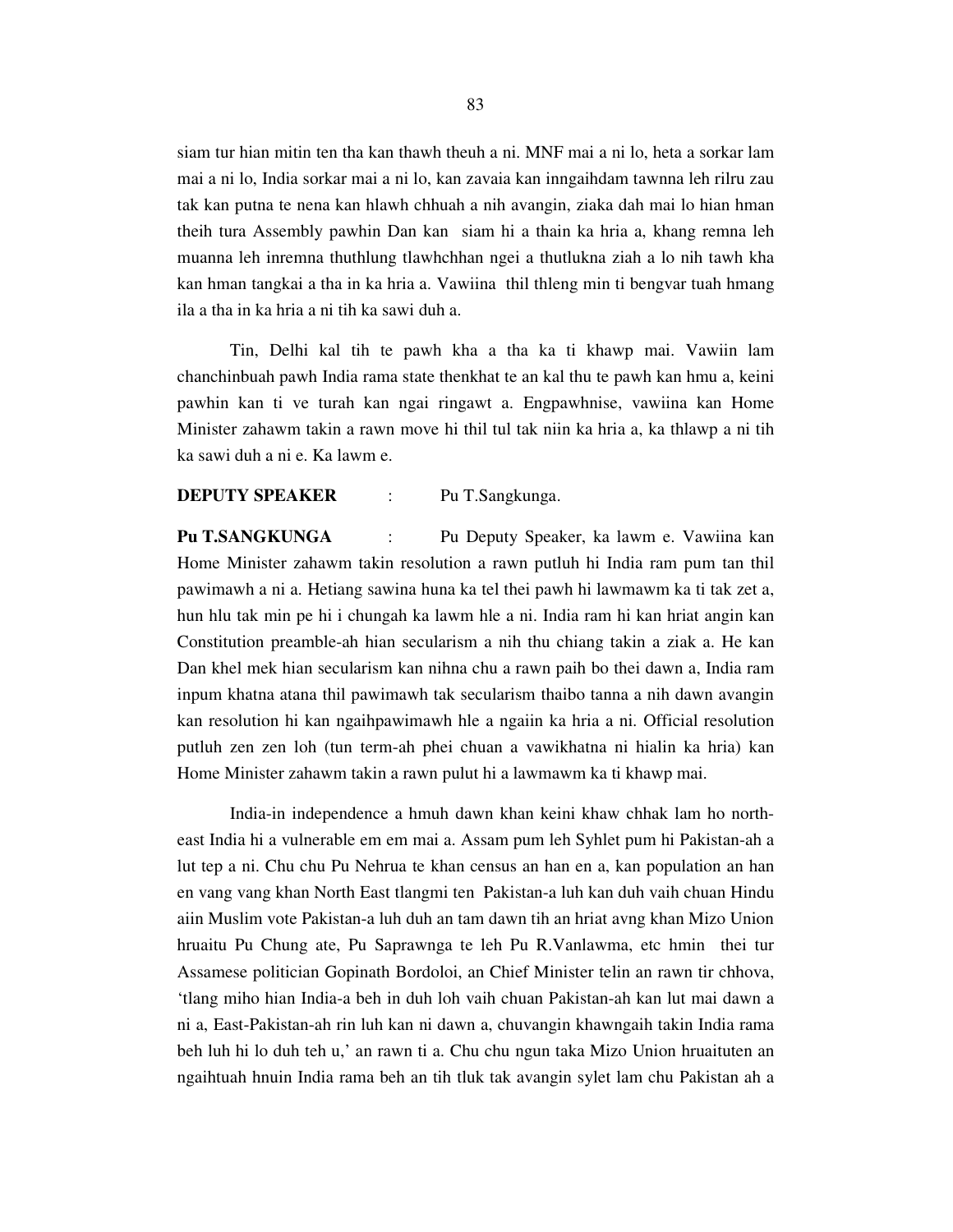bet ta a North-East India chu tlang miten India-a beh kan duh avangin Pakistan buai reng mai, ISI leh Muslim extremist ten an tihbuai reng rama kan telloh nachhanah hian kan politician hmasa ten fing taka thutlukna an lo siam vang a ni. Tin, kan duh theih zat zat Missionary tir thei, kan ni duh tiat tiat biak in sa thei kan ni te pawh hi, kan politician hmasa te thil tih that vang a nih te pawh hi sawilan tha in ka hria a.

 Tin, kan hruaitu hmasate decision lak fuh avang hian hma pawh kan sawn em em a, hei hi a bul tak phei chu kan rama Kristianna lo luh hman vang te pawh kha a ni thei awm e. Assamese officer tam tak ka kawm a, chungte min hrilh dan chuan 'Assamese ho hian thil kan lo ngaihthah rei lutuk a, Bangladesh atang hian Muslim an lo kal a, leilet kan nei tha peih si lova, Brahmaputra valley leh Barak valley ram tha te kha an rawn neih hlawh a, an rethei peih si a, harsa takin an rawn inhlawh a. Tichuan keinin zu te kan lo in a, hna te kan thawk peih lo a, kan awm mai mai chhung khan kan ram siam peihlo lai zim te min han lei sak a, an lei belh zeal, tunah chuan kan leilet hi an nei zo tep tawh alawm maw le! Barak valley-ah phei chuan chan kan nei tawh mang lo te' an ti a. Hengte pawh hi tuna kan resolution sawi hian a huam vek avangin pawimawh hlein ka hria a.

 Tichuan, Mizoram bikah lut dawn ta ila, He Bill Parliament-a an putluh hian Mizoram pawi a khawih nasat zia chu Afghanistan leh Bangladesh leh Pakistan a huap a Myanmar-a kan Mizo hnathlak unaute rawn luhna, kan kristian puite lo luhna hi a sawi tel leh miah si lo a ni. Afghanistan, Pakistan leh Bangladesh atangin kristian ral tlan hi an tlem ngawtin ka ring. Bangladesh-a Zohnahthlak te hi chu an rawn um chhuak zeuh zeuh a. Chutiang tih loh chu tunah hianin Afghanistan leh Pakistan vel atang hian pakhatmah Kristian unau te hi kan ramah an rawn lut dawnlo tih hi chiang phawt ila thain ka hria a. Tuna BJP ho in an tehkhin ber chu Isarel Dana "Law of return" an tih Isarel mi tupawh lo raltlan tawh leh lo darhsarh, Isarel hnam vakvai lo awmte chu Law of return an tih hmanga Isarel rama an pem luh leh phalna Dan a ni a. Keini India rama Hindu lo raltlan te an lo luh leh citizenship pek phalna leh Israrelte dinhmun hi a in ang lo. A lo chhuahna bul hi a ho khawp mai a, 2014-ah Pu Modia tuna kan Prime Minister zahawm tak lo ni ta hian, a campaignnaah Hindu raltlan campa awm te a zuk hmu a, chung vote a duh avang leh amah Hindu kulmuk RSS mi a nih avangin raltlante chu campah hian in awm rei tawh loving, India citizenship nihna hi kan pe dawn che u a ni tih election-ah khan tumah rawn lovin a tiam ringawt mai a Tunah pawh hian an tlakchhiatna ber tur chu tumah rawn lovin Modi hian Amit Shah nena an duh duh a an che vel hi a ni.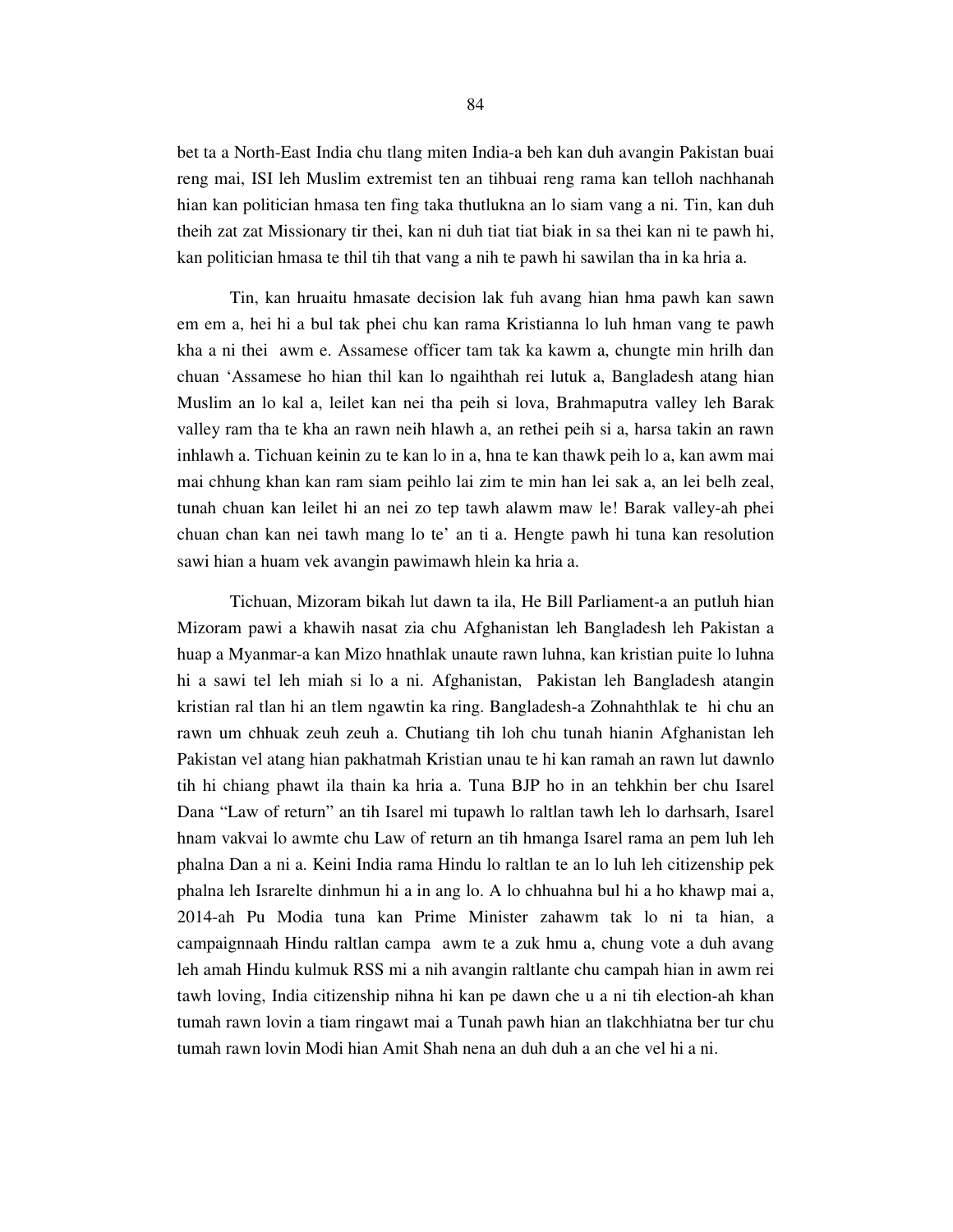Hmannia officer pakhat, ka neutral em emin a sawi chu, 'Pu Sangkung, Modi Sap term hi a tawp tep, it is numbered' a ti a ni. A chhan chu Prime Minister nen hian senior te rawn lovin an duh duh a thil an tih hi a lang tan dawn tawh a ti. Chumi result chiah chu tuna kan Bill sawi mek, kan Resolution sawi mek pawh hi a ni a. Tuna Defence Minister an lakluh leh dawn pawh hian inrawn miah lovin, Rajnath Singh-a inah Finance Minister leh Home Minister leh External Affairs Minister kha zingah an in hmu khawm ringawt mai a ni. 'Lo leng teh' an inti lo reng reng! 'Hrilh i ni em?' an inti a, tumah rawn an ni lova, hrilh an ni lova. L.K. Advani-an a hre ngai bawk si lova, chuvangin Modi-a tawngkam rawn hlai deuh kha vawiinah hian kan buaipui ringawt mai a ni. 'Kumtin hna thar two crores ka pe ang che u,' a ti a. 'Account lo hawng ula, lakh sawm panga (15) chu in account-ah ka rawn dah ang' tih ang deuh chiah kha a ni. Tunah hian a post create zawng zawng hi 823,000 niin ILO chuan a report. Kumtin crore hnih (2) create a tum ang chiah a ni. 2015-ah khan kum khat a vei chiahin Pakistan atanga Hindu raltlan hi mi 4230 citizenship kan pe tawh a ni e, BJP ho chuan an ti a. Mahse, RTI Act-a an han dil kha chuan mi 289 chiah citizenship 2015-ah Pakistan/Hindu raltlan te citizenship pek an ni e, tih a ni a. An sawi leh a tak hi a inang chiah lo lehnghal a.

 Campaign-na a thusawi kha an bawhzui vak mai a, chu chu kan buai phah ta a ni. Hei hi a pawi khawpin ka hria a. Tunah hian Pakistan-ah hian 2011 census hma khan kumtin mi 5000 Hindu hi Pakistan atangin India ramah rawn raltlan ziah ang a ngaih an ni a. North East hi Bangladesh kan hnaih avangin kan dinhmun a vulnerable em em a. Assam-ah khuan Muslim hi tunah 2011 census-ah ringawt khan 34.2 % an ni der tawh a ni. A hma a 30 % kan tih kha 4 % in an lo pel der tawh! Chuvangin khami hma kha chuan kum khata an pun dan, Assam population pum atanga 4 % in Muslim hi an pung ringawt mai a ni. Chutiang chuan keini chu kan ramri hi a vulnerable em em avang hian kan fimkhur a ngai zual a. Hei hi Assamese problem a ni tih chi a ni lo. Tuna Tlabung bawr vela raltlan kan buaipui zawng zawng hi Kristian an awm lo reng reng. 1971-a raltlana, khung Bangladesh border atanga lo lut ah hian Kristian pakhat mah an awm lo. Hmaiphih nan Kristian hi tlai khawhnuah an belh ve an ti mai mai a ni.

 Chuvangin keinin kan vei tur chu zirlaiho ten an buaipui em em, tuna kan mang ti ang tute, Citizenship right awlsam taka an rawn neih theihna tur pass-na a ni chiah mai. Chuvangin kan zirlaite pawh hian hei hi an hriat chian a thain ka hria a. Bangladesh border atanga lo lut zawng zawng zingah Kristian an awm ngai lo. Tunah hian Assam-ah ringawt, pawh Pu Deputy Speaker, citizenship dil ringawt hi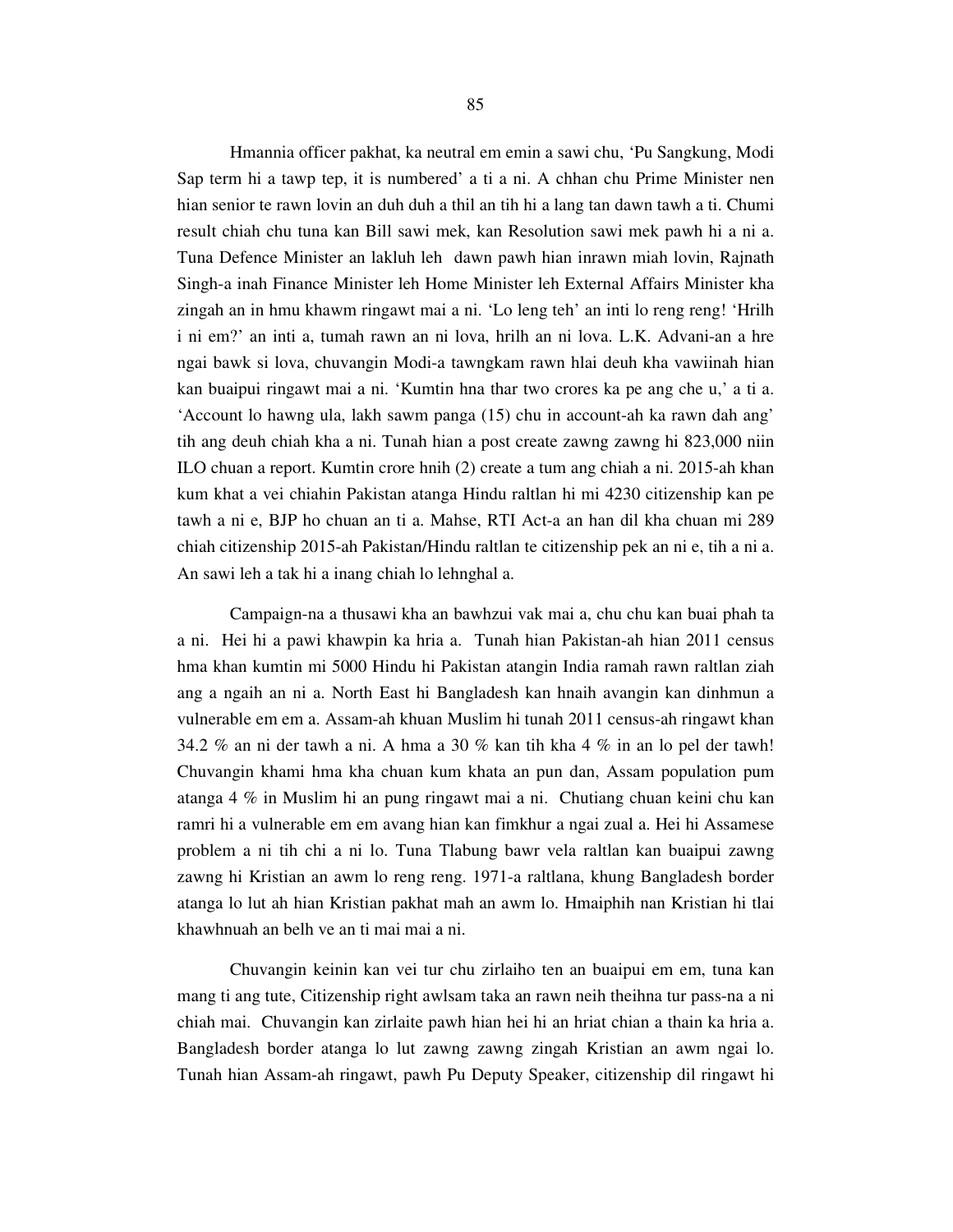1.9 crore in tunah hian India khua leh tui nihna an dil mek a. Assam population hi 3.29 crore chauh a ni si a, chutah chuan 1.9 crore hi ppplicant thar an nei ringawt mai a ni. Chuvangin Hindu te leh minority te right kan pek vaih chuan Muslim ho hian nakinah chuan min rawn chim em em ang. Chuvang chuan Pu Deputy Speaker, (tawngkam hnih khat lekin, hun minute khat lek ka dil belh duh che a) hemi sensitive zia hi sawi uar tha in ka hria a. Tunah hian Assam-ah khuan district pakua (9) ah majority an ni tawh a ni, U.P-ah te khuan an pung chak lutuk ringawt! Muslim minority khu engti kawng mahin hneh theih an ni tawh lo reng reng! Tunah pawh by-election apianga BJP an tlak fai pak pak takna hi U.P-ah leh Bihar-ah hian Muslim vote hi a pawimawh em em a ni.

 Chuvangin, hetiang hovin Right an neih nasat zia chu kumtina Mecca-a a free-a an zinna turte hi kan in uar siak emaw tih turin tunah hian zalenna an nei tawlh tawlh mai a ni. Kristian te Israel-a zinna visa pawh kan nei hlei thei thin hleinem! Anni chu Mecca an tlawhna hi thlawhtheihna hi a seat an tidanglam a, mihring an chuan tam theihna turin. Khatiang kha an su chhuak rang em em a ni. Chuvangin he Dan hi an sut chhuah vaih chuan Muslim ho tan right an rawn su chhuak leh ang a. Election dawnah, hemi min petu chu kan vote ang che u, an tih phei chuan tihngaihna a awm lo reng reng. Hmun then khatah chuan Bangladesh atanga lo kal, thla thum awm hman chu an thun emaw tih tur khawpin last electionah phei kha chuan Muslim intelkhawmin kan vote ang che u an lo tih avangin thun niin an hria a ni. Chuvangin, he thil pawimawh tak mai, kan ramri hrula dan lova lo lut electoral roll atanga paih tur an tam lutuk. Khang ho zawng zawng kha he Dan hmanga awlsam taka Indian citizenship an rawn neih a, electoral roll-a an rawn telna tur bul a nih avangin nationalism kan sawi apianga kan rilrua lo lang tur chu hei hi a ni tih hi hria a Pu Deputy Speaker, kan tanrual a ngai a.

 A tawp nan sentence khat lek, Parliament-ah delegation intirh mai ni lo, Joint Parliamentary Party an tih, (Assam te pawh rawn tlawh te kha) min tlawh ve tura sawm ngei ngei tur niin ka hria. He Resolution kan pass rual hian hei hi ka rawt duh a. Anni recommendation hi a pawimawh em em dawn a ni. AGP te leh mi dang dangin an hmu a, Congress pawhin an lo hmu a, BJP ten an lo hmu a. Assam-ah he Bill hi han pass chiah se election lehah hian Assamese tan inti ho, BJP Right Wing ho khu an work over ang. Muslim vote duh chuan Assam mi a tih hleih theih tawh loh reng reng. Chuvangin, kan politic leh kan sorkarna leh kan sakhua leh kan ram leh kan hnam zu hawlh dawt khawpa he resolution hi pawimawh a nih avangin lak zam mai mai tur a ni lova. Sawi tam vanga pawimawh chi pawh a ni lova. Nichina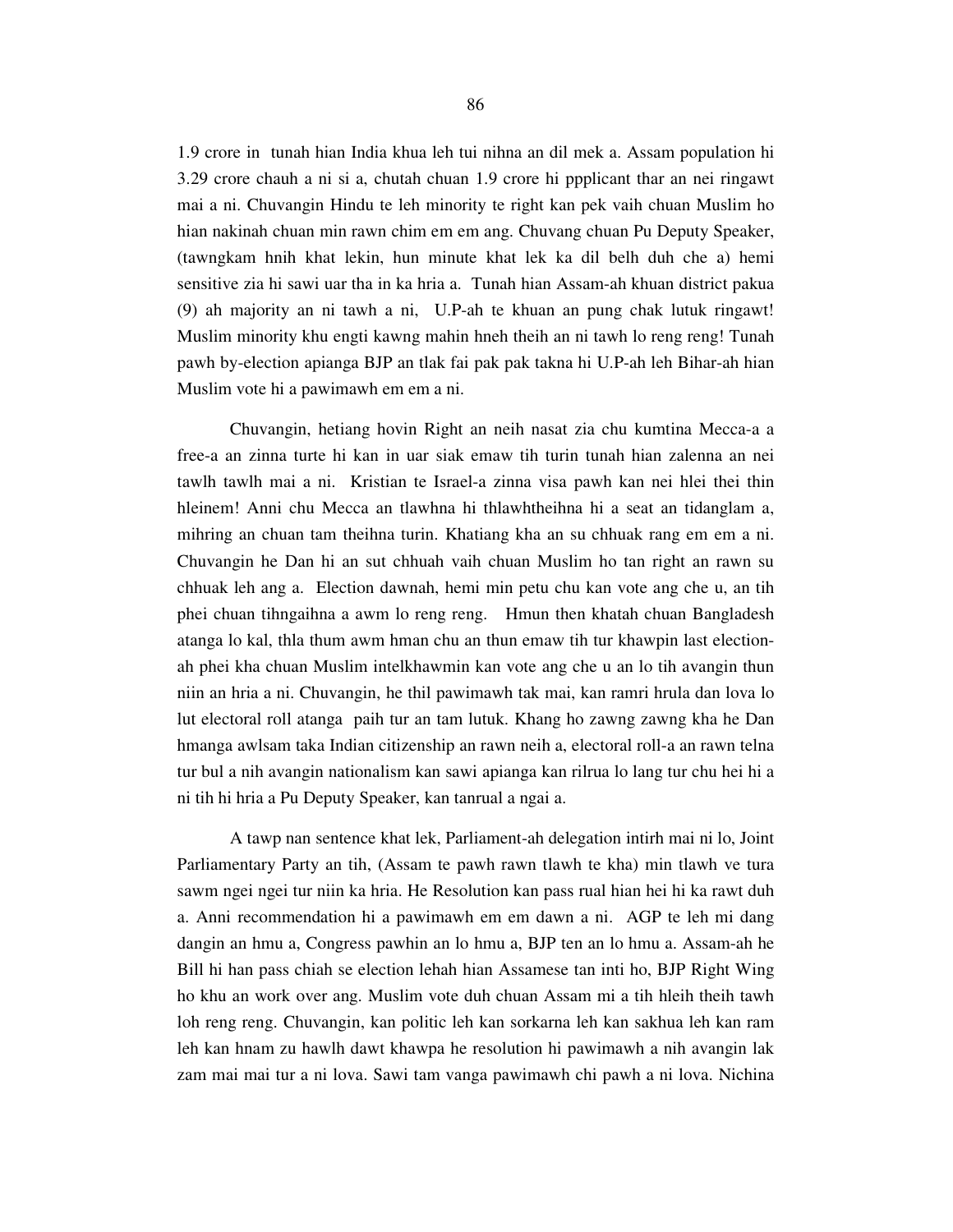ka hmaa member zahawm tak tak ten an sawi ang khan delegation intir a, state dangte pawh hmin tuma Joint Parliamentary Party te pawh kan ram an rawn tlawh loh pawha Delhi-a zu hmuh mai tur. Finance Commission te pawh Federation angin Delhi-ah kan zu kal a, a mal malin an room theuhah kan hmu a, kan duhtawkin kan sawi thei zawk. Chuvangin, hengte pawh hi zu hmuh hi thain ka hria, an lo kal thei lo a nih pawhin Delhi-ah an Office-ah zu hmuh a, tan lak hi Pu Deputy Speaker, ka rawt pah a ni e. He resolution hi ka support hle mai. Ka lawm e.

**Pu T. T. ZOTHANSANGA** : Pu Speaker, ka lawm e. Ka hmaah tha tak takin an sawi tawh a, a bik takin Dr. Ngurdingliana khan nasa takin a lo zir niin ka hria a, a bengvar thlak hle a ni. Central Minister kal chhuak tawh kum 80 chuang tawhin a thusawi pakhat ka hriatreng chu, "kum 80 chuang ka ni tawh a, India ram kehchhe lai hi ka mita ka hmuh hman ka ring a ni" a ti a ni. India ram kalphung uluk takin a en a, Karnataka inthlan vela BJP sorkar hmalak duh dan leh citizenship chungchanga hma a lak dan te a en khan 'India ram hian inpumkhatna kawng hi chu a zawh lo a ni' tih a sawi a. Kum 80 chuang tawh khan India ram tluchhe lai hi hmuh ngei a in ring tlat a ni! Tin, chutih lai chuan kumin kum tir ah khan BJP an sorkar hmasak laia an Finance Minister thin Pu Yashwani Sinha IAS khan a sawi a, "India ram economy-ah hian hmathlir tha engmah ka hmu lo, a chhan chu lal leh kan duhna avangin policy hrang hrang kan zam a, kan lal leh lovang tih hlauvin kan vir buai reng a, kan hotupa ber lah chu in lam min ngaihtuah lovin foreign-ah a kal reng a. Chuvang chuan India ram hmathlir hi thui tak ka hmu thei lo reng reng" tiin hmanni ah Lucknow ah a sawi a ni.

 Tuna kan central sorkar hi a hring a hran hian a huai hle a, Mizoramin buaina kan tawh lai kha rilruin a thlir kir a, 'a mihring kan duhlo, an ram alawm kan duh' an tih te, 'Mizo te chu India ram hmun hrang hrangah rail in thawn darh ila, an chi a mang a ni mai alawm' an tih tawngkam te, 'Andaman-ah thawn chho vek ila, an ram hi chu kan rochung anga a ni mai alawm' tih te kha rambuai lai khan a awm a ni. Kha kha India rama Congress-in ro an rel loh laia awm zel a ni. Khatianga min ti tute khan tunah hian sorkarna an rawn chang a ni a, an hmalak dan hrang hrang ngaihtuah hian inpumkhatna lam hi chu an hawi lo a ni tih hi a chiang a ni. MLA zahawm tak Tuipui East bialtuin a rawn sawi tawh ang khan India ramah hian Mosolman te hi an pung chak em em a ni. Tun kum 20 vel bawrah khan 12.4 vel an ni a, tunah hian Dr. Ngurdinga rawn sawi ang khan 13.2 velah an pung dawrh mai a, dan ang takin nupui pali (4) an nei thei a, fa an hring chak si a, an pung chak em em a ni. Chumi do let tur chuan India rama kan sakhaw lian ber Hindu te hian harh thar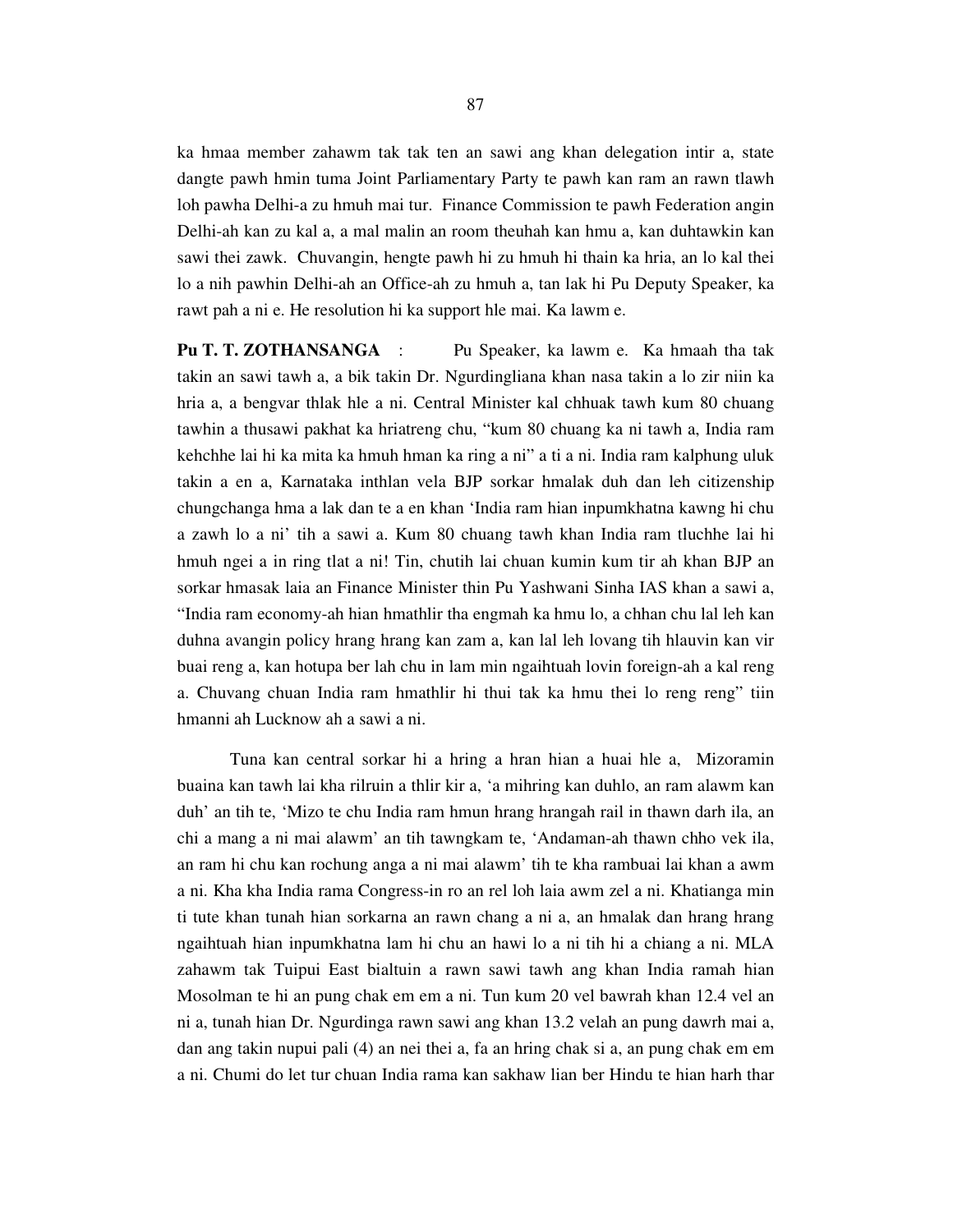an tum a, an hotu lian te tawngkam ber 'fa hi kan neih tam ve a ngai ta a ni' tih hi a ni. Tunah hian an zirtir nasa hle a ni tih hi kan lo hriat atan ka rawn sawi lang duh a ni.

 Mizoramah pawh Synod pawhin fa ngah hi a tha a ni tih hi kan hre leh hnuhnawh a, tun hma in Mizo kan fin tak tak hma khan family planning kha min rawn introduce sak a, Mizoram chhung ngeiah hian family planning kha kan ti nasa lutuk a, kan hnam ralna tur a ni tih hre lo khan kan lo zawm a. Fa neih tlem kha kan lo intihsiak a, a pawi tih kan hriat hnuah hian rin aiin kan lo chhe hle tawh a ni. Kha kha kan hriat thar a tha in ka hria a ni. Mosolman ho an lo tam tak emah hian Hindu ho hian ralkhel dar an vua ka ti mai a. Tuna kan Bill pawh hi fa nei tam tura an infuihna piah lamah hian hmun danga an chi leh kuang te huikhawm an tumna boruak niin ka hria a.

 Zep thu a awm lo, 'India ramah 80% chuang Hindu kan awm a, hei hi chu kan ram a ni tur a ni' an ti a. Chumi tura an inbuatsaihna kum 1980 chhovah Mizovin kan hriatthiam danin Setana Bill te an rawn tichhuak a, kha kha Christian te min kawk deuh ngar a nih avang khan huat pawh kan hua a, kawng te pawh kan zawh a nih kha. Khatiang kha chu rawn ti ta lovin kawng dangin kan hriatthiam loh damdawi kawr var thlum ang deuh (aniang) chu kan mi leh sa, ram danga kan minority te an khawngaihthlak em mai a, kan mi leh sa te an nih leh hram theih nan ruahmanna i siam teh ang tia ngaihnawm thei taka an rawn chhawpchhuah, a ruk tak erawh chuan India ram, hnam hrang hrang te inngeih dial diala kan awmna ramah hian midang nek chhuak thei tur khawpa anmahni in tih len tumna niin ka hria a. Hei hi a pawi khawpin ka hria a ni.

 Ram danga kan laichin te hi kan khawngaiha kan lainat tak tak a nih chuan a sakhua ang zawng hian kan ti tur niin ka hrelo. A sakhua ang zawnga kan tih hi chuan a fello a ni. Kei hi Law zir thin ka ni a, family law kan zirna ah chuan Hindu chuan Hindu te, Sikh te, Bhuddist te, Jain te hi Hindu-ah a class vek a ni. Khami piah lamah khan Parsee hi tlemin an hrang deuh a, Christian hi kan hrang leh a. Parsee leh Christian hi chu a nawlpui karah khan min hrut ve lek chauh a ni. Bhudist te hi chu Hindu kalphung hi a fel tawklo a ni ang ti a tlema in reform chauh an ni. Hetia an rawn tih hian an rilru takah chuan anni chu Hindu vek tho ah n pawm a ni tih hi ka ring a. Tin, Nepal, Myanmar, China leh Srilanka ami te tunah hian engatinge an ngaihmawh ve miah loh? Hmun dang a mi an ngaihmawh ang hian an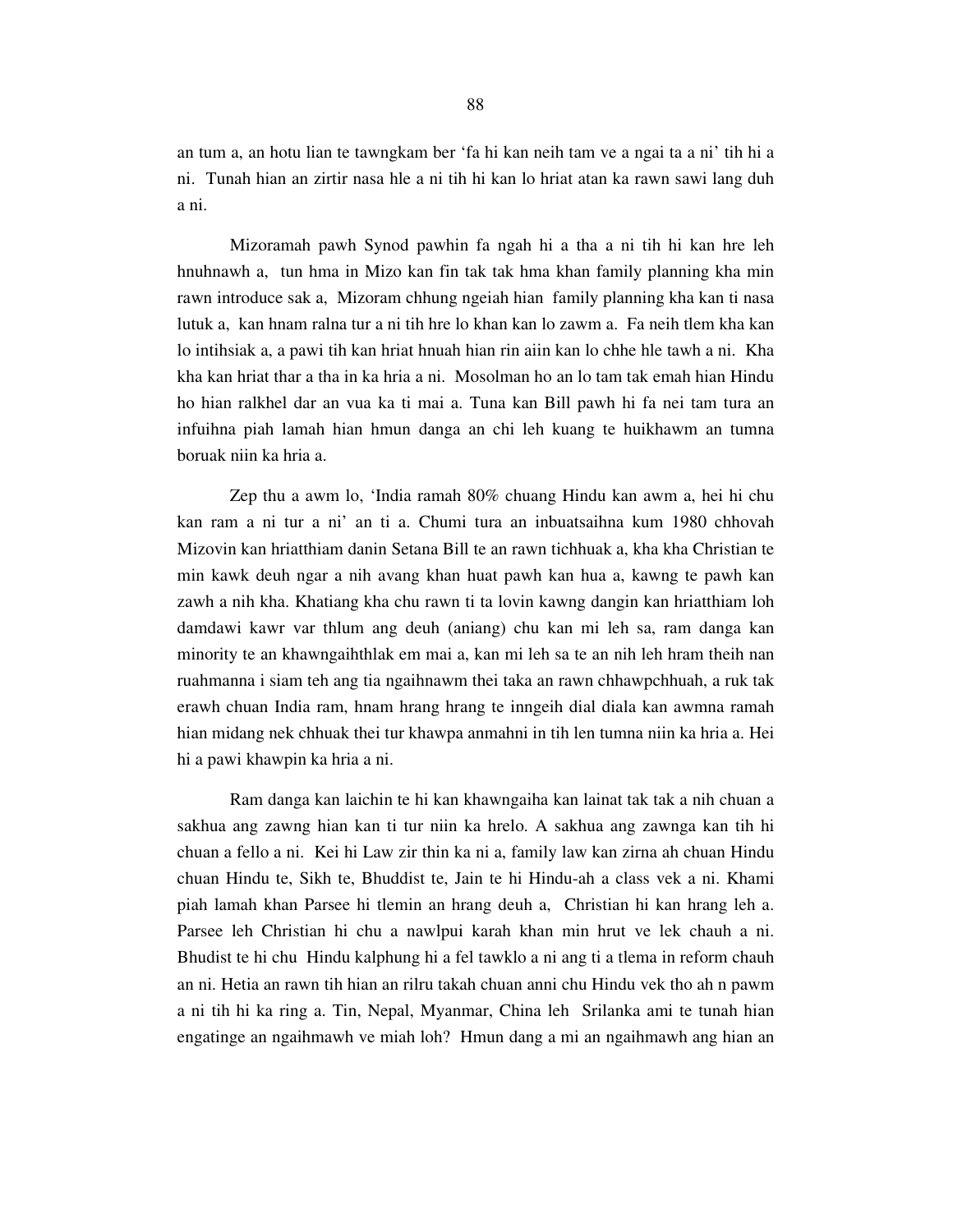ngaimawh ve tho tur a ni tih hi ka rilruah a awm a ni. Myanmar an rawn ti ve lo hi kan opposition hovin ramri hung an tum vang kha chu a ni lem lovang chu maw?

 India ram Hindu rama siam an tumna liau liau a ni a, tunah hian lo pass ta ila tuna normal-a kum khata 2000/3000 a ruka an lakluh ang hi ni lovin a sing telin an lalut hian ka ring a ni. Chuvang chuan vawiinah hian nasa takin kan do turah ka ngai a. Kan him loh thu kan sawi kan sawi laiin central lam hotuten dan hmangin thiam takin hma an rawn la a, hetih laia kan rama BJP party an lo la awm te hi mak ka ti a, a mak mai pawh a ni lo, a nihna angin kan zawm e an tih te thleng hian kei chu a veikhawrin ka hria.Chuvangin hei hi chu kan la inngaihtuah ngun a ngaiin ka hria a ni. Kawng lehlamah chuan Israel fate kan ang angreng a, mi an lokal a, thawhpui tur hi an rawn hmu mai zel bawk a, helai tak hi chu kan inngaihtuah chian ve hi chu a ngai a ni.

 Engpawhnise hei hi kan NGO leh party te pawhin kan ngaipawimawh a, sorkarin 'i kalkhawm teh ang u' kan ti a, i veilam ami te chu an han kal thei lo lehnghal ringawt mai a, he thil hi serious tak a ni a. Delhi lama zu kal a, zu bawhzuite kha an han duh viau tak na a, a sawiho na a an han kal lo te kha kei chu nalh lo ka ti a. Pu Deputy Speaker, engpawhnisela thilah hian tumah indem a rem lo a, kan tanrualna tur, fungkhat vuana kan tan mar patna tur a ni a, tumah indemna hun pawh a ni lo. Chuvangin mover-in rawn move ang hian kan ram leh kan hnam damna tur, keimahni Mizote kan lo dam vena tur a ni tih hriaa, theihtawpa tan kan lak kha a ngai ka ti a ni.

 Hnam lianpui pahnih, sakhaw lianpui pui pahnih Hindu leh Mosoman te na takin an innek a, chumi an innek hrut velna kara keini hnam tlem zawkten kan lo tawrh ve hi a pawi thei lutuk a ni, chulaite chu kan rilruah hian awm sela a tha a. Vawiinah hian sawi tur tam tak a awm a, he thil hi chu tute mai pawhin kan thlawp turah ka ngai. Tin, a bawhzuinaah te pawh a pangngai lo ang deuh hleka bawhzui a ngai a nih chuan kei pawh tha ka ti tho a. Chuvangin a puluttu in a rawn putluh ang hian kan resolution hi phur takin ka rawn thlawp e. Ka lawm e.

**DEPUTY SPEAKER** : Pu Lalrinliana Sailo i lo sawm ang.

**PU LALRINLIANA SAILO** : Pu Deputy Speaker, ka lawm e. Minute tlemte ka la ang. He Bill, Citizenship Amendment Bill, 2016 kan Home Minister zahawm takin a rawn move hi support ka duh a. Tin, a support-tu tur leh helai sawitu nih hi ka duh ve hrim hrim a.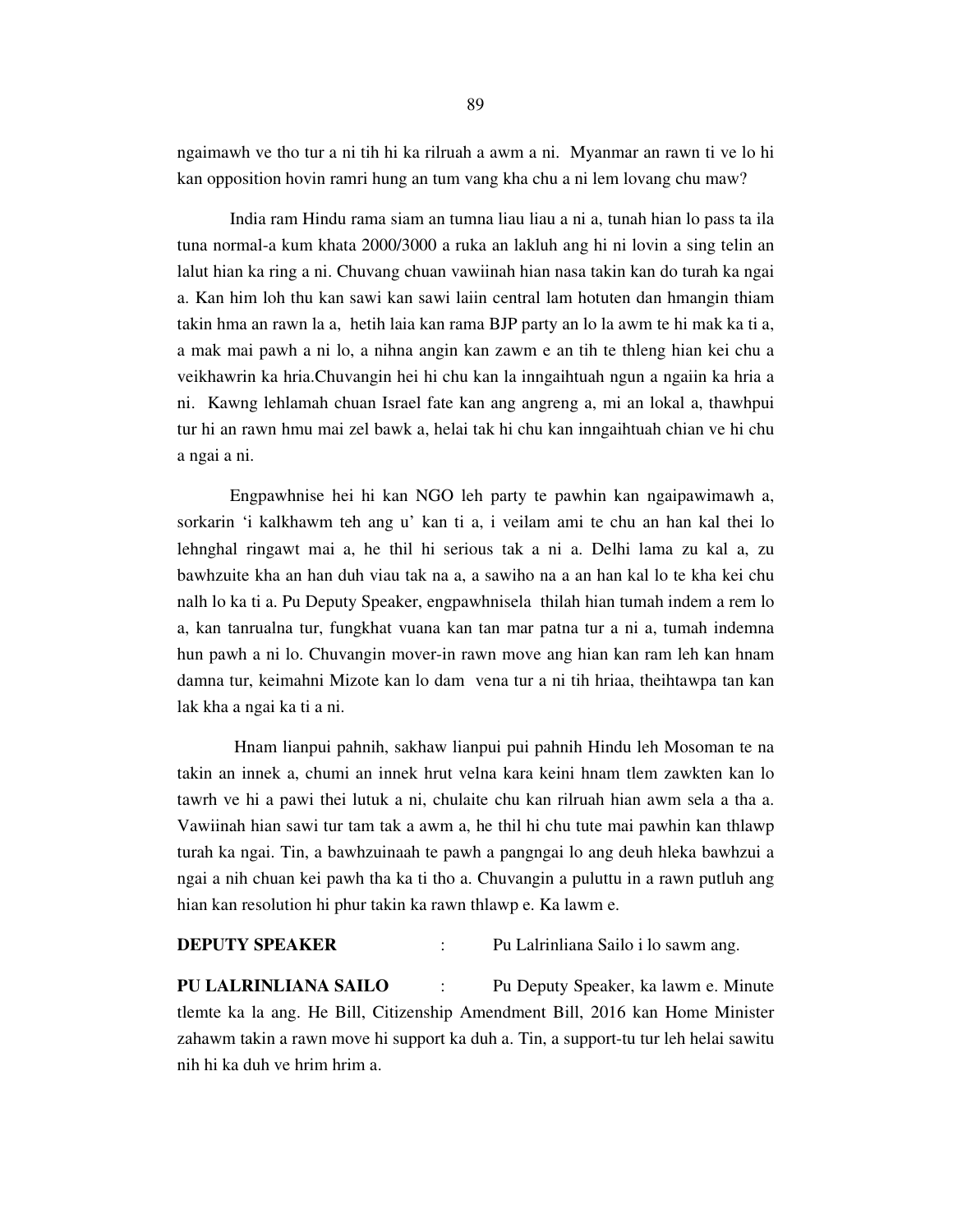Kan hriat angin nikum kum leh 2016 July ni 19-a kan Home Minister-in House-a amendment a han pharh khan Bill No.172-na a ni a, kan hriat angin. Khatih rual rual khan Mizoram chhungah pawh hian mithiam rual te, intelectual kan tihte hian social media-ah te a rawn nghawng nghal a, an discuss luih luih a. Keimahah hian impression pahnih a awm nghal a. Kristian tak leh ringtu tak leh Mizo taka ngaihtuahna ka neihah chuan heng religious, lunatic, politician te tihdan teh fo hi a va ninawm ve mawle, an duh a nih chuan ti a nichina kan ngaihthlak anga he ram hi kehchhe tur ang maia ngaihna ka nei a. Chumi hunah chuan hei hi Mizorama ringtuten an timathlawn lovin leh hrilhlawktuten an lo sawi mathlawn lovin rorelna khat hnuaiah Mizo hnathlakte hi kan awm ang a, engtik niah emaw chuan ban sawm neite rorelna hi kan kalsan ang an lo tih hi a dikna tura rawn intanna a ni thei awm mang e aw tih thinlung ka nei a ni. Chumi anga ka ngaihtuah chuan ka lawm a, he Bill pawh hi kaltlang rawh se tiin ka ngaihtuah a ni. Amaherawhchu, helai hmunah ram hruaitu anga India integrity, India inpumkhatnate vawnghim tura chhechham kan nih erawh hi chuan he Bill hi Bill tha lo hulhual a ni a. Keini ringtute tan phei chuan Setana Bill 2-na a tih theih hialin ka ring a, chu mai ni lovin Sakawlh Bill te pawh a tih theih awm mang e aw ka ti a, a pawi ka ti khawp a ni.

 Nichinah kan nau thusawiin BJP Minister pakhatin a tih kha ka hriat sual loh chuan Ram Jethmalani niin ka hria a. Ukil hmingthang tak Evansona kha a sawi a ni. Chu aia pakhat ve thung erawh chu Mizo khua ami ngei Lungtan khuaa Pu Chhawntluanga kum 96 mi a ni, tunah hian chakvak deuhin a la dam a. Kum 1986 khan Khawhai leh Luntan inkara a kal kha chhum ding eng tak mai hian a dang tlat mai a ni. 'E, pasaltha ka nia lawm' a ti a, khaw that vul vul lai khan a paltlang ta a. A hnu kum 1992 khan an chhungkuaa in a an awm lai kha an tukverh banga vai mentuau mai, vai lal tak mai hi a hmu a, a fate khan an hmu ve si lova. Ani khan, 'en teh u, he vai hi,' a ti a, Pu Chhawntluanga'n a fate chu a hrilh a ni. 'Ka pa, kan hmu lo, i mit nuai the,' an ti a, a'n nuai thin a, 'ka'n khawih ngat the ang, a ti a, a'n khawih dawn a, khawih tur a lo awm lo a ni a ti a ni. 'Enge nia i hriat,' an ti a, 'vai lal tak hmelpu, India ram kehchhia lungngai hmel ka hmu a ni,' a ti a ni, tunah hian Lungtanah hian a la dam a ni. Chung duai tawhah chuan hengte hi ringtute tan eng lo intanna tura a niawm mang e aw, ka ti a. Amaherawhchu, ka sawi ang khan MLA ka nihna chuan ka dodal a ni, chu chu ka ngaihdan dik tak a ni.

 A hlauhawm em emna ka hriatna pakhat a awm a. Hmanni lawk khan Public Undertaking-ah a hmingin Chairman-ah min han dah a, a member Pu Vena te, Pu Zawma te leh Pu Piana te nen Bangladesh kan kal a. Bangladesh chanchin kan han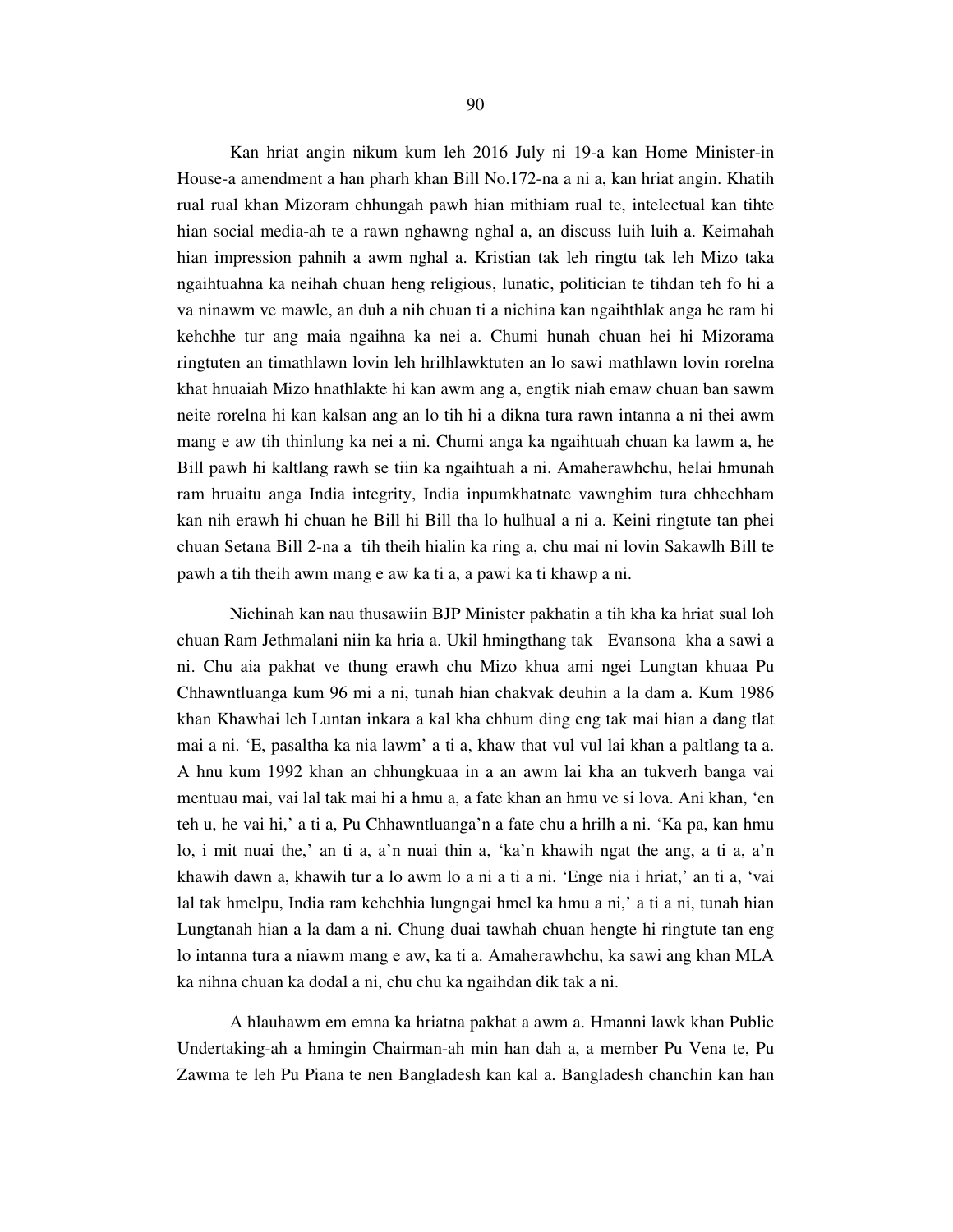zirnaah chuan Hindu khu an chep ve ta em em mai a, tunah hian nuai za sawmli chuang chauh kan awm ta e, an ti a ni. 'Chumite chu a nih a hmain khawnge an awm,' kan ti a, 'India ah an pem lut a ni,' an ti a. Chu chiah mai chu vawiinah hian tawngkam ka'n uluk lo deuh ang a, BJP sorkar khuan keini ram leh India hmarchhak hi a dawhthlengah min hman an tum a ni, tih mai awl tak a ni. Chuvang chuan North East hi tuna kan Bill sawi mek lai atan hian a variable em em hian ka hre mai a. Chuvangin hei hi kan do a ngaiin ka hria, hnam angin, thalai angin, mipui zawng zawng pawh hian kan do a ngaiin ka hria a. Chuvangin helai hmuna he bill tha lo tak mai do thei tur leh dal thei tura ka awm hi ka lawm tak meuh meuh a, sawi ve hrim hrim kha a ngaiin ka hria a ni.

 Pu Deputy Speaker, he Bill hlauhawm tak mai hi member zahawm takten an sawi tawh a, sawi tur tam tak pawh a awm ang, mahse tikhan tawk mai se. Bill hlauhawm a ni a, englekhawle, engtik niah emaw he ram Pathian thlan chhuah ram hi rorelna hmun khatah, rorelna khat hnuaiah Zohnahthlak awm hun pawh thleng tehreng se, chumi hmaa hnawksak tur hrim hrim chu he Bill in a rawn kawng sah hawn theih tur awm kha a ni ta a ni, chu chu kan dan a ngai a ni. Chutiang hun pawh chu thleng se chung ang ringlo mite chu an hawk dawn hrim hrim, kan tan hei hi Bill hlauhawm, Bill tha lo a ni a, Bill sakei ai pawha hlauhawm Bill, Setana Bill No.2 ka ti mai kei chuan, Sakawlh Bill a ni. Hei hi a that loh em avanga uluk taka Home Minister pawhin a wording pawh uluk em em, him si, religious basis-a, ram dang atanga lokal te khua leh tui nihna lo pek zung zungna tur dalna uluk em em mai a rawn move, a rawn chhawpchhuak hi ka support a ni tih ka rawn sawi duh a ni e.

**Pu LALTHANLIANA** : Pu Deputy Speaker, ka lawm e. The Citizenship, Bill 2016 that lohzia kan sawi nasa a, kan ram, kan hnam, kan sakhua tan a tha lo a ni tih hriaa a dodal na atana official resolution Home Minister zahawm takin a rawn pulut hi ka pawmpui a ni. A bawhzuina tur atana Delhi tlang emaw, a tul anga ruahmanna siam pawh hi ka pawm bawk a, a tha ka ti a ni tih ka rawn sawi ve ani e.

**DEPUTY SPEAKER** : Sawi tawi thiam khawp mai, a fiah khawp mai. Pu Lalruatkima.

**Pu LALRUATKIMA** : Pu Deputy Speaker, ka lawm e. Vawiinah Bill pawimawh tak Home Minister-in a rawn putluh "Citizenship Amendment Bill, 2016" chungchangah kan duhlohna te, tha kan tih lohna te he House-in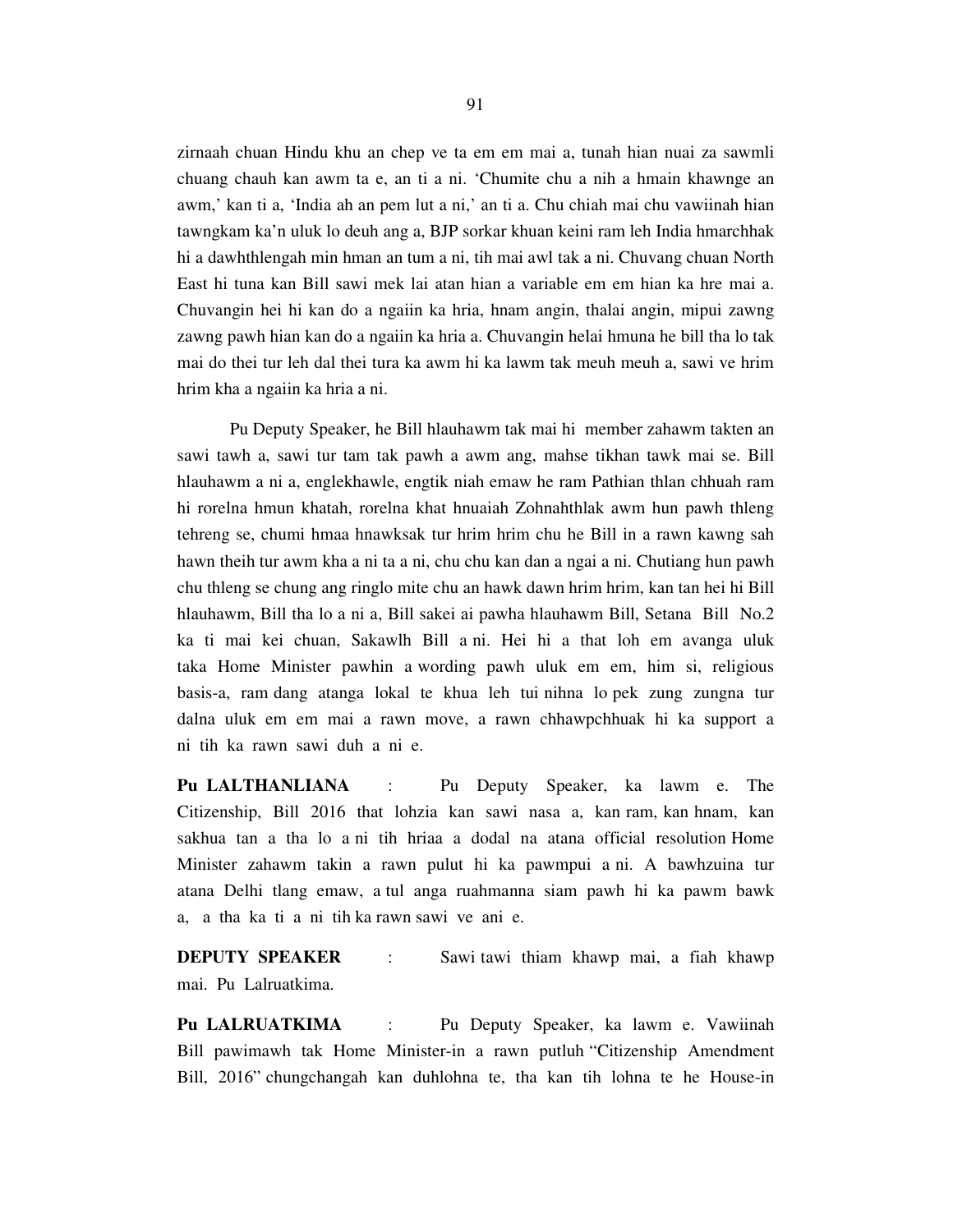a pawma sawiho tura a rawn putluh chungchang ah, member zahawm tak ten an sawina kha ka thlawp mai a ni. Kan hriat angin Citizenship Act, 1955 amendment vawi-5 a awm tawh a, vawi 6-na ah 29, July 2016 khan Union Home Minister-in Lok Sabha-ah a pulut a. Chutah chuan consensus a awm theih loh avangin Joint Committee on Bill to Amend the Citizenship Act, 1955 kha dinin Rajya Sabha atangin member 10, Lok Sabha atangin member 20, Pu Rajendra Agarwal kaihhruaina hnuaiah din a ni a. Chutiang chuan state harsatna nei bik te zir chiangin/tlawhin hmun hrang hrang ah te an vak kual a ni.

 He Bill in a tum zawng zawng te kan hria a, Pakistan te, Bangladesh atanga minority sakhua ten India rama an lo luha citizen an dil theihna tur, kum ruk an awm tawha citizen an dil theihna tur a ni mai a. Chulaiah chuan keini state hian kan la lut lo thei lova. Hemi chungchang hi zau takin thlir thiam a har a, member zahawm tak ten an sawi tawh ang khan India ram hi engtinnge kan inpumkhat theih anga eng thleng nge kan awm ho ang tih hi sawi thiam a har khawp mai. Chumi kawngah chuan kan tan zalenna dar ri rawn vuakna te pawh hi a ni thei mai ang em ti a member zahawm tak Pu Zoramsanglianan a sawi pawh kha ka thlawp khawp ani.

 He Dan chungchangah hian kan tan a thalo tih chu kan chiang vek mai a, ka ngaihtuahnaah kan sawi loh lam a lo lang a. India ram zau zawk ka ngaihtuah thleng lo ka tih tawh kha. Mizo te kan ram kan sakhua a dam theih na tura theihtawp chhuah hi Mizo pa, Mizo nu chuan kan ngaihtuahnaah a awm lo thei lo a ni. Chulaiah chuan Assembly-ah zawhna te kan nei a, nikum 15, November 2017-ah khan "Dan lova ramri kan a rawn pem lut awm hriat a ni lo" tih a ni a. Chuti a nih chuan Citizenship Amendment Bill pawh hi lo tlang ta se thawk khat chuan kan thaw huai thei mai thei a ni. Hei mai bakah hian Bengal Eastern frontier regulation, 1895 te kan nei a, chutah chuan ILP hmang lo chuan a rawn luh theih lova. Inbeng bel tur pawhin protection tha tak regulation hnuaiah khan kan nei a ni.

 Tin, ram neih chungchangah pawh khauh takin Dan kan nei a, chumai a la ni lova, kan sakhua te, kan customary law te a him theihna turin Article 371 (g) ah te kan himna a awm vek a ni. Citizenship Amendment Bill kan duh loh em ema hi an thuneihna hmanga an rawn ti tlang a nih pawhin kha Dan lekkawh tute kha keimahni tho kan ni. Keimahni himna leh himlohna hi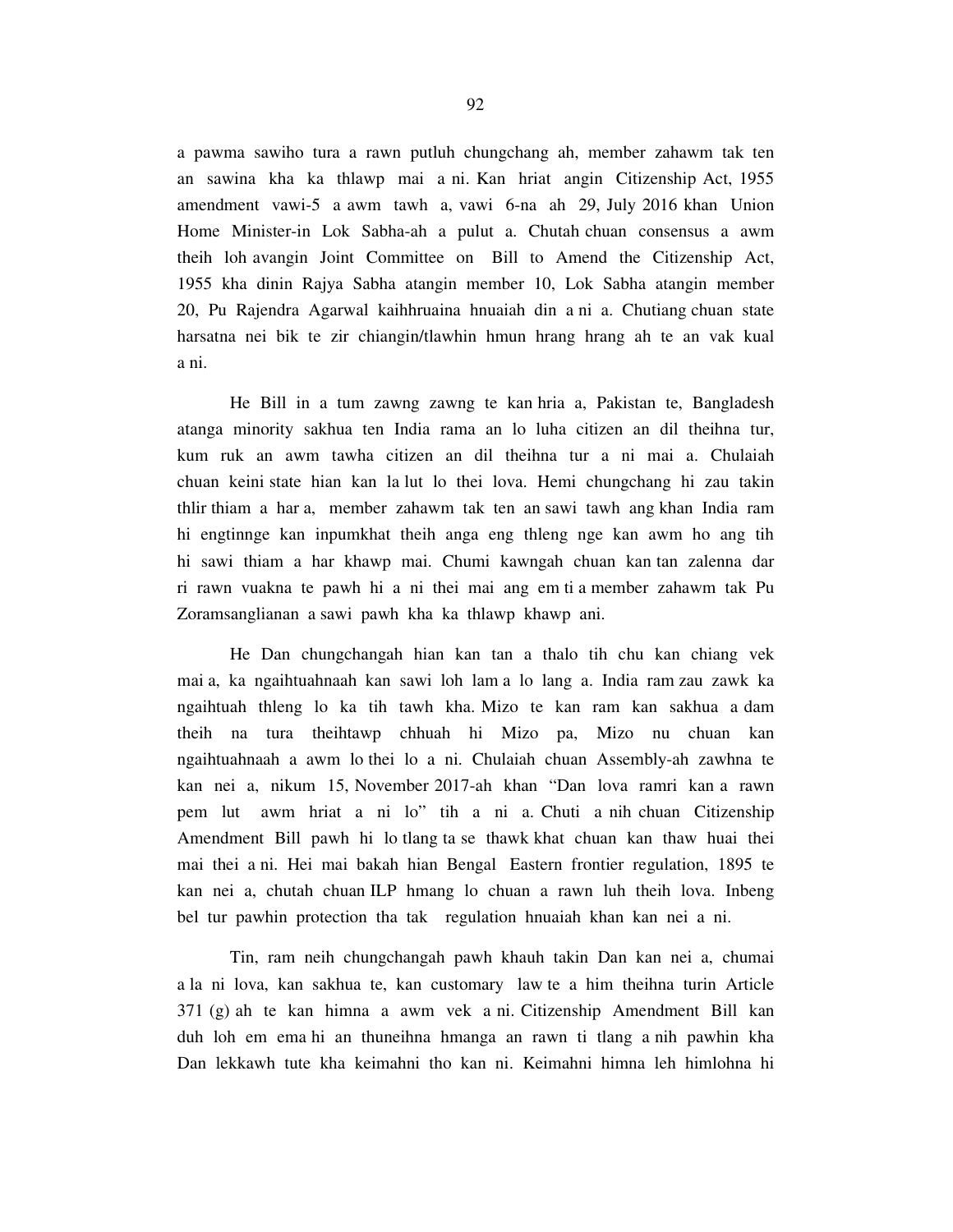kan kutah a awm lian hle a ni tih ka sawi duh a ni. Chuvang chuan Bengal Frontier Regulation kan neih te, hemi hnuaia ILP Dan kan neih te 371(g) -in min humhin dan te hi he House zahawm taka member te hian a kenkawh kawngah mawh kan phur a ni. Uluk taka kan kenkawh chuan Hindu an ni emaw, Pakistan /Bangladesh atanga rawn pem te tan hmun a awm lo a ni Mizoramah hian. Chumi chu vawiinah hian member tam tak ten kan sawi loh lam ka rawn sawi tel duh a ni.

 He thil hi ngiahtuah ngun ngai tak a nih avangin India rama political party pakhatin a sakhua leh hnam tih dan phung kengkawha minority te nekchepna a tinzawn pawh a tih loh theih loh a ni. Chuvang chuan India ram inpumkhat zel nan thil pawi tak a nih avangin Assam-te chuan anty-Assam tiin he Bill hian Assam hi dumping ground-ah a rawn hmang dawn a ni tiin Assam Accord, 1985-a an lo neih tawhin citizenship thliar nan a hman ni 24 March, 1971, keini erawh in kan hman ve 1950 chin a kha a la ni fan reng a. Chuvang chuan kan hnam him leh him lohnaah hian keimahni hian dan tha tak kan neih avangin, regulation te kan neih zel avangin a mawh hi kan koah a tla lo thei lo a. Chuvangin dan lo a ramri kan/lut te tam tak an awm niin kan ramah hian kan hre bawk si a. Amaherawhchu sorkar berin a awm lo a tih si chuan Citizenship Act pawh hi lo nei ta ila, nasa tak chuan min phuar lo thei mai awm mang e aw tih te ka ngaihtuahnaah a thleng rum rum a. Amaherawhchu kha chu statistic dik tawk lo emaw, zawhna dik tawk lo palh thei te a ni a. Chuvang chuan keimahni himna leh him lohna kengkawhtu kan nih avangin ramria dan lo anga, a bik takin Bangladesh atanga rawn pem lut te kan tinzawn lo thei lo a, Citizenship Amendment Bill ah hian. Chutihlai chuan khaw chhak lam atangin kan unau te an rawn tla thla a. Hemi chungchangah pawh hian tawng thuhmun, sakhaw thuhmun kan ni a, hnam thuhmun thlengin kan unau te an ni a. Theihtawp chhuaha kan dan laiin khawi lai lai ramri erawh chu zalen takin mithenkhat te chuan an rawn kan a. Citizenship Amendment Bill tel lo pawh hian citizenship right hi an nei zung zung em ni tih mai theih te pawh hi kan ni. Chutah chuan tumah ka va demna lam a ni lo, keimahnin khami kenkawh kawngah khan mawh kan phur theuh a. Kan himna leh him lohna chu keimahni kutah a awm a ni.

 Chung ka rawn sawina chu kan ngaihtuahna tih zauh nan leh Citizenship Amendment Bill-in min nghawng thei zawng zawng te kan ngaihtuah kawp tel kha a tulin ka hria a. Chuvang chuan he thil hian India ram inpumkhatna te, India ram hmasawnna zelna turah te pawh nghawng tha lo tak te pawh a nei thei dawn in kan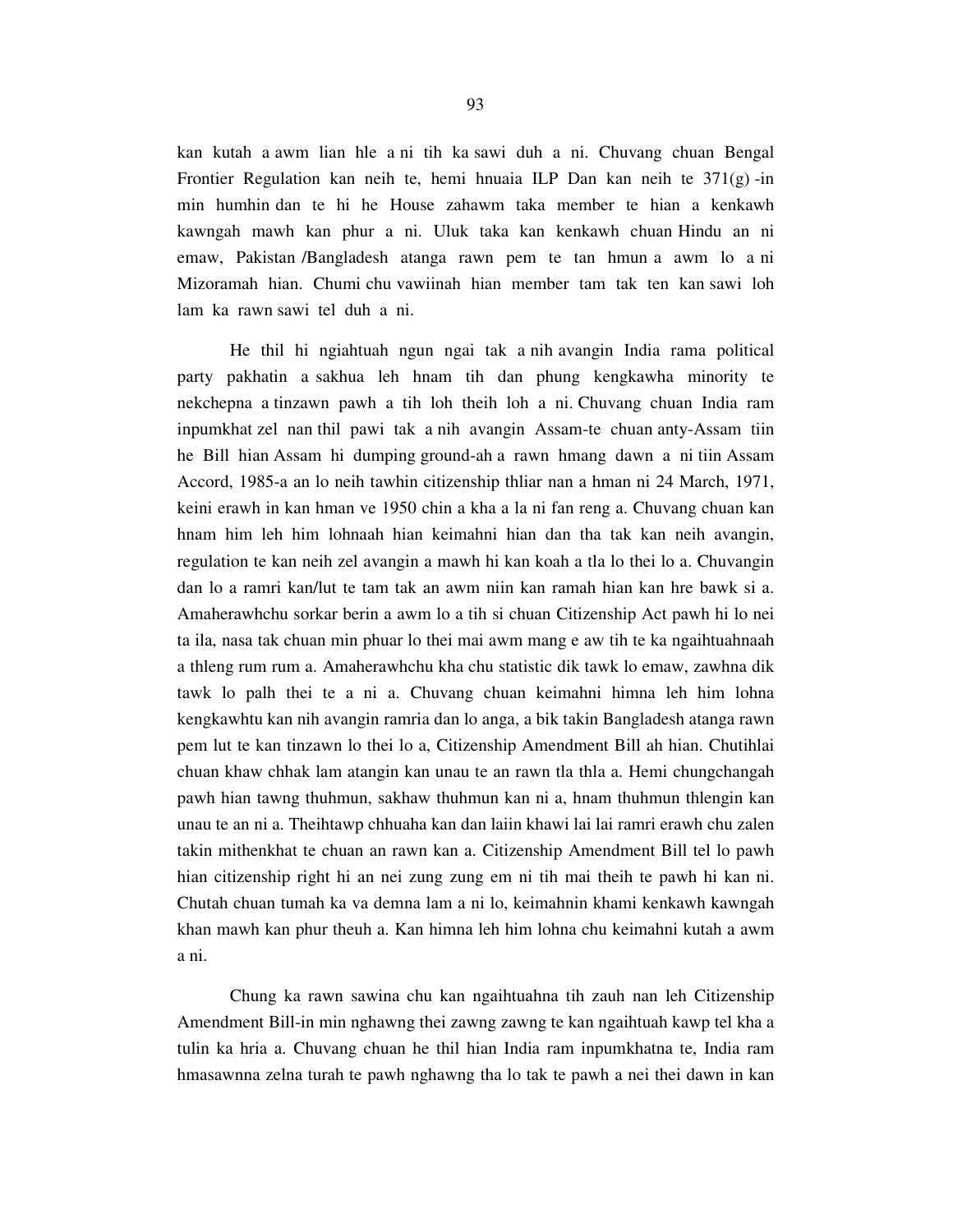hria a. North east state-a kan sister te tan phei chuan a bik takin Tripura, Meghalaya leh Assam te tan phei chuan dan sakei han tih loh rual a ni lo a ni. Chung vang chuan keini tan pawh hian nakinah he Dan kan kenkawh loh palh hun te a lo awm palh pawha min venghimtu tur tiin ngaihtuahna kan nei lo thei lo a. Chumi kawngah chuan Citizenship Act kan neih chhungah hian by birth-in citizenship kan han nei a. Amaherawhchu tunlai khawvelah, khawvel a lo changkang zel a, khawi ramah pawh kal ila thlawhnaa ka chhuan lai pawhin a ram boruak, ram chhunga kan thlawh luha ram chhunga naute kan nei a nih pawhin a area-ah chuan khamite khan Birth Certificate, Universal Registration by Birth an pek a ngai a ni an ti leh ta zel bawk si a, chutiang te thleng chuan ngaihtuahnaah a awm a.

 Kan hriat angin National Register of Citizen te kan han nei a. Chutah chuan a kengkawhtu chu sorkar kan ni lo thei lo a ni. Hetah pawh hian Aadhar Card-te pawh hi fimkhur taka India khua leh tui te chauhin kan neih theihna tura ruahmanna kan neih thlen zel kha a ngai a. Chuti a nih loha he Bill kan neih hma pawha him lo nia kan in hriat, a Bill-in a nghawng tel chiah bawk si loh te laka kan him loh karah pawh hian uluk taka keimahni pawhin ruahmanna kan lo in siam lawk a, kan tan ho a ngaiin ka hria a.

 NGO Coordination Committee te pawhin Prime Minister hnenah memorandum theh lutin Citizenship Amendment Bill, 2016 hi kan hnam tan, kan ram tan a him lo a. Chuvang chuan he thil hi ti hlawhtling lo turin ngenna an lo zuk thehlut tawh bawk a. Chutiang chuan political party hrang hrang te pawhin kan duh loh tlan a ni. Chuvangin theihtawp chhuaha tan laka, a hlawhtlin lohna tura Delhi lama resolution pass mai a, lehkha a zuk deng zui mai lovin, Delhi lamah a hmun ngeiah zuk sawipui a, campaign a ngai a nih pawhin zuk campaign a, khulaia kawngzawh a tul a nih pawhin kan duh lohna zuk lantir te pawh kha kan tih tur niin ka hria a. Chungte chu nichinah kan group leaderin a rawn rawt tawh kha Pu Deputy Speaker. Chuvang chuan he Bill hi India ram pumpui tan a tha lo in ka hria a. Kan hnam tan pawh a tha lo a, Mizote kan hnam leh kan ram, kan sakhua a him zel theihna turin keimahniin dan kan neih mek te pawh theihtawp chhuaha vawnghim a, in lungrualna leh inpumkhatna nena tan la zel turin ka sawm duh a. Official resolution kan Home Minister zahawm takin a putluh hi ka thlawp a ni tih ka rawn sawi lang duh a ni, ka lawm e.

**DEPUTY SPEAKER** : Sawi duh kan la awm em ? Col.Z.S.Zuala.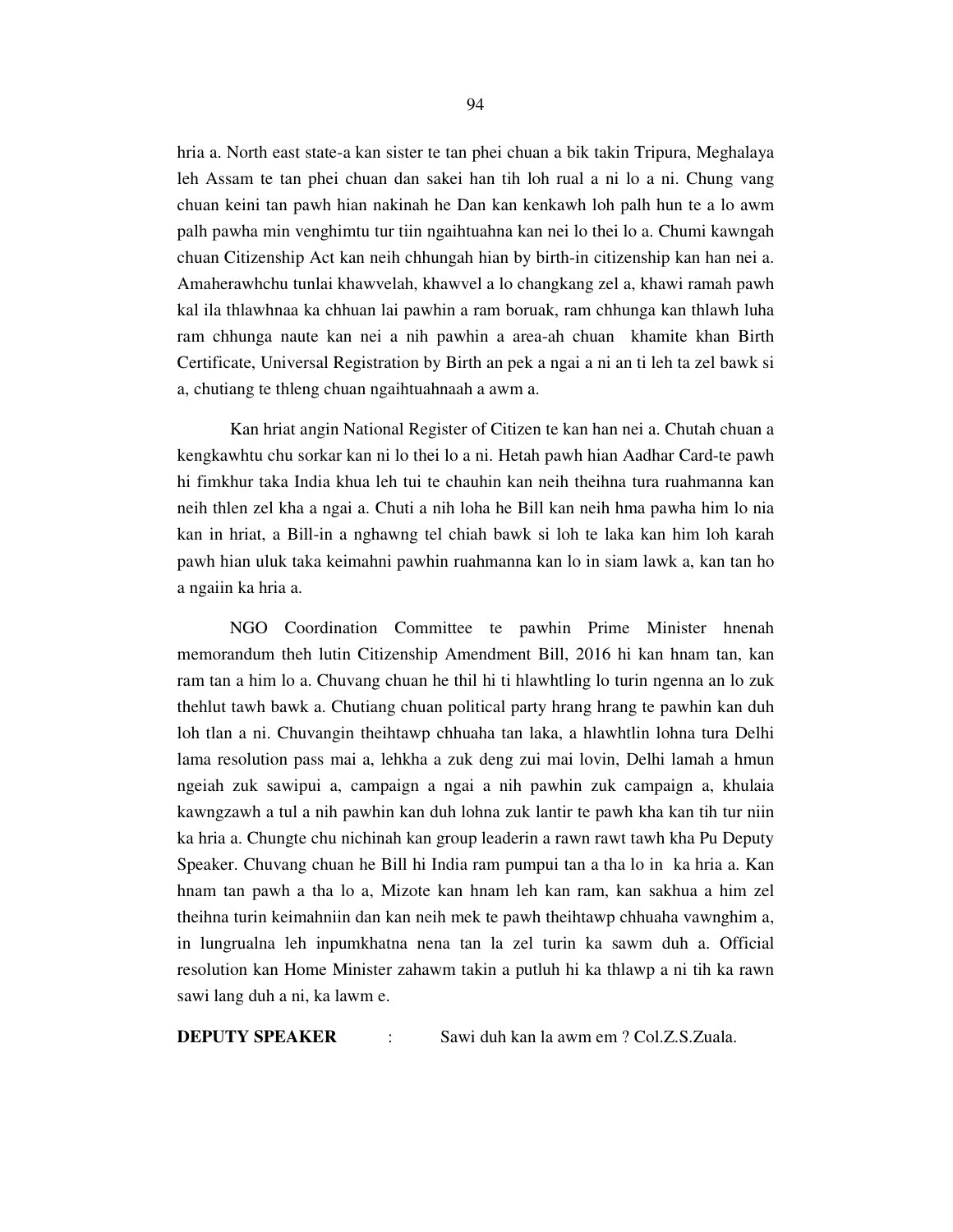**Lt. Col. Z.S.ZUALA** : Pu Deputy Speaker, ka lawm e. Tunhma deuh khan News ngaihthlak hian BBC khan BJP a sawi thin dan chu – Hindu fundamentalist. Tin, kan hriat angin tuna sorkar kan hrawn mek hi father of the nation thattute, Hindi Mahasabha atanga lo ding chhuak chho zel kha a ni tih kan hria a. Tin, UP-a Ayodhya-a Babri Masjid, Mosolman biak in hlun tih chhiata, anmahni temple sak tum party kha an ni a. He mite Bill rawn putluh hi a khal viau a ni. Hei hi ngaihtuah chian a tul khawp mai. Heta a sawi danah hian, Statement of Objects, Union Home Minister sawi danah hian, i permission in kan chhiar ang  $e -$ A Hindu, Sikh, Buddhist, Jain, Parsis and Christian from Afghanistan, Bangladesh and Pakistan a ti a, Christian from European country hi a sawi tel chuang lem lova, a tum kha a chiang ang reng khawp mai. Tin, khatah khan an legalize duh chu "without valid travel document", travel document chiangkuang lo a lo lut te kum 12 hnu a legalize kha a ni a. Hetah hi chuan kum sariha tih tlem ni se tih a ni. Hei pawh hi tih danglam tulna a awm in ka hre lo.

 Chuvangin, he Resolutions Home Minister zahawm takin resolution a rawn putluh hi ka thlawp tih ka sawi duh a. Tin, hetianga bik taka a tih tur chu kan hria. Fundamentalist Hindu an ni a. Chuti chung pawha a thenin an sorkar kaihhruaina hnuaia Northeast state thenkhat sorkar lakluhna ah te kan lo zuk tel a. Ban san thei ila chu a tha awm hian ka hria a. Chuvangin, he resolution hi min thlawp pui tak tak a nih chuan ka han sawm duh chu heng atang hian inhnukdawk se chu khu lam chu an inngaihtuah nasa zawk mahin ka ring! Tin, hetiang hian kal ta zel se Uniform Civil Court tih te pawh kha min han pass khum leh ang a, khang ah te phei kha chuan keini Customary Law nei ho hi chu kan chep viau mai lawng maw tih te ka ngaihtuah a. Chuvangin, BJP-in an kaihhruai sorkarna J&K-ah te hian buaina hi a nasa ta em em a ni. Nitin mai hian an inthat a, casualty hi a tam tial tial a ni a. Chuvangin, hemi hi chu central-ah khuan majority han pe chiah ila kan chep chuvangin, resolutions hi ka thlawp a, chutih rual rual chuan kan thian ten lo zuk tan rual pui an tum hi in withdraw sela a lawmawm khawp ang tih ka sawi duh a ni e. Ka lawm e.

**DEPUTY SPEAKER** : Hun i hmang thiam e. Tunge sawi leh ang? Dr. K. Beichhua.

**Dr. K. BEICHHUA** : Pu Deputy Speaker, ka lawm e. Sawi loh ka tum deuhhlek a, mahse kan Home Minister in he Bill a rawn putluh hi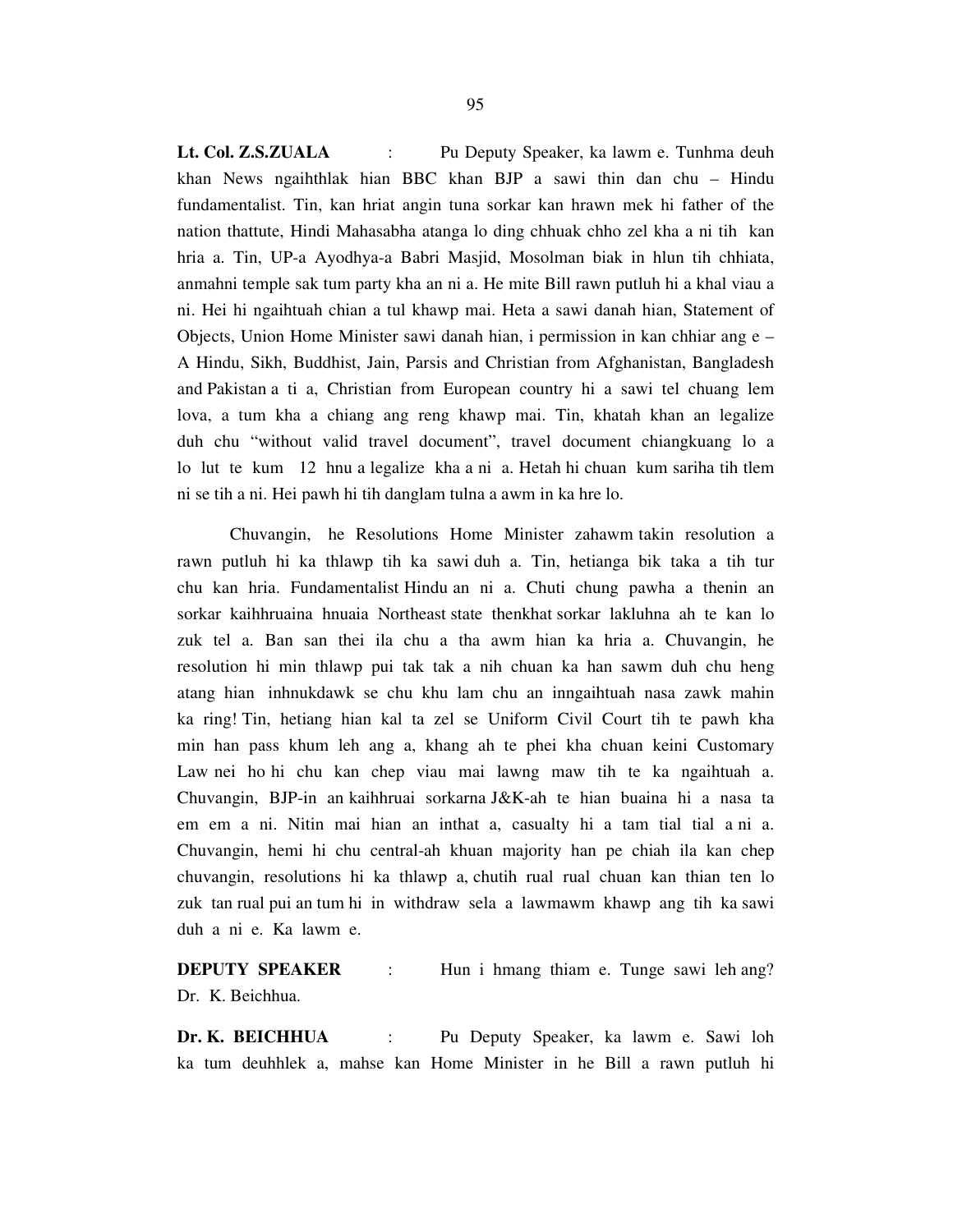sawi loh theih chi niin ka hre lova. Thil pawimawh tak a niin ka hria a, India ram a him loh dan tur te, kan state him loh dan tur te member zahawm tak tak ten in lo sawi tawh a. Khang zawng zawng kha ka tawm pui vek a. Chutihlai chuan kan rilrua kan neih tlat tura thaa ka hriat chu, vawiinah hian he Bill hi kan pass ngeiin a rinawm a, tu te pawh hian pass pui kan duh vek niin ka hria a. (DEPUTY SPEAKER : Bill ni lovin Resolutions) Sorry, Pu Deputy Speaker, min lo hrethiam la, he resolution hi Chutih lai chuan kan Group Leader-in a rawn sawi ang deuh khan, helai Assembly zahawm taka thil kan lo passed hi kalphung pangngai anga kal pui mai lova, a bawhzui lam practical taka kan zuk bawhzui hi thil tul tak a va ni dawn em tih rilru ka lo nei a.

 The Citizenship Amendment Bill, 2016 rawn chawr chhuah dan te member tam tak in kan sawi a. Tuna sorkar-na kalpui mektu central-a kan hotupa ber Pu Narendra Modi hmalak-na a nih zia te pawh kan sawi chhuak a, a bengvar thlak hle in ka hria a.

 Chutih ruala ka rilrua lo awm chu he Citizenship Amendment Bill atang hian kan sorkar laipui rilru chu a hriat chian viau a, chutiang a hrechiangtu ber te zing ami tam tak, helai member zahawm tak tak te kan nih laia Chakma Autonomous District Council lama kan thawhpui leh si te pawh hi he congress sorkar hi in bihchian a tul viau lo maw tih te pawh hi rilruah a awm a. Chuvang chuan, i dinglam leh i veilam in ti lo hian hetiang thil ah hi chuan rilru hmun khat pu in a tul chuan hetiang dan tha lo tak lo ti tu te hi chu thawhpui loh ngam te pawh hi a tul lo maw tih hi vawiinah hian ka ngaihdan a ni. Chu chu Pu Deputy Speaker, tawi te in ka lo sawi duh a.

 Minister zahawm tak in he resolution a rawn put luh hi tha ka ti a, ka pawmpui a, kan vai hian pawmpui ila tih hi ka ngaih dan a ni e. Pu Deputy Speaker, ka lawm e.

**DEPUTY SPEAKER** : Pu John Siamkunga kha, aw, House Leader.

**PU LAL THANHAWLA, CHIEF MINISTER** : Autonomous District Council Chakma ami saw chu BJP hlauhawm loh ber chi an ni a. Hindu pum pui, Hindu rama min siam tumtu BJP an ni ve lo a saw lai chu, uihum lek Budhist an ni a, keini ai hian an la tlem em em lehnghal a. Chuvangin, kan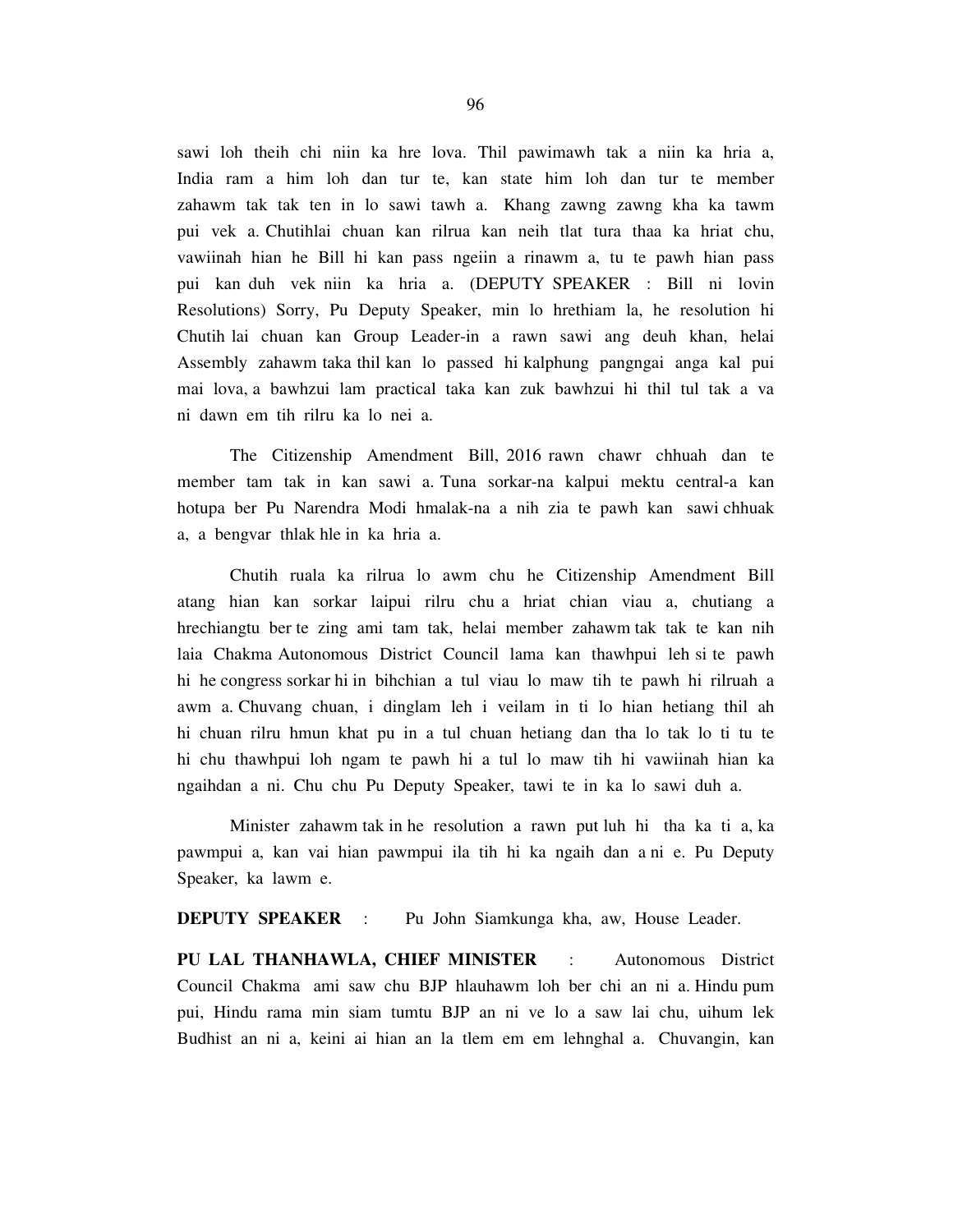thiante zuk zawm Hindu BJP, India ram pumpui Hindu rama siam tumtu te ai chuan sawilai amite saw chu Christian-ah kan siam daih zawk dawn.

**DEPUTY SPEAKER** : Pu John Siamkunga kha a phar a.

**PU JOHN SIAMKUNGA** : Pu Deputy Speaker, hun ka hmang rei lovang a. Hun a laklawh em avangin ka han ding zawk a. Ka sawi duh chu, helai statement of objects and reasons-ah hian ngun deuha han chhiar hian kan Home Minister zahawm tak Pu Rajnath Singh-a hian a tum nihna dik tak te hi a sawi chiang lo a ni. Engvangin nge India rama lo lut te awlsam taka khua leh tui nihna pek an nih tur chhan a sawi lova. Engvanga lo lut nge an nih tih leh khua leh tui nihna eng vangin nge pek an nih ang tih chiang takin a sawi lo bawk.

 Khua leh tui nihna pek kha a sawi ringawt mai a ni. Engvangin nge khang lo lut te kha a sawi fiah lo? pek theih dan erawh chu awlsam takin a sawi ve thung a. Chuvangin an intention hi enge ni ang tih hian ngaihtuahna a ti buai ang reng khawp mai.

 Tin, ka sawi leh duh pakhat chu helaiah hian Christian te min rawn telh ve a, a tha khawp mai a. Amaherawhchu khu laiah khuan 0.5 % chauh an ni a, Bangladesh-ah khuan, tin, khawvela Christian tih duhdahna nasatna ram pawh a ni hial a ni. Tin, Afghanistan te, Pakistan te phei hi chu Iraq te, Iran te ang thoa khawvela Christian tih duhdahna nasat berna hmun an ni a. Heti chung hian Christian-te hi an ropui a, an pasal tha a, an tlanchhe ngailo a ni. Tunah hian run dalah min telh ve mai mai tih a chiang a, keimahni context bikah hi chuan Bangladesh khuan kan lo zuk kal tawh a, (kan hotute nen) Sunday hi an observe ve miahlo a, Zirtawpni ah hun an hmang ta zawk a, chutiang ram chu a ni a. Hindu-te nen intihbuaina pawh an ngah tawh a, kum 1971 chho vel leh a dang dang ah pawh hian, mahse tuna an thil tih tum dan hi India miten an la ngaihtuah ngai lova, vawiinah hetianga ngaihtuah a nih tak mai leh Statement of Objects and Reason-ah hian engmah an tum bulpui, engvanga khatiang pek mai tur nge an nih? Engvangin nge a lo lut te kha document tha pawh neilo in, engvanga India khua leh tui nihna pek an nih dawn, harsa teh chiam loa tihsak theih an nihna chhan lai hi a buaithlak lai ber chu a ni. Chutiang/khatiang condition-a an awm chuan, chutiang khatiang anga khu ram miten an duhlo chuan, chutiang chu tih kha a awm reng reng lo a ni. Chuvangin secret agenda awm anga a lan tlat avang hian Home Minister zahawm takin a thil tum a sawi pawh hi hriat thiam a har a ni.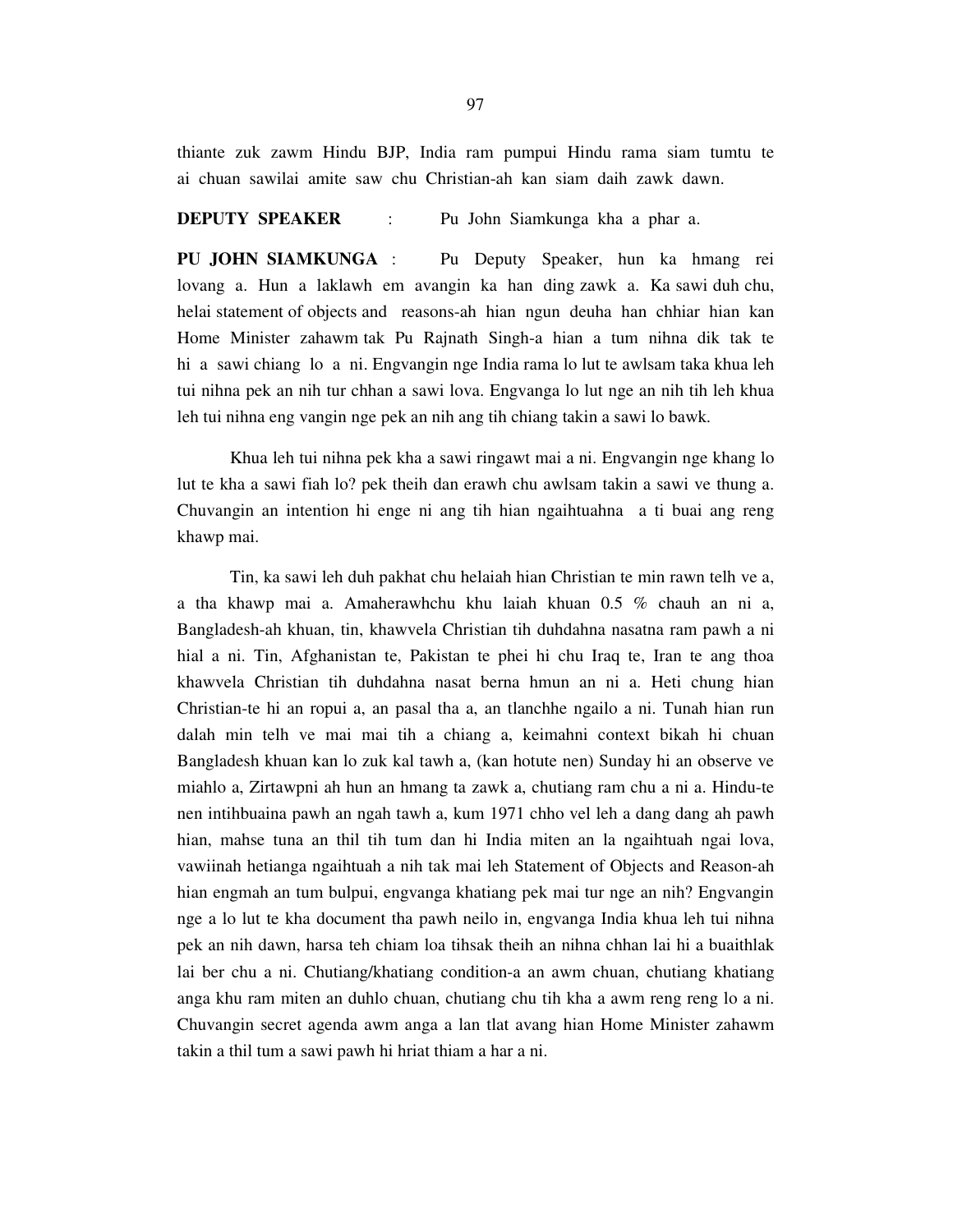Tin, tuna a lan danah chuan Mizorama rawn lut reng reng hi documents pawh neilo se kan hnawl thei dawn ta lo a. Tin, travel documents nung lai emaw, nung lo lai emaw kha lo n ise kan ti hleithei dawn tawh lo a. An lo tlan lut ang a an awm ang a kum ruk kum sarih an awm chuan naturalization hmangin India khua leh tui an rawn dil thei dawn ta tihna a ni a. Chuvangin he Dan hi Dan mak tak, eng vanga he dan hi siam ta mai nge, khu lamah thah an tum nge an rawn um chhuak nge, engemaw exile-in an rawn kal nge, refugee angin an rawn kal nge tih pawh engmah sawi awm si lo, hetiang teh tawng maia Dan a rawn awm ta hian thinlung a ti buai takzet a. Kan sorkar chak takin theihtawp a lo chhuah tawhna te, cabinet meeting hiala a do nate an lo do tawh te hi a ropui ka ti a. Tin, pawl hrang hrangin kan dote hi a lawmawm tak zet in ka hria a. Hei aia nasa a do hi a la ngai turah ka ngai a, chungah te pawh chuan nasa leh zuala inlungrual a tha.

 Tin, BJP hi a nihna dik takah chu RSS hi 1925-a din kha a ni a, K.B. Hedgewar ho a din kha ni a, a lo kal chho zel a, 1951 kha Jana sangh party ah rawn inletin 1977 thleng kha a ding a. Chumi hnu ah Janata ah an inlet leh a, chumi zawh hnu 1980 chho atang khan BJP a lo ni chho ta a ni. Chumi awmzia chu a dintute hi Indian Right Wing Hindu Nationalist an ni. Tin, para military volunteers, Hindu fundamentalist organization of ruling BJP an ni a. Chumi a nih avang chuan chiang em em chu BJP hi Hindu mi ta a ni tih hi kan sawi duh a. A tawp bera ka sawi duh chu (khi, hun tlemte kan hotuten sawi duh an la neiin ka hria a) he Bill sorkar Bill kan Home Minister zahawm takin a rawn pu lut a, hetianga India sorkar chak tak pawh kan ngaihdan a nih loh chuan huaisen taka do ngama, vawiina resolution hial putluh a ni hi a ropui ka ti a, ka rawn thlawp a ni e. Ka lawm e.

**DEPUTY SPEAKER** : Kan hun a laklawh leh ta riau mai a, Minute nga Pu R.Romawia.

**Pu R.ROMAWIA, MINISTER** : Pu Deputy Speaker, ka lawm e. Ka han sawi ve duh chu Statement of objects and reasons ah hian a inziak chiang khawp a. 'Many persons of Indian origin' a ti a ni, hemi thil thlir dan hrang hrang kan sawi fo leh keini Congress party te chuan a bik takin central atang pawhin kan duh loh em em chu, hemi Indian origin leh Indian citizenship sawina tawngkam kan hman dan hrim hrim hi Central-a kan ruling party te nen hian a in persan em em a, chuvangin Christian te phei chu foreign religion, Indian origin ni lo a ngaih kha an concept a ni hrim hrim a, chuvangin Indian citizen ho, Indian origin ho ah chuan keini Mizo pawh hi min pawmlo maithei e, kan hre chiah lo.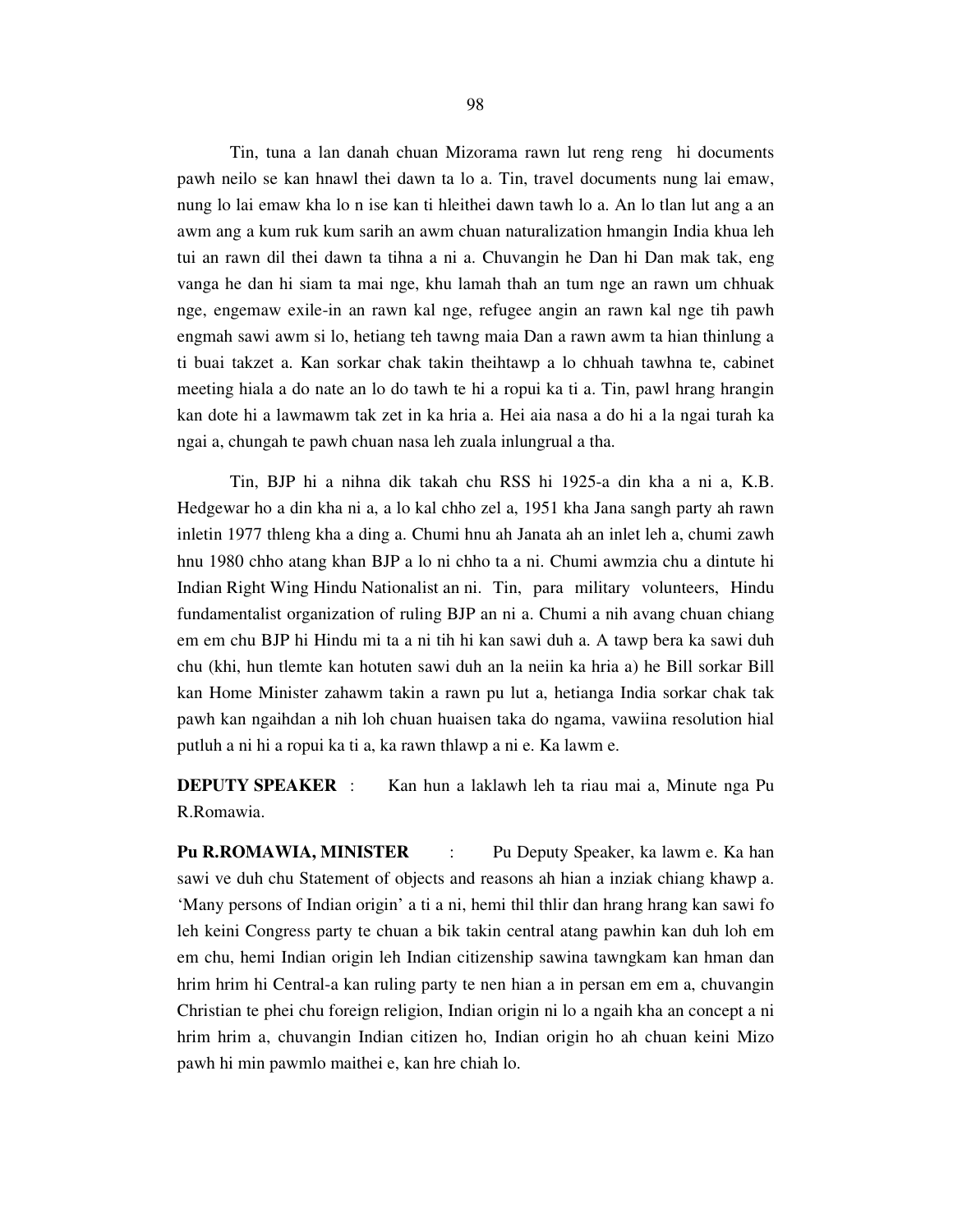Engpawhnise India Constitution-ah Congress an sorkar laiin Mizo fate rinluh kan ni in mawhphurhna kawng engkim te kan lo chang ta a, a lawmawm a. Chung chu hetilaiah hian India origin ngat mai, foreign atanga tih duhdah tuara Afghanistan emaw, Bangladesh emaw, Pakistan atang emaw hi chuan Christian ngat chu an awm lo ang tih hi ka rin dan a ni a, chuvangin intentions (tum ruk) thuk tak zawk neia thil tih a ni a, nichina Israel-in Law of Return a tih ang chiah khan, Law of Return kha an camouflage a ni mai a. India ram kha Hindu land a nihna ang chiaha siam leh tura an tih kha a ni mai a. India independent dawn pawhin secularism an duh ve lo a, Hindu land a siam tum, khatianga bei kha an ni ve hrim hrim a. Pu Nehru a te, Pu Gandhi-a te ho erawh chuan India kan independent hunah chuan secular in kan awm ang a, democracy-in kan awm ang a, economic lamah chuan socialism-in kan awm ang tia India Constitution te pawh khatianga rawn duan chhuah kha a ni a. Anni BJP chuan kha kha an duh dan a ni lo hrim hrim a, chuvangin common code-te neih a, India-ah Hindu way of life leh Hindu code anga awm kha an duh a ni a, mahse tunah an la achieve lo a, 2/3 majority Parliament-ah nei chiah ta se tah chuan an ze diktak a lang dawn a. Constitution-a Kashmir bik nate pawh, 'Mizo bik' kan intihna te pawh awlsam lutuka nuai bo theih vek a ni a. Chuvangin 2/3 kha achieve an tum avangin khami camouflage atana an hman ber chu khami development a ni ta a, development an zuar ta a, 'development kan thawk chak dawn' tiin min awi mu a, khati lamah khan an inzuar chho zel a ni a 2/3 majority an nih erawh chuan nichina member zahawm tak Pu Lalrinliana Sailo sawi angin India ram pum hi mangchhe mang ang mai khan a awm lo ang tih pawh kan sawi theilo. Chutih laia kan han sawi fo zawk erawh chu NEDA kan ti emaw, khuti lamah UDA peng kan ni emaw lo tih fo hi a hun em ni tih kha MP 372-a 2/3 chu an tam viau ang. Chumi an thlen hun tur atan a kut lo tichak tu nih kha a tul ber lem em ni tih kha ngaihtuahna a awm fo leh kan sawi fo hi chu a ni ber mai a. Pu Deputy Speaker, hun a tawp tep a, ka sawi tam lo ang a.

 Chuvang chuan he Dan hi chu kan tan chuan tun hmaa indigenous freedom right an ti a, "keinin Setan-a Dan" kan tih ang khan politically in Setana Dan a ni ringawt mai a ni, hei hi chu keini Mizo fa te chuan kan hre vek a. Tin, India hi India tia lamah hian kan tel lo a. Dik tak chuan Jana Gana Manaah pawh kan tel lo, mak taka lut kha kan ni a. Kan Leader in a sawi fo a, sakhaw lian pui pui karcheh a awm si kha chimral kan lo ni lo a. Chutah, India-a kan luhna te pawh hi India ram ti eng tura koh kan ni zawk a ni lo maw a tih fo thin te pawh hi ngaihtuahna hman ngai tak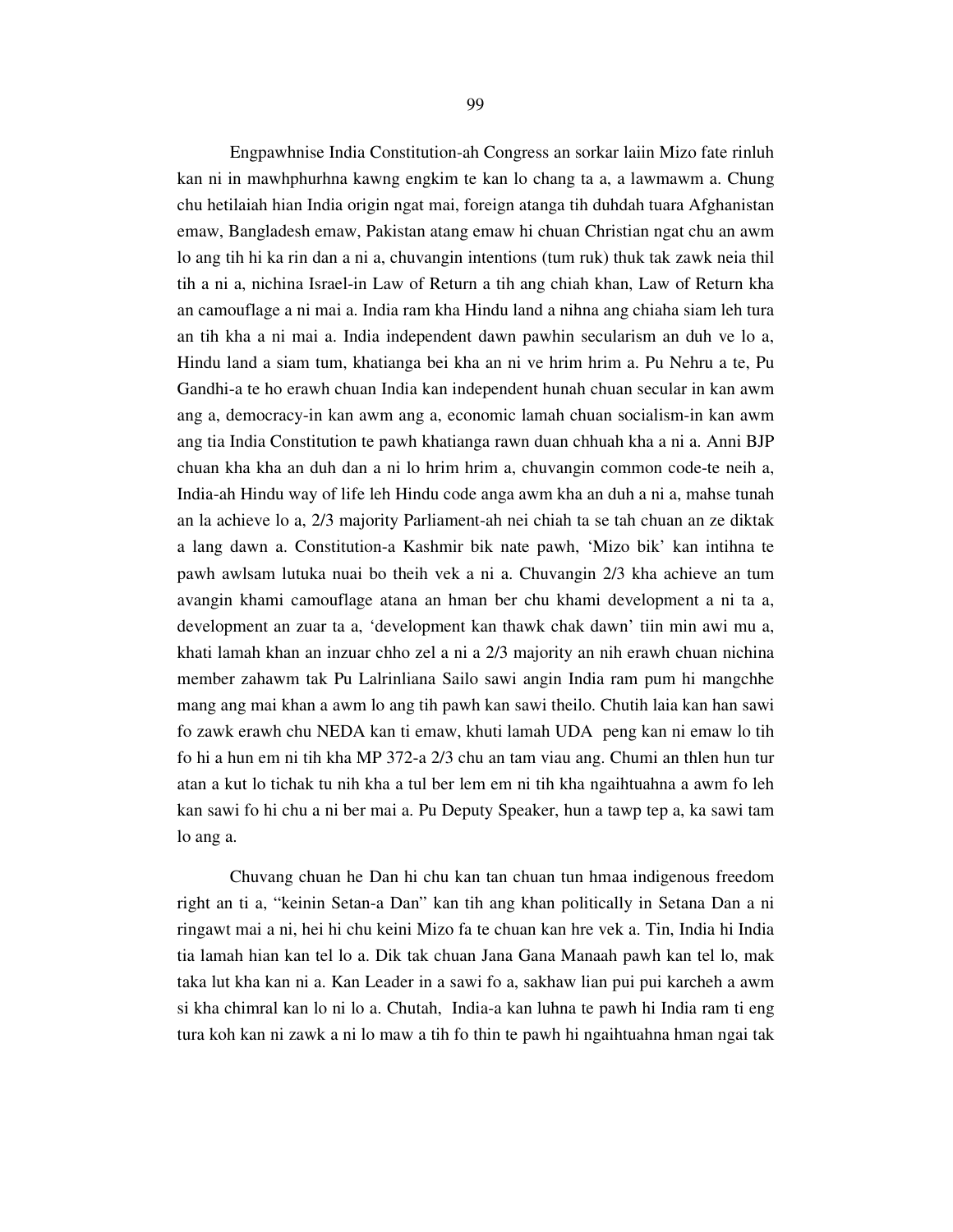a ni a. Mahse chutichung in heng ang te hi chu keini ang hnam tlem, sakhaw tlem tan te chuan a pawm a han pawm ve chi kha a ni lo hrim hrim a.

 Mahse, Pu Deputy Speaker, ka han din tak ah chuan ka sawi duh ve zawk fo a awm a, hun kan nei tawh vak pawhin ka ring lo a, tun session ah chuan. Mizo fate zingah hian engatinge sa phun dan hi kan pi leh pu te kha chuan an nei thin a. Sa phun dan hi tunlai hian kan nei ta lo nge maw ni, Mizo nih duh ngawih ngawih ve, an ngaihtuahna zawng zawng pawh inti Mizo em em, Mizo em em mai te hi Mizo-a kan insiam pun loh ang, inthlahpunna piah lam thleng hial pawh hian sa phun dan te pawh hi awm leh a va tha em tih te ka ngaihtuahnaah a awm a. Israel te chuan an la nei ni ngei tur a ni a, Mizo thlah ngei te pawh Israel ramah an zuk pem a, Israel khua leh tui dik takah an lo pawm hmiah hmiah mai ni te pawhin a lang a. Chuvangin Mizo sa phun duh ngawih ngawih te kan han x-ray vang vang pawh a an rilru engkim Mizo tak mai ang te pawh sa an phun theih dan te pawh hi nakin zelah chuan kan la ngaihtuah ve a tul awm mang e. Amaherawhchu fimkhur takin tih te pawh ka sawi duh a. Engpawhnise, he Govt. official resolution hi lawm takin ka pawm. Kei chuan ka support e.

**DEPUTY SPEAKER** : Kan hun a tawp chiah a. Reilo te chhungin tam deuh a sawi hman a nih kha, zau deuh in. Kan chawl rih ang a, dar 2:00 PM-ah kan thu ho leh dawn nia.

#### **2:00 P.M**

**SPEAKER** : Thu ang u le. Resolution sawihona kha kan la chhunzawm ang a, tunge sawi leh ang le? 15 (sawm leh panga) in in sawi tawh a, 16 (sawm paruk) na tur sawi tur kan awm tawh lo em ? Awm tawh loh chuan resolution neitu Home Minister zahawm tak hi sawm mai ila; tin a hma in kan House Leader-in sawi duh a neih chuan amah sawm hmasa ila, ka sawi lovang a ti leh si.

**PU R. LALZIRLIANA, MINISTER** : Pu Speaker, ka lawm e. Tun chawhnu chu nidang zawng aiin i tuan a tha a, min lo kal khalh lek lek a, ngaihdam kan dil a ni. Member zahawm tak tak 14 (sawm leh pali ) ten he official resolution ka rawn putluh hi min sawi pui a, a sawi zawng zawngin a thlawp zawng vekin kan sawi a, a lawmawm ka ti khawp mai a, kan ram leh kan hnam tan chuan thil tha hian kan lungrual thin a ni tih pawh a chiangin ka hria a, Tin, opposition group leader khan nichinah khan rawtna te a rawn siam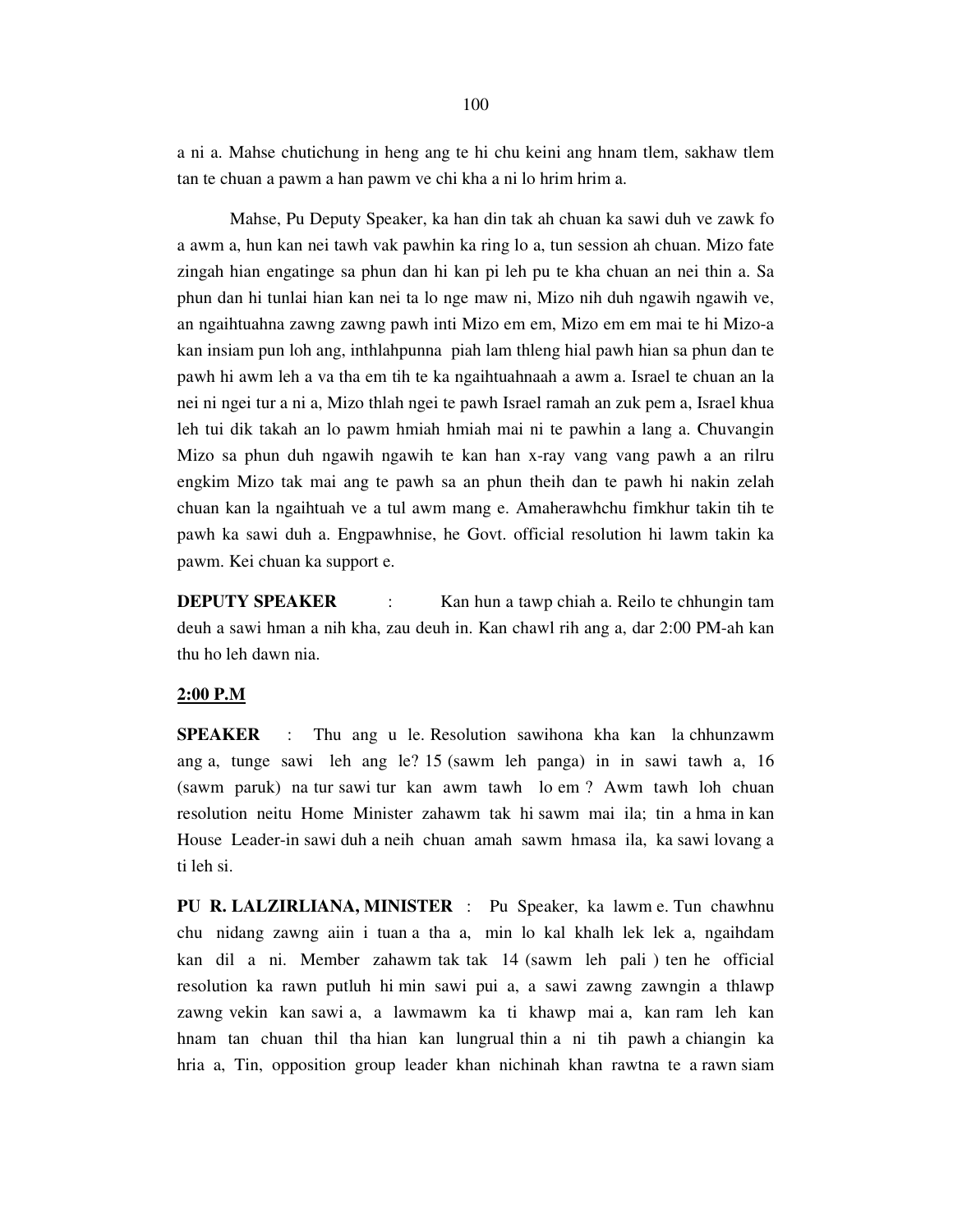a, opposition group leader Pu Zawma hi a mawi nge mawi lo ka hre lo va, pa tha a ni a, amah anna tak nei ve in ka inhria a, a lawmawm ka ti a, amah anna tak han neih kha chu a tha ve hrim hrim ah ka ngai a.

 Ka ngaihdan chiah leh ka rawt tum kha nichin khan a rawn rawt hlauh mai a, a lawmawm khawpin ka hria. Resolution te kan pass thin a, sorkar-in a nihna tur ang takin an bawhzui a, sorkar-in a bawhzui erawh hi chu tlemin keini ang tan hi chuan a muang deuh thin a, a result a lo chhuah leh meuh hi chu a rei deuh thin a. Chuvangin, kan House Leader-te, Speaker te leh member zahawm tak tak ten rem an tih chuan bawhzui dan hi ngaihtuah ila, a tha mang e tih rilru puin he resolution-hi a chak zawk nan Delhi-ah a hmunah bawhzuiin kal ni se tha ka ti a. Pu Speaker, min pass pui ngei tur pawhin member zahawm tak tak te ka sawm nghe nghe a ni.

 Tuna ka sawi ang khan member 14-in he House zahawm takah hian ngaihdante in han sawi chhuak a. He Citizenship Amendment Bill, 2016 hi Citizenship Act 1955 ami kha vawi 5 siam that tawh a ni a, chutah chuan (dotu awm em em lovin) dotu awm lovin (i ti teh ang) khang amendment an han siam kha lungrual taka pass a ni thin a. Tunah erawh chuan he amendment dotu a ngah em em a, chuvangin a tha lo hle ah a ngaih theih a ni.

 Citizenship Amendment Act, 1955 chhungah hian sakhuana lam thil reng reng in ziak lang lovin a awm a, tunah erawh chuan tih bawrhbana tih bawlhhlawh (tawngkam mawi lo te pawh a ni mai thei e, Pu Speaker, a aia mawi zawk ka thiam chiah lova, kan uar na ah khan) a ni ang tih hi ka hlau hle a ni. Tuna he Bill hnuaiah hian hamthatna hmu turte hi sakhuana atanga chhut chuan (a nihna ang angin sawi ta ila) Hindu an ni ber dawn niin a lang a. Tuna India rama roreltu te chu politician ni mai lovin sakhuana nena tang tlanga tum nei ran an niin a lan bawk si avang hian a hlawhtlin loh hi India ram inpumkhat zel nan a thain ka ring a. Member zahawm tak Pu Lalrinliana Sailo rawn sawi te phei kha chu han ti tlang zawk sela kan ram hian sovereignty-a kan luh ve na te pawh a ni mai lawm maw chu a tih theih in ka hria a, a that te pawh a tha viau mai thei e. Engpawh nise tuna han sawi tam teh duah a ngaiin ka hre lo va, he Goverment official resolution "That this House resolves to impress upon the government of India its unequivocal opposition to the proposed Citizenship Amendment Bill 2016 that seeks to amend the Citizenship Act, 1955 to make illegal migrants eligible to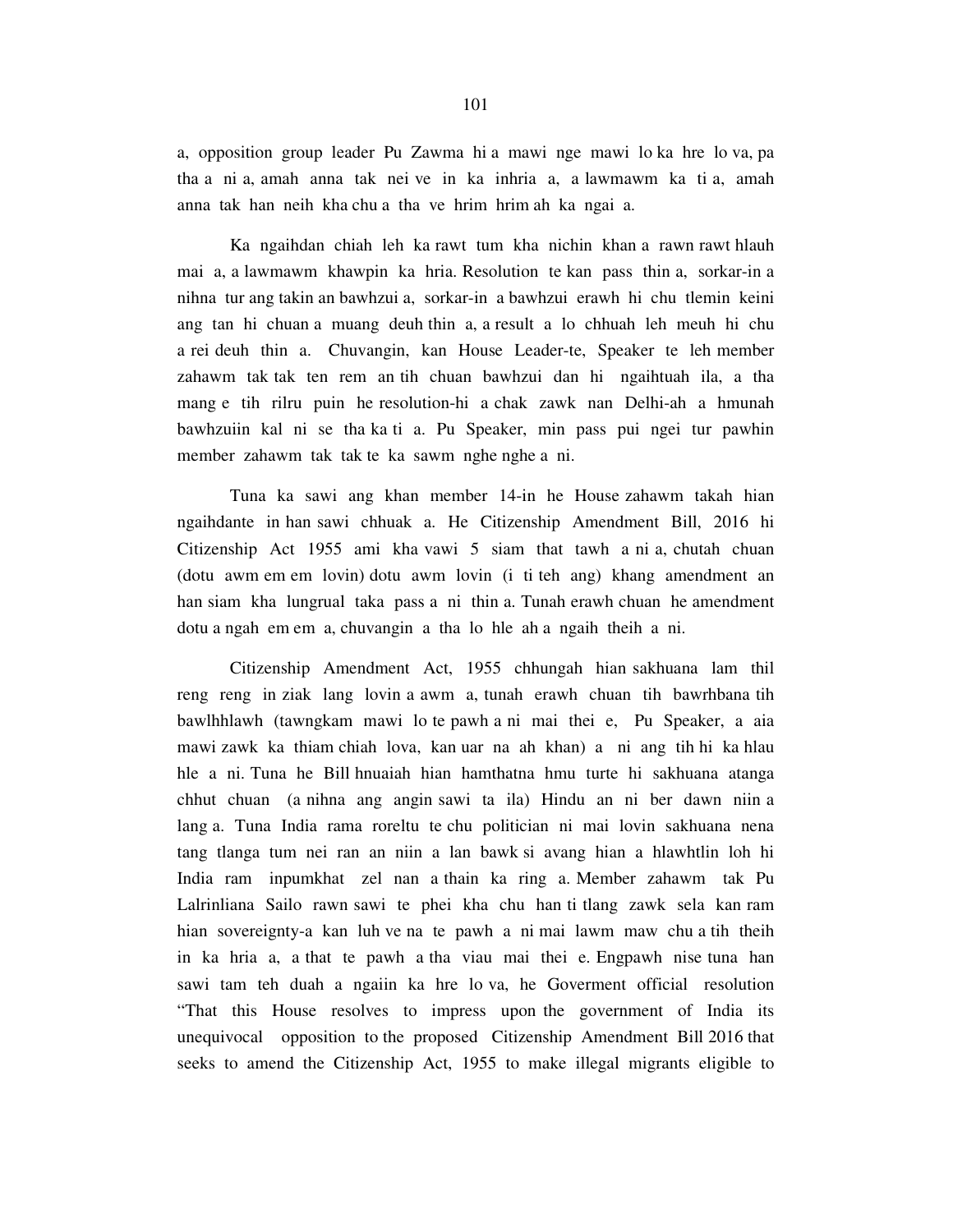be given Indian Citizenship on the basis of religion" tih official resolution ka rawn putluh hi member zahawm tak ten min pass pui turin ka sawm nawn che u a ni e. Ka lawm e.

**SPEAKER** : Aw le, Home Minister zahawm takin official resolution a rawn putluh kha pass pui a rawn dil a, a resolution kha chhiar tawh ang khan saptawng a ni a, a saptawng hian kan pass mai dawn a, "That this House resolve to impress upon the government of India its unequivocal opposition to the proposed Citizenship Amendment Bill, 2016 that seeks to amend the Citizenship Act, 1955 to make illegal migrants eligible to be given Indian Citizenship on the basis of religion" tih a ni a. Hemi resolution duhzawngin Remti ti ru le MEMBERS : ("Remti") Remti lo kan awm em ? Kan awm lo. Tichuan, kan Home Minister zahawm tak Pu R. Lalzirliana resolution putluh chu he House hian lungrual takin a pawm ta a ni.

#### **PU R. LALZIRLIANA, MINISTER** : Pu Speaker, ka lawm e.

**SPEAKER** : Tunah chuan, Legislative Business-ah kan kal thei ta a. Bill pakhat kan nei a, Bill neitu Finance Minister zahawm tak Pu Lalsawta sawm ila, House-a Bill introduce phalna rawn dil phawt sela.

**PU LALSAWTA, MINISTER** : Pu Speaker, ka lawm e. The Mizoram Public Demands Recovery Amendment Bill, 2018 hi he House zahawm takah introduce ka rawn dil e.

**SPEAKER** : A rawn dil kha kan phal sak mai lawm ni? Aw le, House-in a phal a. Khawngaihin rawn introduce sela, sawi ho turin rawn move nghal mai rawh se.

**PU LALSAWTA, MINISTER** : Pu Speaker, ka lawm e. The Mizoram Public Demands Recovery Amendment Act, 2001 hi amend tawh a ni a. Tin, Pu Speaker, he Dan hi a hmangtu kan tam a, kan hman dan te pawh a lap ang reng khawp mai a. A hmang uar leh a hmang tul deuh ber hi chu Taxation Department hi Mizoramah chuan a ni mai a. Amaherawhchu, aDdan ruangam atanga an lo thlir danin, hei hi Revenue Department pual tur a ni an lo tih avangin he Dan hi Land Revenue & Settlement Department kutah a awm deuh reng a. Chutichuan, a taka han hmang deuhtu ber, a hmang rimtu leh kum 2010- ah amendment te pawh rawn siama rawn move-tu ber pawh Taxation Department-te hi an ni a. Chutichuan, tun hnai deuh mai khani Allocation of Bussiness Rules-ah hian Land Revenue & Settlement Department awm thin kha Finance-ah an rawn dah ta a. Finance-in kan lo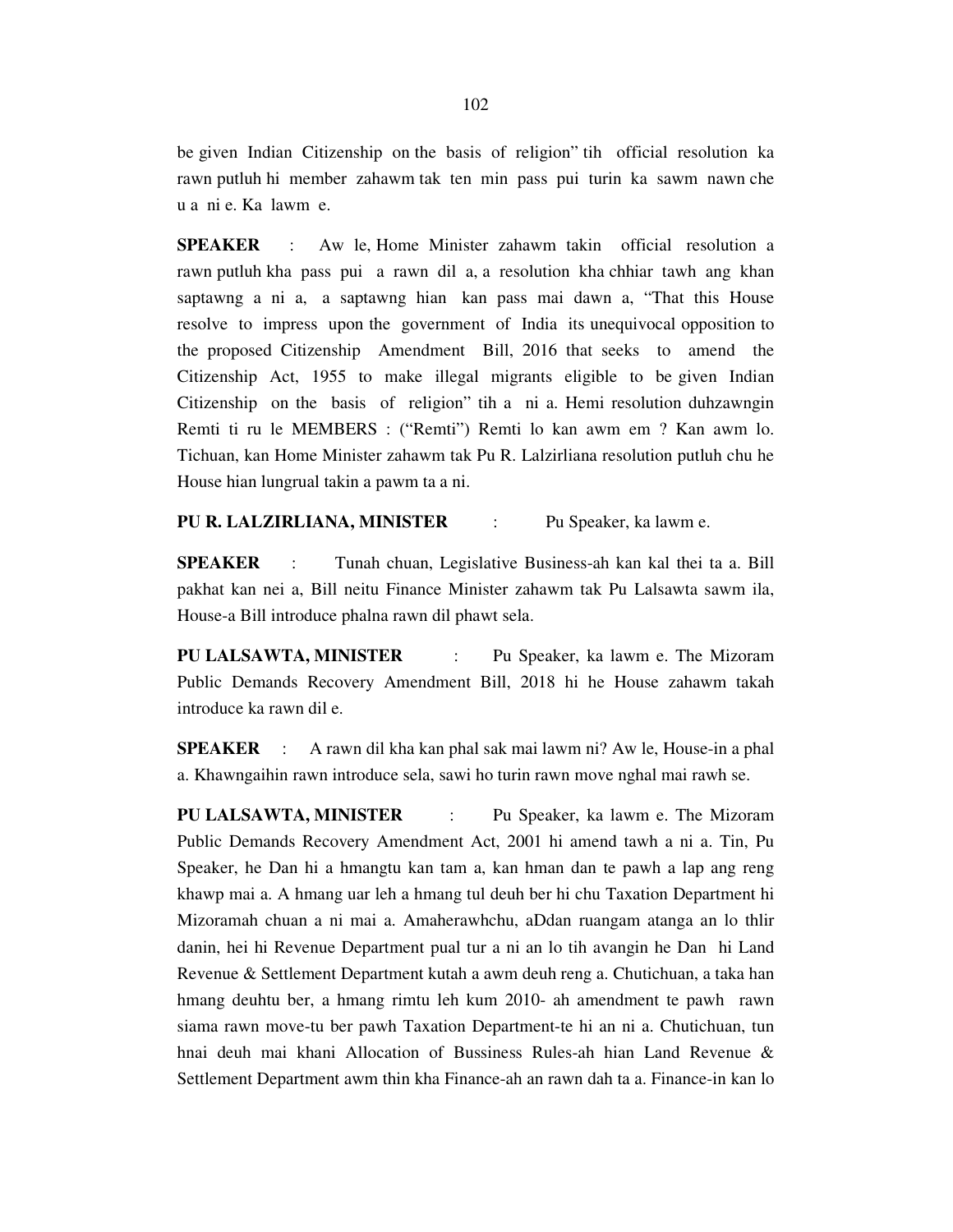chan takah khan kan lo sawi khawm a. Kan sawi khawm pawhin Law lampte pawh kan sawm a, Taxation kan sawm a, Land Revenue & Settlement lam te pawh kan sawm a, Finance lam pawh kan sawm a. Department pali lai ten kan han sawi khawm a. He Dan hi Dan tha tak ni si, a hman danah hian kan lo hmang uar tawklo khawp mai a. Chuvangin he Dan hi Dan chak taka siam theih a lo ni reng mai a. Dan chak takah siam ila tiin ngaihdan kan siam tak avangin Cabinet hnuhnung berah khan kan Cabinet Memo te pawh sorkarin min pawm sak a. Chuti chuan vawiinah he Dan, 'The Mizoram Public Demands Recovery Amendment Bill, 2018' hi ka rawn pulut ta a ni.

 A background history hrim hrim ah hian sawi chian ngai hi a awmin ka hria a. Leiba inthinnna anga kan ngaih thin avang hian Deputy Comissioner Office-ah hian sorkar leiba thinna awm ang hi tun hma deuh atang tawh khan a lo awm ve reng a. Bakijai Officer an ti mai a, Bakijai Officer khan hma a lo la ve thin a, mahse an hlau ru vak lo va. Tunhma deuh phei khan chuan kan hriat angin, "Leiba hetiang hi ka nei a, ka neihchhun chu heti zat hi a ni mai si a, min tih tawp sak teh, hei hi ka lo pe ang e" tia han tih tawp tak mai te pawh hi a awm thin an ti a. Chu chu a Dan kha khatianga kan lo hman thin vang kha a ni mai a. DC office-ah te pawh record fel tak siamin, "Hei hi a rul fel tawh, te pawh an lo ti a nih hmel a. Chutiang deuh hlek chuan he Dan hi Dan chak tak ni thei si, kan hman danah Dan chaklo tak mai a nih avangin tunah phei chuan Taxation department leh bank hrang hrang, scheduled bank an tih bik chung ho chu RBI-in a pawm, scheduled bank te tana an leiba thinna tur atan hman theih tha tak mai ni si, kan hman vak loh hi a lo ni a. Chutichuan, banks-ah te pawh hian leiba te an lo awm a, chungte han thinna tur atan he Dan hi a lo tha tak hle mai dawn a ni awm tak mang e kan ti a.

 Tin, 2010 khan thil pawimawh deuh deuh mai amendment an lo siam a. Chumi amendment an lo siam tawh zul chuan vawiinah hian he House zahawm takah hian amendment pahnih kan rawn pulut a ni a. Chuta min hriatpui tur atan, a general deuhin han sawi hmasa phawt ila. Certificate Officer tih kha DC Office-ah khan SDO emaw, SDO lo pawh officer dang DC-in designation a pek kha an awm ang a. Mizoramah District pariat kan awm angin DC pariat kan nei a. Chutah chuan Certificate Officer an awm ang a, chu Certificate Officer-ah chuan Department emaw, banks emaw te khan. Chutiang chuan leiba min pe lo, min pe duh lo, chutiang zat chu a awm a, tiin dilna an siam ang a. Chuta dilna an siama a nin thutlukna a lo siam khan kha Certificate Officer khan Certificate Debtor an ti a, (lei batua kha Certificate Debtor an ti a.) Khami anga kha ba rulh ngai, bat rulh tur nei a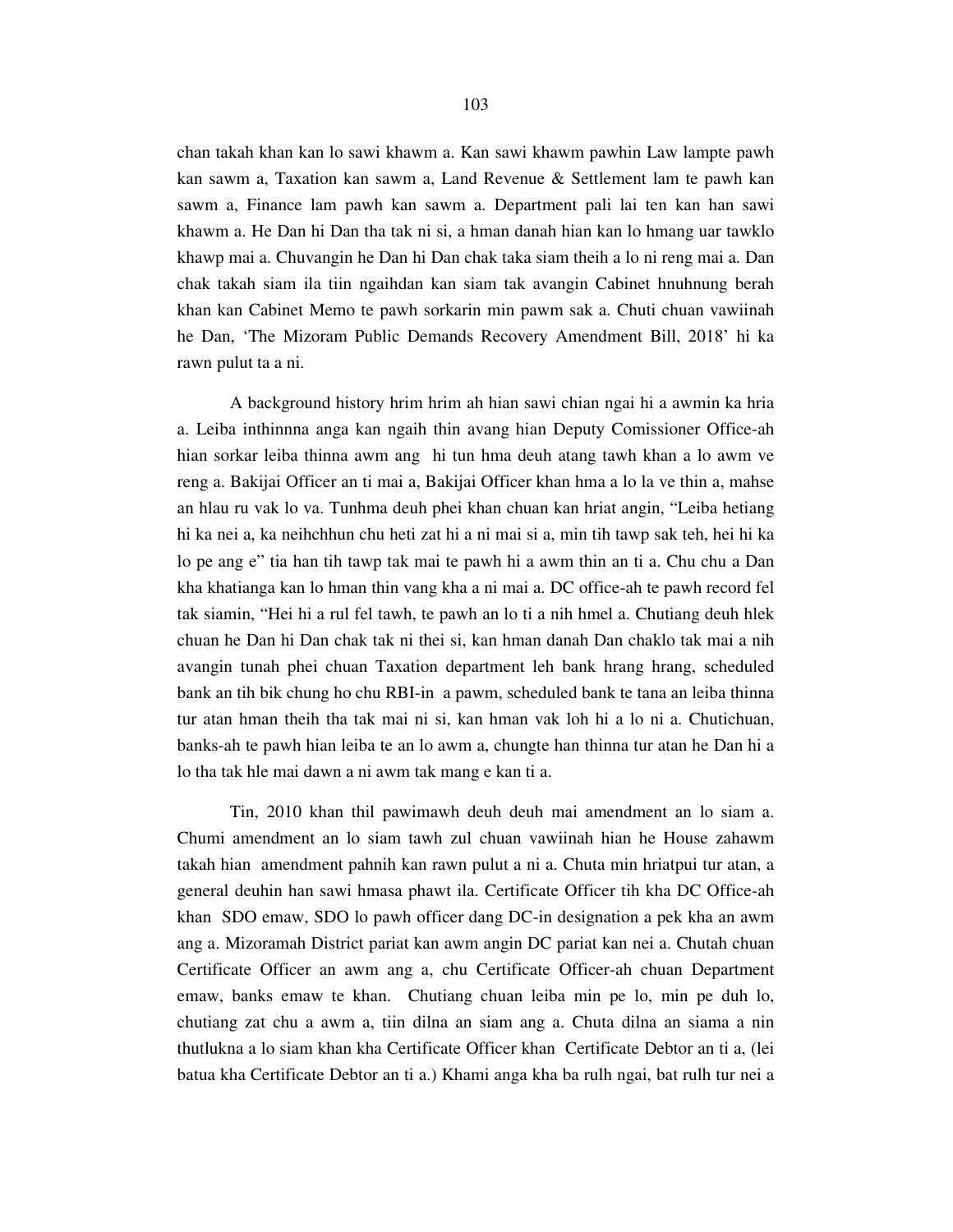kha Certificate Debtor a ni a. Tin, amah an rulh tura kha sorkar Agriculture Department kan ni emaw, eng Department pawh kan ni ang a, Finance Departmentte pawh kan ni thei a. Khang ang kha Certificate, holder certificate holder, khatiang kan hnena leiba rawn rulh tur neite khan certificate kan neih avang khan certificate holder kha kan ni ta a. Ticuan 2010-ah khan kan lo siam fel thui tawh em avangin vawiina kan han luh pui tak hi chu thil pahnih chauh ma ni a.

 Pakhatnaah chuan Pu Speaker, section 14-na hi hetia thlak tawp hi kan duh a ni. Hei hi hetiang hian min thlak sak tawp mai ula, tichuan hna kan thawk thei ang kan ti a ni ber a. Chu tia kan han tih takah chuan Mode of execution kan ti a. Pu Speaker, min hriat sak ngai chu hemi 'mode of execution' ah khan miin pawisa nuai za li, za nga, za riat thleng pawhin an lo ba thei a, a aia tam pawh a ni thei a. Kha tah khan thla khata nuai khat te tea rul tura an lo tih kha chuan a rei lutuk ta a. Chuvangin, mode of recovery hi a Danah hian siam ila, chumi recovery awm dan chu hetiang hi ni se tiin rawtna kha kan rawn siam ta a. Chu rawtnaah chuan a leibat zat kha cheng khat atanga cheng singnga leiba a ni a, certificate tul ang ang Certificate Officer-in a lo pek chhuah tawh kha chuan, a rultu tur khan tum khatah a vaiin a rulh theih chuan a tha e, a rulh theih loh chuan thla hnih chhungin instalment vawi hnihah a rul tur a ni tih hi Danah siam tul kan ti a.

 Tin, Pu Speaker, thil lian tak phei zawng a ni lo na-in ka'n sawi hram tho ang a. Instalment tih a 'l' double kha a double lova, dictionary hrang hrang ka'n en hian instalment tih bikah hian 'l' hi pakhat chauh an lo ti a. Chuvangin, install tihah te hi chuan verb a nih avangin 'l' double chu a ni ngei mai a. Khalai 'l' double pakhat zawk kha min thaichhiat sak ula.

Tichuan,  $\bar{\xi}$  50,000/- atanga  $\bar{\xi}$  1,00,000/- hi a vaia an pek theih nghal chuan a tha e. Chumi an thei lo a nih pawhin thla thum chhungin instalment pathumah pek ni rawh se tih a ni a. Tin, a dawt lehah chuan ₹ 1,00,000/- atanga ₹ 5,00,000/- ba Certificate Officer-in lehkha a pek thlap tawh ang kha chu a vaia vawi khata an pek theih chuan a tha. Chuti a nih loh chuan vawi ruk instalment, thla 6 chhunga pek tur a ni an ti a. Tichuan, a dawt lehah ₹ 5,00,000/- atanga ₹10,00,000/- a ni a, hei hi vawi khatah a vaia a rulh theih chuan a tha e. Mahse, a theih loh chuan vawi sawm, thla 10 chhung tiin kan han rawt ta a. Tin, a dawt lehah chuan  $\bar{\tau}$  10,00,000/- atanga  $\bar{\xi}$  20,00,000/- tih hi a vai a nih loh pawhin thla 15 chhungin thla tin instalment 15 ah pek ni rawh se. A dawt lehah ₹ 20,00,000/- atanga ₹ 50,00,000/- a ni a, hei hi a vaia rulh a nih loh chuan instalment 20 thla tinin a rul tur a ni. Tin, a dawt lehah chuan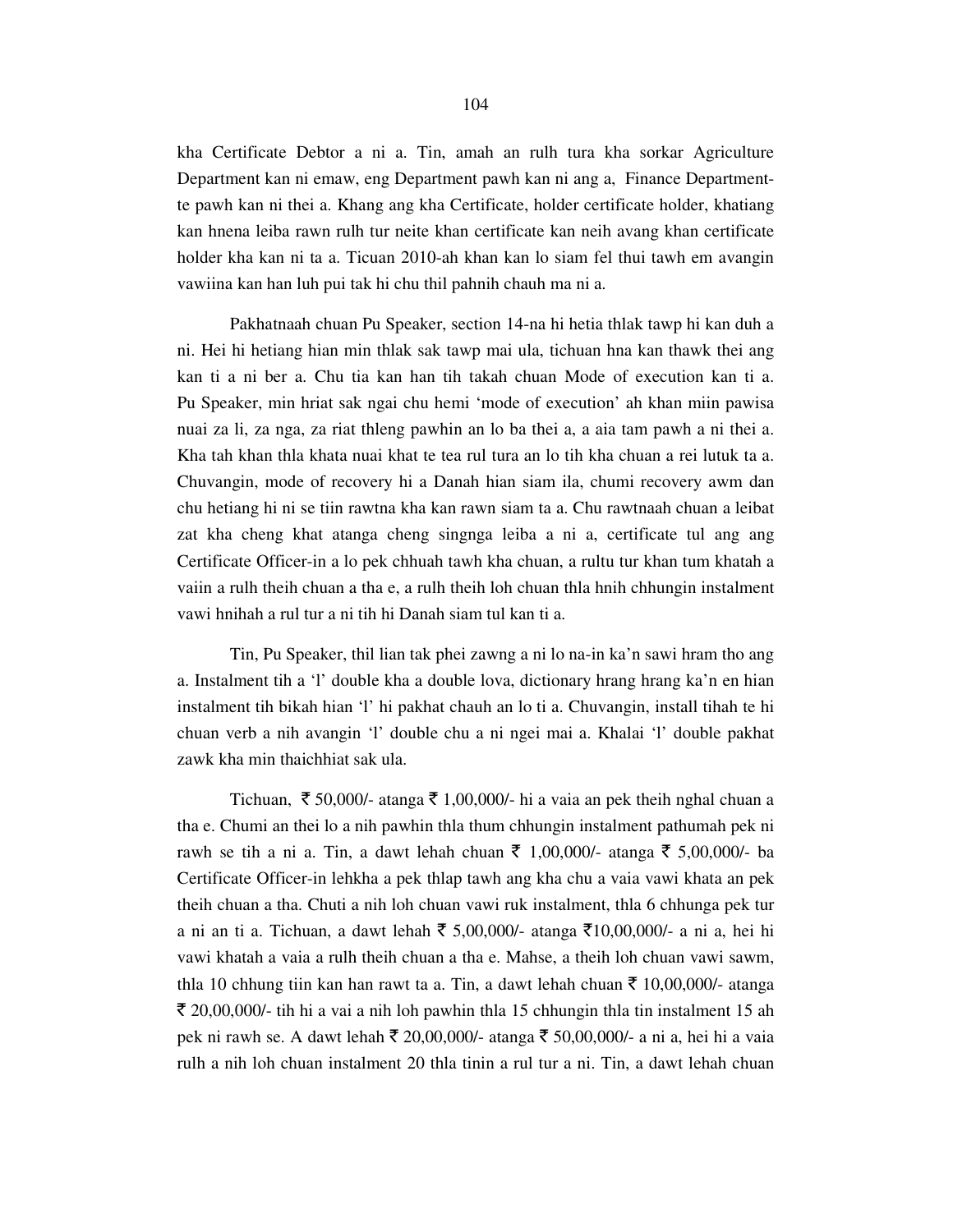₹ 50,00,000/- atanga ₹ 1,00,00,000/- hei hi crore a ni ve ta thung a. Hei hi vawi khata a rulh vek theih loh chuan thla 25 instalment, vawi 25 rul rawh se tih a ni a. A hnuhnung berah hian crore khat aia tam a nih chuan hei hi a vai a nih loh pawhin instalment 30, thla 30 chhungin rul rawh se tih a ni a. Helaiah hian kum 2010 khan he Danin a lo neih tawh sa 10,00,000 chin hnuai lam chauh a ti thei ang tih kha, kum 2010 ah khan 'any amount' tih a lo ni daih tawh a. Chuvang chuanin, vawiin a kan han sawi pawhin nuai 20, nuai 50, nuai 100 te kha kan han sawi ta a ni a. He Dan hi chuan pawisa tam thei ang ber pawh, crore tam tak pawh a thing thei a, an bat dan a zirin. Tin, an rul theilo a nih chuan by attachment and sale, if necessary, of any property or in the case of immovable property, including the property created in the name of relatives and friends where proof is there that the loan money used was for acquiring that property by sale without previous attachment, or (c) by arresting the certificate-debtor and detaining him in the civil prison, or (d) by way of the methods mentioned in sub-clauses (a), (b) and (c). Chutiang chuan, heng ang pawisa hi a rul theilo a nih chuan a bungraw neih, a ram neihte pawh a ni ang a, a in neihte pawh a ni ang a, khatiang chi ho kha lak sak theih a ni ang a.

 Tin, ani chuan, "Hengte hi chu ka nau hminga awm a ni alawm," a lo ti a nih pawhin, chung hminga lo awm ang pawh ni se a pawisa puk kha asset siam nan a hmang a ni tih finfiah theih a nih chuan a ti kher kher a, Danah chuan fimkhur pawh a ngai reng a. Chutiang pawh a la ti theihlo cheu a nih chuan amah kha man tur a ni, lung in-ah khung mai tur a ni tih a ni a. Tichuan, heng kawng hrang hrang hi sorkar chuan hmanrua-ah nei se tiin heng clause (a) leh (b) leh (c) leh (d) te hi a rawn chhawp chhuak a.

 Amendment tul leh pahnihna chu section 48-na hi a ni a. Tah hianin a hmasa ami rawn luahlan turin kan duh a. Chutiang chuan 'Section 48 of the Principal Act shall be substituted by the following, namely a ti a. 48. Act to have overriding effect : The provisions of this Act shall have effect notwithstanding anything inconsistent therewith in any Act or any other law made by the State Legislature for the time being in force or in an instrument having effect by virtue of any such law other than this Act' a ti a. Khawilai Act dangah te emaw hetiang loan hi chu ngaihdam tur emaw lo awm pawh ni se heng Dan reng reng hi chu he Dan zawk hian a luahlan vek ang tihna ang a ni ang a.

 Pu Speaker,ka sawi tak ang khan he Dan hi a neitu a pui kan tam a, Tin, tuna Finance-a a neitu ber pawh hian Legislation drafting te pawh hi kan thiamlo khawp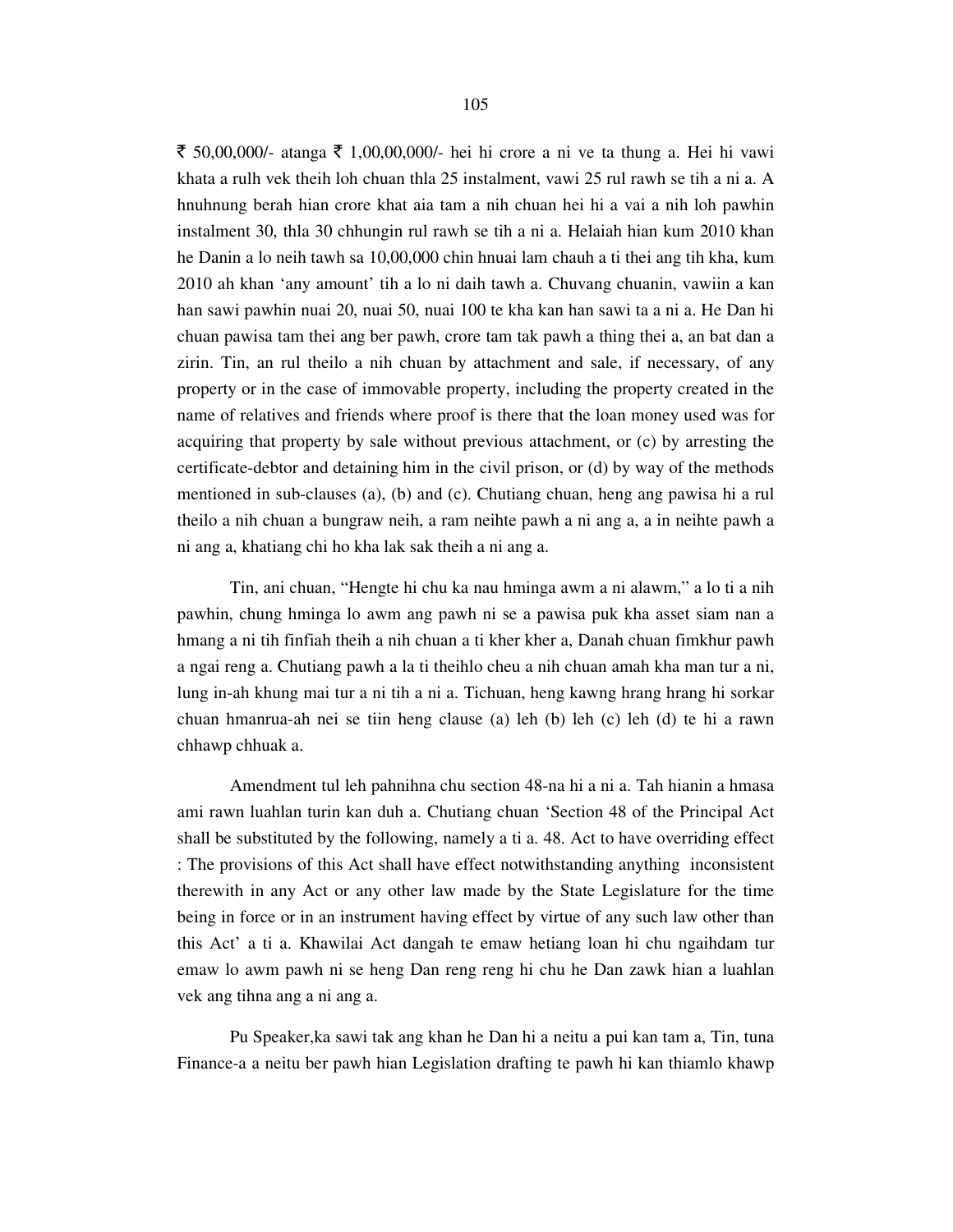mai a, an thiam ang angin an han ti a, kei pawhin ka lo enpui tak na in helai section 14 amendment-ah hian amendment kan dil chhan ber kha kan sawi lo tlat mai a. Khawngaih takin member zahawm tak ten min hriatthiam puiin he Dan hmanhmawhpui ngai bawk si karah hian he tawngkam te hi a chungah hian min dahsak theih chuan tih ka rawn dil duh a. Chu chu, "Section 14 of the Principal Act shall be substituted by the following namely," tih kha helai a lo awm zawng kha mode of execution tih leh nichina ka han chhiar duat duat  $\bar{\tau}$  1 atanga  $\bar{\tau}$  50,000 tih nuai chutizat tih vel zawng zawng kha rawn khung vekin khatianga min hriatthiam sak turin khawngaihtakin in mi hriatthiamna ka rawn dil a. Hei hi a pawimawh khawp mai a, a pawimawh tehlul nen hian hetiang te thiam ve tawh tura inngai ve chung si hian a pawimawh lai tak hi keimah ber hian ka rawn hmaih tlat mai a, min lo hriatthiam sak a, section 48 hi chu a nih tur ang thlapin a ni a, section 14 erawh hi chu kan duh ber, a thuhmahruai han kengtu – section 14 of the Principal Act shall be substituted by the following namely han tih kha kan lo ti lo tawp mai a, ngaihdam dil pahin hei hi min lo hriatthiam sak turin member zahawm tak takte ka ngen a ni.

 Chutichuan, leiba inthinnate pawh a awlsam ve deuh hleka, he Dan hi kan hman tangkai theihna a nih beiseiin hman deuh lawk pawh khanin kan Deputy Commissioner zawng zawng lo kalkhawm te remchanga la in, Henghi nangmahni pual a ni a, in Officer te zing ami hi Certificate Officer-ah in appoint ang a, he dan hmang hian sorkar leiba, public demands hi an thin sak thei dawn che u a; tin, bank leiba te pawh an thin sak thei che u ang a, department hrang hrang leiba, hiatchian leh finfiahna awm vek ang te pawh in lo thinsak thei dawn a, chuvangin, hei hi khawngaihtakin min lo hriat sak rawh u," tiin kan ngen a. Deputy Commissioner thenkhat kha chuan an lo hre lo kalpui khawp mai a, effective taka local pui chi zia zang kha a lo ni hauh lo a, an power a san tehlul nen an vawikhat hriatna te pawh kha a lo ni ve nawk mai a. Tin, lo hria te pawh an awm ve nawk bawk a ni. Chutiang chuan Deputy Commissioner hmangin anni hi leiba thingtu atan instrument berah kan hmang dawn a ni.

 Tin, vawiina House member-te an rawn sem diat diat ah khan 2010 sem tel si lovin 2001 ami chauh kha an lo sem a ni mai thei a ni. Keiin ka dawn dan ka en hian. Pu Speaker, a original chauh hi an pe a, 2010-ah hian pawimawh deuh deuh mai an amend vek tawh si kha khawiahmah hian a lang lova, kha pawh kha ngaihdam ka dil a, a pawi ka ti khawp mai a, rem i tih chuan tukin zingah Taxation Department lam khan an lo nei sa hlauh bawk a, hei hi member-te hnenah 2010 a amendment lo awm tawh sa copy kha tunah kher kher lovin nakinah, naktuk lamah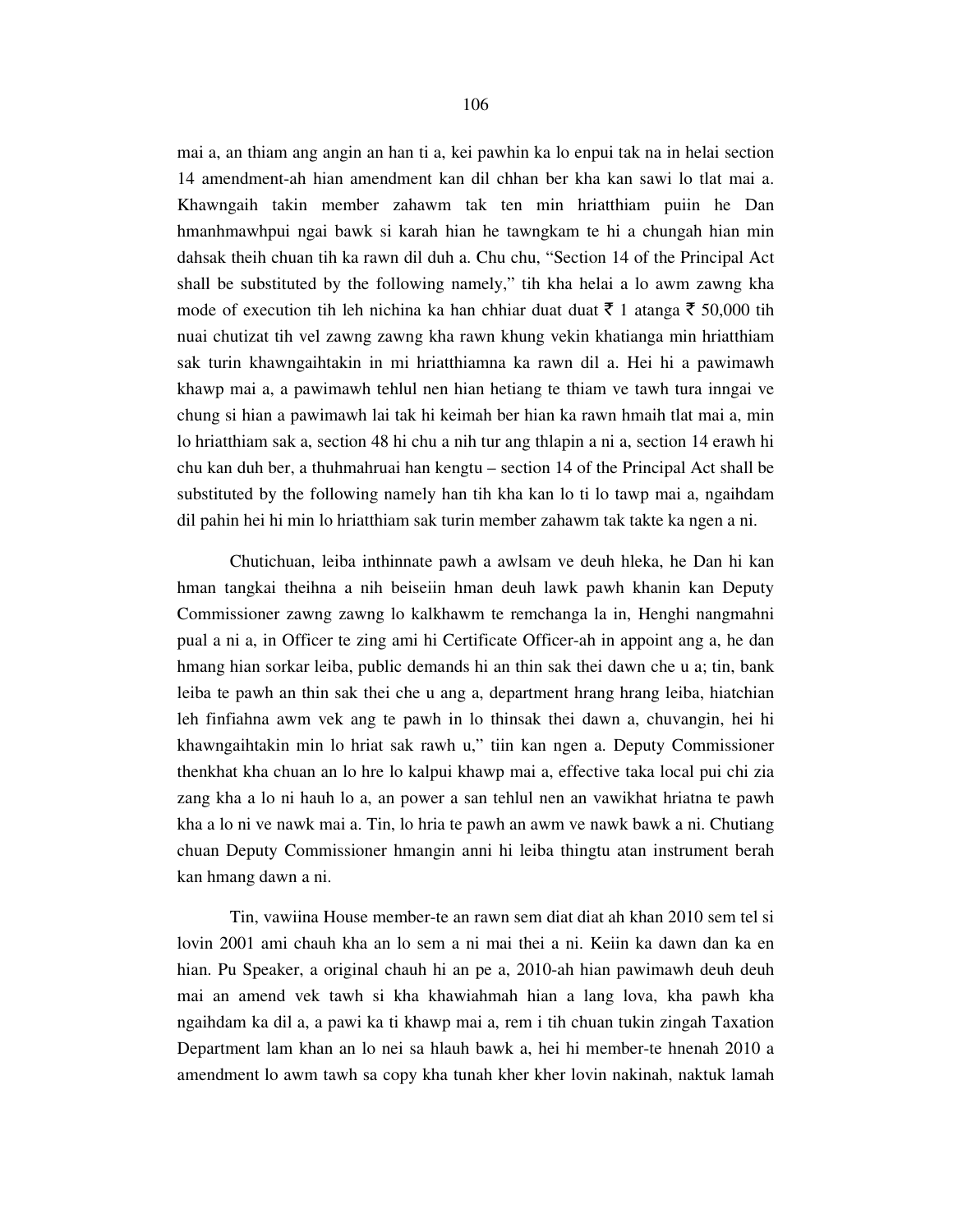te pawh a ni ang a, ka rawn sem thei ang a. Amaherawhchu, 2010-a kan lo amend tawh sa avanga a kawng lo kaw ruak tawh karah tuna provision pahnih – section 14 leh section 48 hi kan neih leh chuan leiba kan thinna hi a mumalin sorkar pawh kan hlauhawm ve deuh tawhin kan leiba engahmaha min ngai lo te pawhin min ngaihpawimawh phah dawna kan hriat avangin he Dan 'The Mizoram Public Demands Recovery Amendment, Bill 2018' in a rawn ken ber chu a ni. Ka lawm e.

**SPEAKER** : Sawihona kan tan ang a, minute nga (5) nga kan duhtawk mai em? Khaile, tunge sawi hmasa ang? Pu Lalrinliana Sailo.

**PU LALRINLIANA SAILO** : Pu Speaker, ka lawm e. Kan Bill hi ka rawn pui dawn a, 'The Mizoram Public Demands Recovery Amendment Bill, 2018' hi ka rawn thlawp a, Pu Speaker, kan Minister khan fiah deuh maiin, chipchiar takin a sawi a, a lo tihfuh loh hlek, a lo hmaihpalh lai te pawh tlang takin, puitling takin a rawn sawi a. Han en hian tihian pass theih mai niin ka ngai deuh a, a chhan chu a rawn tifel thlip thlep khawp a. Tin, hetianga amendment kan tih reng reng hian fFinancial implication a awm em tih hi en vat a ni tlangpui a.Chutah chuan financial memorandum-ah hian engmah sum leh pai sen belhna tur a awm miah lo bawk a,chumai a ni lova, 'The Mizoram Public Demands Recovery Act reng reng 2001 ami kha 2004 September ni 1-ah hman a ni daih mai a, hei hi kan mutthlukna niin ka hria a, hun hmasa lam insawichhiat tumna lam ni lovin, kum thum eleuh han mut kha a diklo a. Kan Minister hian tunlai khawvel inher chho zelah mihring finna leh kan eizawnna leh kan business che vel reng reng che vel hi tun ang hian a rawn demand chhoh tawh avangin a pawimawhna hria a hetiang Bill a rawn siam hi lawmawm ka ti hle a ni. A fello lai zawng zawng a thawktuten an lo hmuchhuah tawh te a rawn siam rem a ni mai a, chuti chung chung pawha chhut kai ngei ngei chhut kai loha te pawh a rawn sawi fel vek mai a. Chuvang chuan han sawi vak tur pawh awmin ka hre lova a pawimawhna hriain kan Minister hian a rawn move a ni a, pass mai a tha mai lawm ni tiin ka rawn support e.

**SPEAKER** : Er. Lalrinawma, tuna a rawtna kha i thlawp tihna maw?

**ER LALRINAWMA** : Pu Speaker, ka lawm e. Assembly session kan tawpna tur te pawh a ni ang a, hla in " lungduh zawng zawng kim leh ni a awm ang ngem?" a tih ang deuh kha a ni dawn pawhin a ang rum rum mai a, chuvang chuan din ve hrim hrim hi ka duh a ni.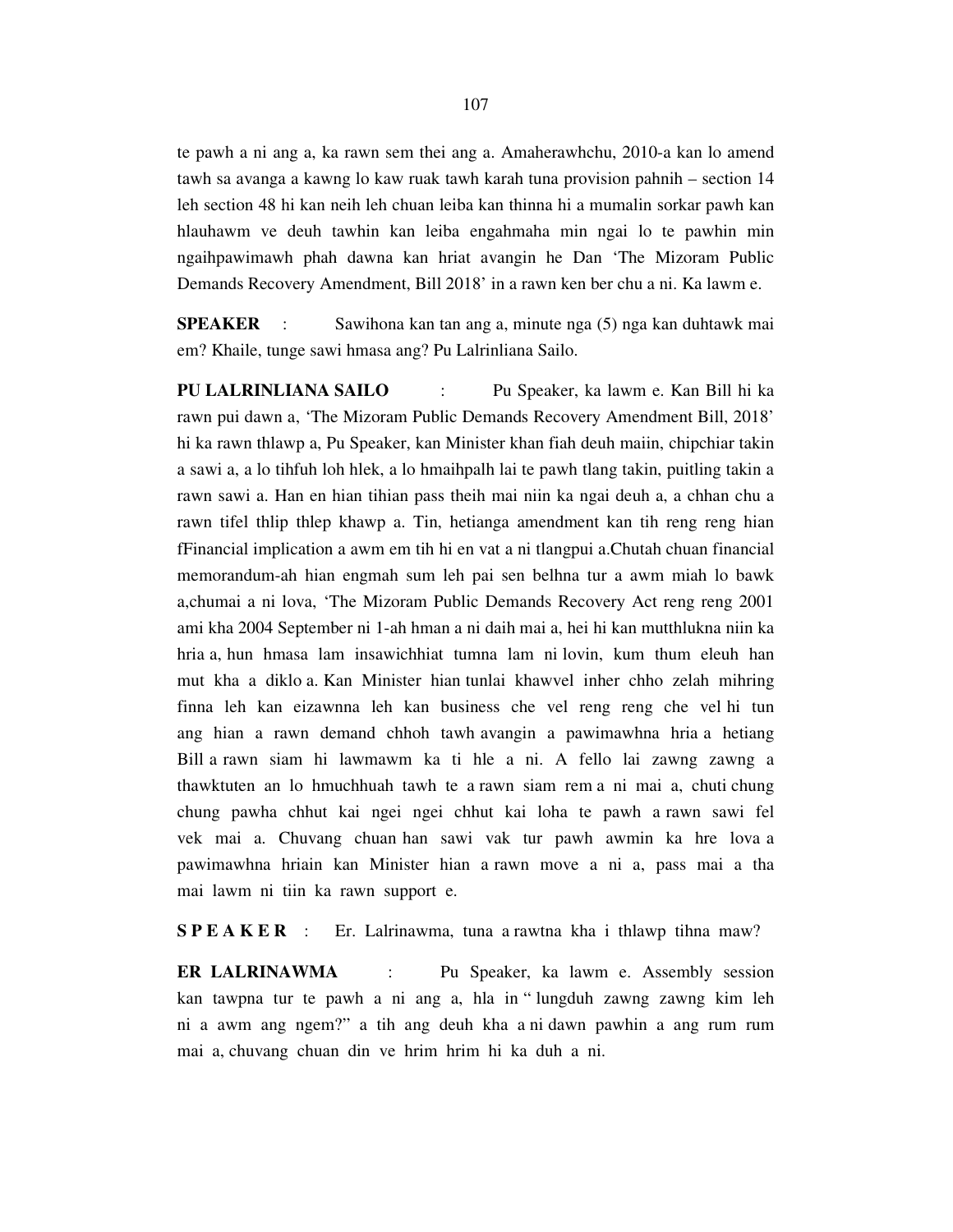He Dan hi a pawimawh khawpin ka hria a, ka ngaihtuahnaa lo lut chu a nghawng hi a van lian dawn em tih hi a ni. Tukin zingah ka han en a, 2001 pulic demand lai tak kha nuai 0 hnuai lam tih kha a lang bawk si a, tah hian a lang tam bawk si a, kan buai khawp mai a, kan han inrawn kual a, kan group leader pawh kan rawn a, kan buai kan buai a. Mahse kan Minister khan a rawn sawifel ta vek a, a lawmawm hle a ni ka sawi duh a.

 Tin, leiba tih kha bankah entirnan KVI-ah loan an lo la a, an lo tlachhia a, leiba rul theilo hi an tam mai a. Mizo-te hi a rulh lam kan ngaihtuah lutuk lo em ni chu aw ka ti a ni. Khang kha chu engpawhnise dinhmun tlachhia rul theilo kha an tam a ni. Khatiang kha hetiang Dan hian a huam tawh dawn chuan phur kha a rit hle ang tih a hriat theih a ni.

 Tin, Taxation-in leiba thinna atana tih ang a nih chuan entirnan kan ngaihtuah chian loh avanga thil buai kan tawn a tam em em a ni. Mi tam takin Way bill a tam laiin VAT chungchangah khan way bill tur te emaw an hman tir a. Tichuan way bill an la a, tikhan cheng tlem te in a hmang tuten pawisa an la a, Way bill la chhuaktuten tah chuan annin way bill a mak a mak a tam an hmu a, an inhre zui tawh lova. Mahni hminga way bill awm si way kan han siam a, a lo chhuak ta a, tichuan chhiah pe theilo hi an tam in ka ring a ni. Chung dinhmun te chu ka en a , a hremna hi a na viau si a, tuna an dinhmun ah pawh pe theilo khan cheng khat atang singnga tih vel kha a lo ni chho dawn a, a nghawng hi chu a lian khawp ang tih chu a chiang a ni. Mahse kan tih tawh chu mawh kan phurh chu a ngai dawn a ni tih te ka rilruah a lo awm a.

 Tichuan VAT atangin GST-ah kan lut a, VAT-ah mi tam takin bungrua an stock a. Tichuan GST-a an luh ang ang khan tikhan an han in dah kai chho va, VAT leh GST Tax percentage a lo in san hleih avangin VAT bungrua ang a lang tur hi an tam ka ring bawk a. Chungte pawh chu an buai hle ang tih a rin theih a. Chung zawng zawng te chu ka ngaihtuah in a nghawng tur hi a lian hlein ka ring a ni. A hremna kha jail tan thleng a lo ni thei a, chuvangin he dan hi a na menlo a ni tih a lo lang a. Heng hian keimahni zingah te pawh sorkar chhiah kan pek chungchangah a ni emaw, loan kan lak chungchangah te emaw khan kan bengvar zual chu a ngai dawn in ka hria.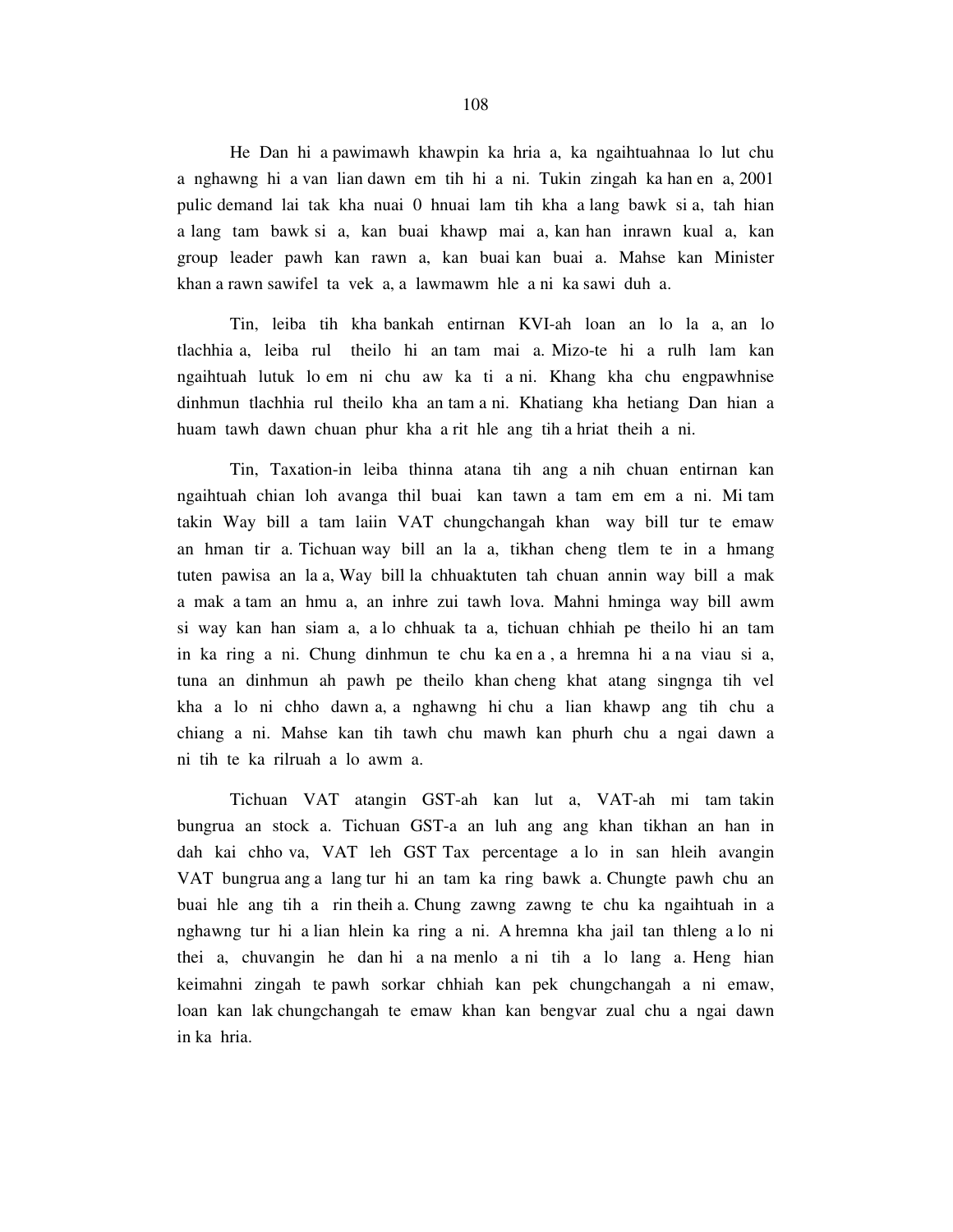Ka hriat chian loh lai chu miin loan a la ta a, a rulh theih tak lohvah chuan leiba chhia ah a huam anih phei chuan kan loan rules pangngai nen hian a inkalh em aw tih chu ka rilruah a lo lang a. Engpawhnise, due a tih deuh kher avang hianin a huna rul lo a tih na angah ka ngai a ni. Tin, Contractor zingah pawh chhiah pe mumal tha lo entirnan - Assessment an rawn nei ta a, kum khat hnu ah te, kum hnih hnu ah te tuna kan kalphung ang ah hi chuan quarter-in kan han pe diat diat a, VAT holder ten anmahni an in pek tawh hnu ah Department lam atangin assessment an rawn ti leh ta a, mahni pek te kha pek belh leh te a ngai ta thin a, khang ang te kha a huam em aw tih te pawh kha ka rilruah a awm deuh a. Dan tha tak, chak tak mai kha vawiin atangin a lo piang dawn a ni a, a hma kha chuan instalment hran a awm lova. KVI emaw, Bank-in a leiba a thing a ni emaw, Taxation in chhiah a pek bang a thing a nih pawhin mumal vak lovin a va ti mai a. Mahse vawiinah chuan a pek dan tur a bi thliah ta thlap thlap mai si a, kan tlin meuh ang em tih chu ngaihtuah tham a ni. Engpawhnise kan han hmang chho ang a, harsatna tam tak kan tawk chho dawn a, he Dan pass a lo nih dawn tak avanga mi tam tak tan harsatna lo thleng tur pawh a awm dawn a ni. A bik takin way bill hralh kan tih ang ah te khan a tam ka ring. Taxation-in way bill leitu tu tih hriat mang hleih loh mahse way bill atanga tax pek tur tling khawm fel tak awm si te kha a awm nual dawn a ni. Engpawhnise sorkar chu chhiah atanga inruahman kan nih avangin chhiah hi a pawimawh si a, chuvangin hetianga leiba thinna tha zawk kan neih kha chu a ngai tak meuh meuh a ni. Kan han hmang dawn ang a loan rul theilo, harsa zawk a then te chu an way bill hralh kha a mik a mak hre mang lova va ti ta mai an lo nih ve si avangin an rin aia tam leiba an nei dawn a ni. He Dan chungchangah pawh ngaihtuahna zau zawk kan siam kha a tha in ka hria a ni. Engpawhnise, Dan tha tak a nih avangin ka thlawp a ni tih ka han sawi ve duh a ni e. Ka lawm e.

**PU R.ROMAWIA,MINISTER** : Pu Speaker, ka lawm e. He Danin a aim hi a lang reng a, a definition (a) na ah "which is not paid before the due date of payment" a ti a, defaulter kha a va aim a ni. Tin, A section 3-naah pawh hian Certificate Officer-in a va tihna turah pawh heti hian : The demand is due and shall cause the certificate to be filed in his office." a ti a. Chuvangin defaulter kha a va objective a. Defaulter nih loh kan inzirtir tam a ngai phawt dawn chu a ang khawp mai. Awle, ka thlawp e.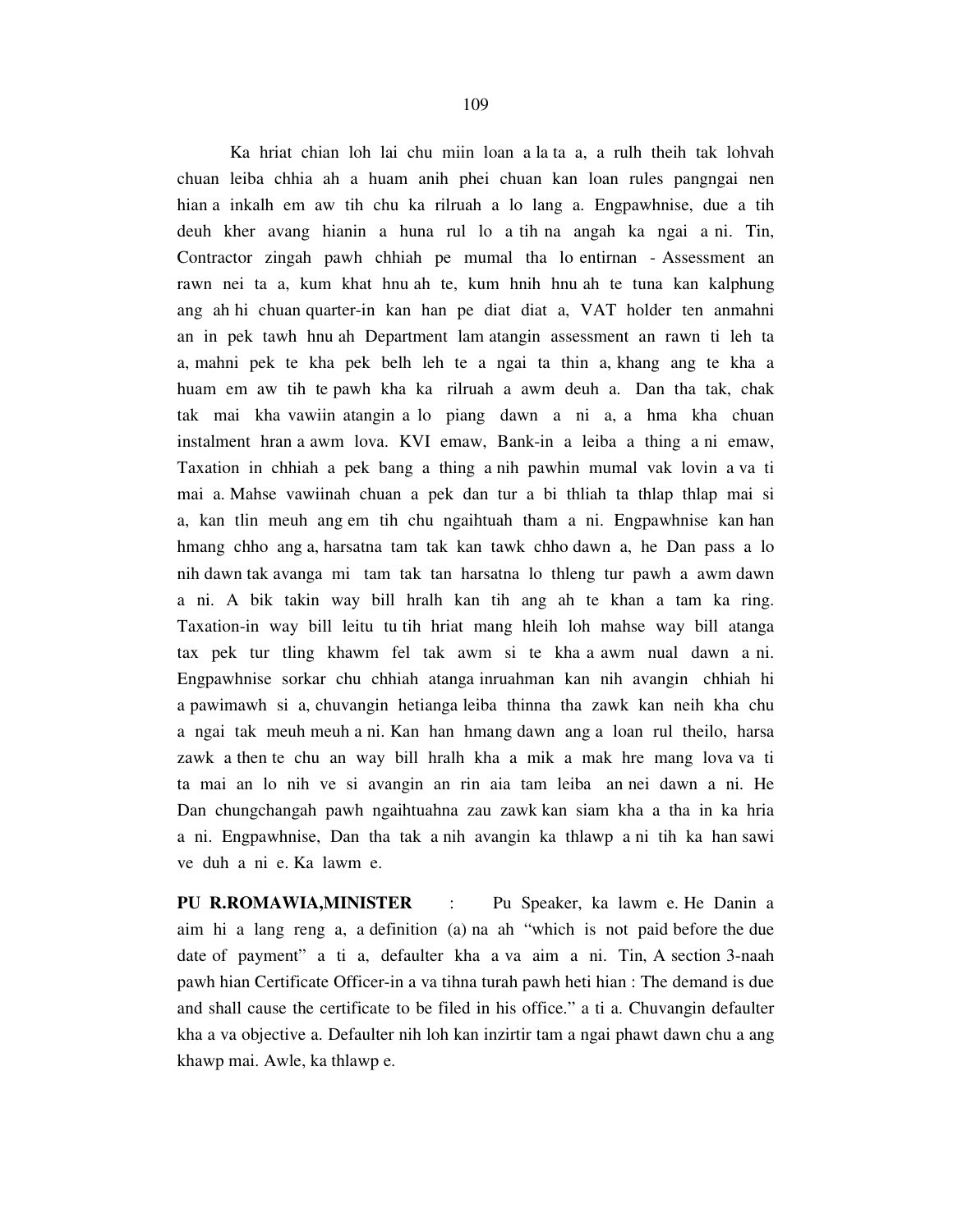**SPEAKER** : Sawi tur kan awm tawh lo em? A nih chuan nichina Ministerin House a ngenna kha "installment" tihah khan double 'l' kha paiha "instalment" pakhat (l) pakhat tur a ni. Tin, section 14 of amendment thuhmahruai ah, section 14 of the principal Act shall be substituted tih laiah khan "by the following viz" tih kha a awm lova, "viz" tih kha patent error angah kan ngai a. A rawn tihdikna kha kan pawm a ni. Kan buk tawh mai ang a, pass rawn dil rawh le.

**PU LALSAWTA, MINISTER** :Pu Speaker, ka lawm e. Hun tawi te karah member zahawm tak tak pathumin an rawn sawi tho a. Tunah hian Pu Speaker, a Dan en hian chhut that hi a phuin ka hria a. Bu nalh takah chhut that a, amendment lo awm tawh pawh hi Constitution-te leh lehkhabu dang an tih dan ang deuh hlekin a zuk luahlan a kha a hnuaiah footnote ang deuhin ziak thlap thlap ila. Eng kumah nge khang kha lo tihdanglam a nih tihte pawh kha ziak thlap thlap ila a that ka ring a. Chu chu ka han sawi lang duh a.

 Tin, Mizo upate tawngkaah hian, 'Leiba leh saihlum a nget ngai lo' tih hi a awm tlat mai a. Leiba hi kan pi leh pute khan an lo ngaipawimawh hle mai a. 'Leiba leh saihlum a nget ngai lo' an lo ti tlat mai a. Vawiina kan awm Dan ang hi he dan hian a rawn siam tha hlauh maithei a, a siamthat pawh beisei ila. Sorkar lama pawisa lut tur kan duhthawhna lam kha chu kawng khat ni se, keimahni zia, kan hnama kan culture ang deuh hiala kan lo neih tawh leiba rulh that duh loh ang chi hi chu bo hmak se. He Dan hian rawn luahlan vekin meichher rawn chhitu ni thei se tih kha ka han ngen duh bawk a ni.

 A chhan chu he House-a member zahawm tak tak, vawiina thu zawng zawngte hian, "Engatinge politics-ah kan awm?" ti a kan ngaihtuah chuan Mizoram tha zawk leh Mizo mipui tha zawk hi kan duh a ni, Chuvang chuan he House member lo ni tawh thin Pu Lalnuntluanga, Electric Veng khan a sawi hi kei chu ka la hre reng a. 'World War-I leh World War -II laite khan Mizote hi sipaiah kan tang tam em em a. Chutah chuan sahbon emaw, towel emaw, eng emaw pawh a lo bo a, Mizo ruk ngei ni thei awma a circumstance-in Mizo ruk ngei ni thei awma vai-in an han puh khan khang hun laia min hre chiangtu sapte khan, "I tisual palh a ni thianpa, Mizo a ni asin," an tih hian thu kha a tawp der zel a ni," a ti a. "Mizo a nia sin" tih khan kan rinawmzia, kan rintlakzia, kha kha tun hmain kum 40/50 liam taah khan kan lo neih thin a nih avangin khatiang neih lehna tur kawngah he Dan pawimawh tak mai "The Mizoram Public Demands Recovery Act" hi hmang tangkai thei ila tih kha ka han sawi tel duh a.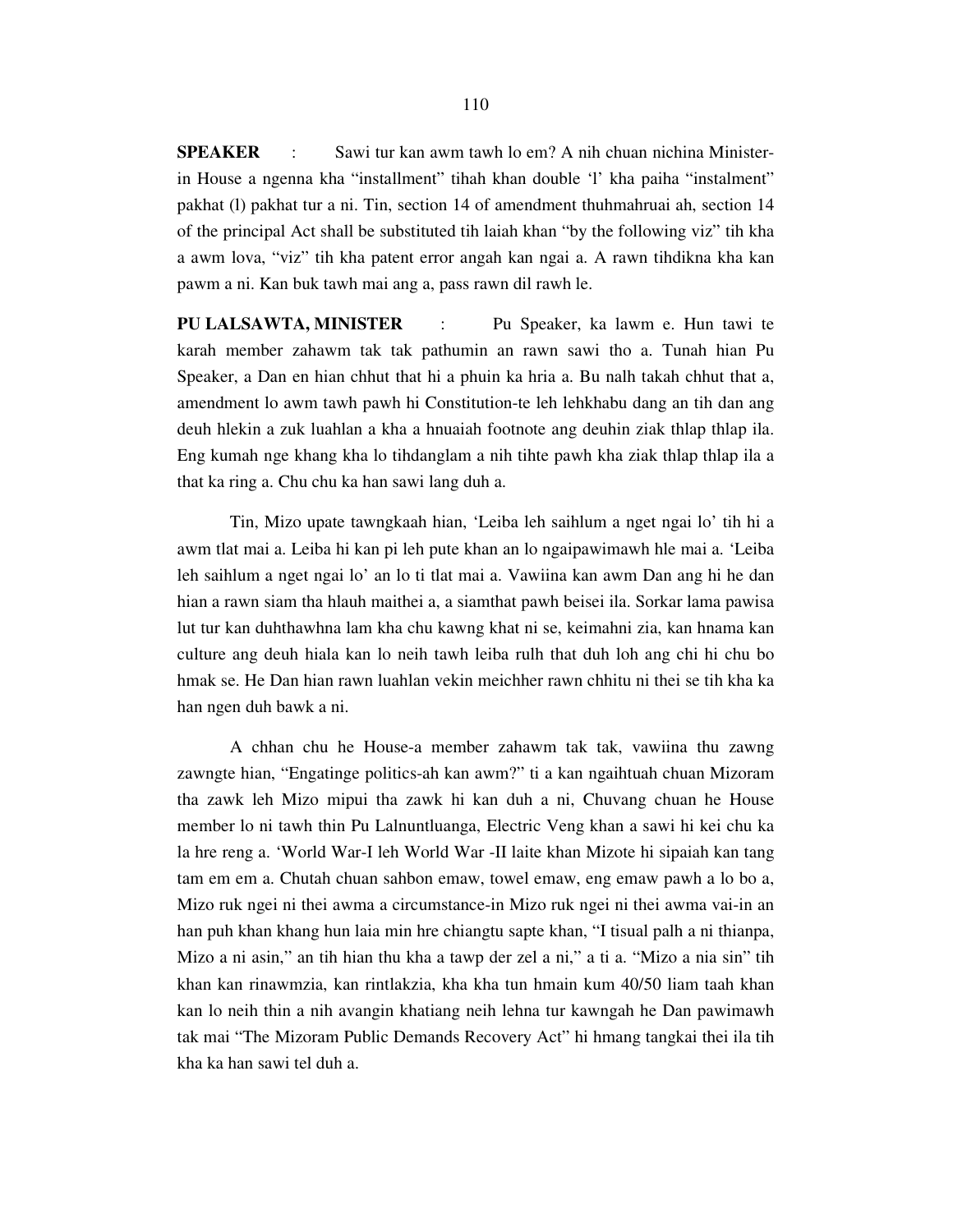Chutichuan Pu Speaker, he Dan siam thatna, "The Mizoram Public Demands Recovery (Amendment) Bill, 2018" hi he House zahawm tak hian nichina ngaihdam ka han dil nualna leh a famkim lo leh spelling dik lote, khang zawng zawngte kha siam that min phal sak pahin min pass sak turin ka rawn ngen a ni. Ka lawm e.

**SPEAKER** : Awle, Finance Minister zahawm tak Pu Lalsawta'n a bill putluh, "The Mizoram Public Demands Recovery (Amendment) Bill, 2018" he House-in passpui a rawn dil a. Pass remti zawngin :Remti" ti rawh u le. (MEMBERS : Remti) Remtilo kan awm em? Awm lo.

 Tichuan he House hian "The Mizoram Public Demands Recovery (Amendment) Bill, 2018" chu lungrual takin a pass a ni e. (**PU LALSAWTA, MINISTER** : Pu Speaker, ka lawm e.)

 Kan hriat angin eng emaw pawimawh thutte a awm loh chuan tun session hi tun term atan chuan a hnuhnung ber a ni mai dawn a. Tun bak hi chu mahni seh seh mual hranah kan ti leh tawh dawn a ni a. Chuvangin kan House Leader leh kan Opposition Group Leader-te tal hian eng emaw sawi duh an neih chuan sawi sela tih, (hun kan la nei bawk a) House-in khawngaihin min remtihpui ula. Anni pahnih tal hi chuan a hnuhnung ber nih manah thuchah min sawi sak se ti ka duh a. Tunah hian kan Opposition Group Leader Pu Vanlalzawma sawm hmasa ang.

**PU VANLALZAWMA** : Pu Speaker, ka lawm e. Tuna i sawi tak ang khan vawiinah  $7<sup>th</sup>$  Legislative Assembly sitting vawi 16-na kan lo thleng ta a. Eng emaw thil dang hmanhmawh thutte a awm a nih loh chuan he Assembly hi Assembly tharin a thlak chhoh tawh tur niin a lang a. Chutah chuan hun tha min siam sak avangin ka lawm a. A bik takin i vei lama thute, Opposition lam aiawhin lawmthu a hmasain ka han sawi duh a.

 Mimal thil deuh han sawi lawk ka duh chu he House-ah hian a hma lamte chu ka lo la thlir ve ngai lo a, he hmuna Assembly rorel hi  $5<sup>th</sup>$  Legislative Assembly rorel kha khilai gallery atang khian tum hnih emaw ni rei vaklo ka thlir ve a. A hminga MP ka nih lai kha a ni a, ka thut vena tura ka ngaih miah loh a ni a. Amaherawhchu thil a kal a kal a, heti hian a thu ve zingah ka han tel a. Chuta min thuttir theitu Aizawl West III mipuite chungah vawiinah pawh hian lawmthu sawi tulin ka hria a, ka han sawi hmasa lawk duh a.

Tichuan Pu Speaker, he  $7<sup>th</sup>$  Legislative Assembly kan hman chhoh zawng zawngah hian in mi kaihhruaina hi ropui ka ti a, engemaw zawnga ngaihtuah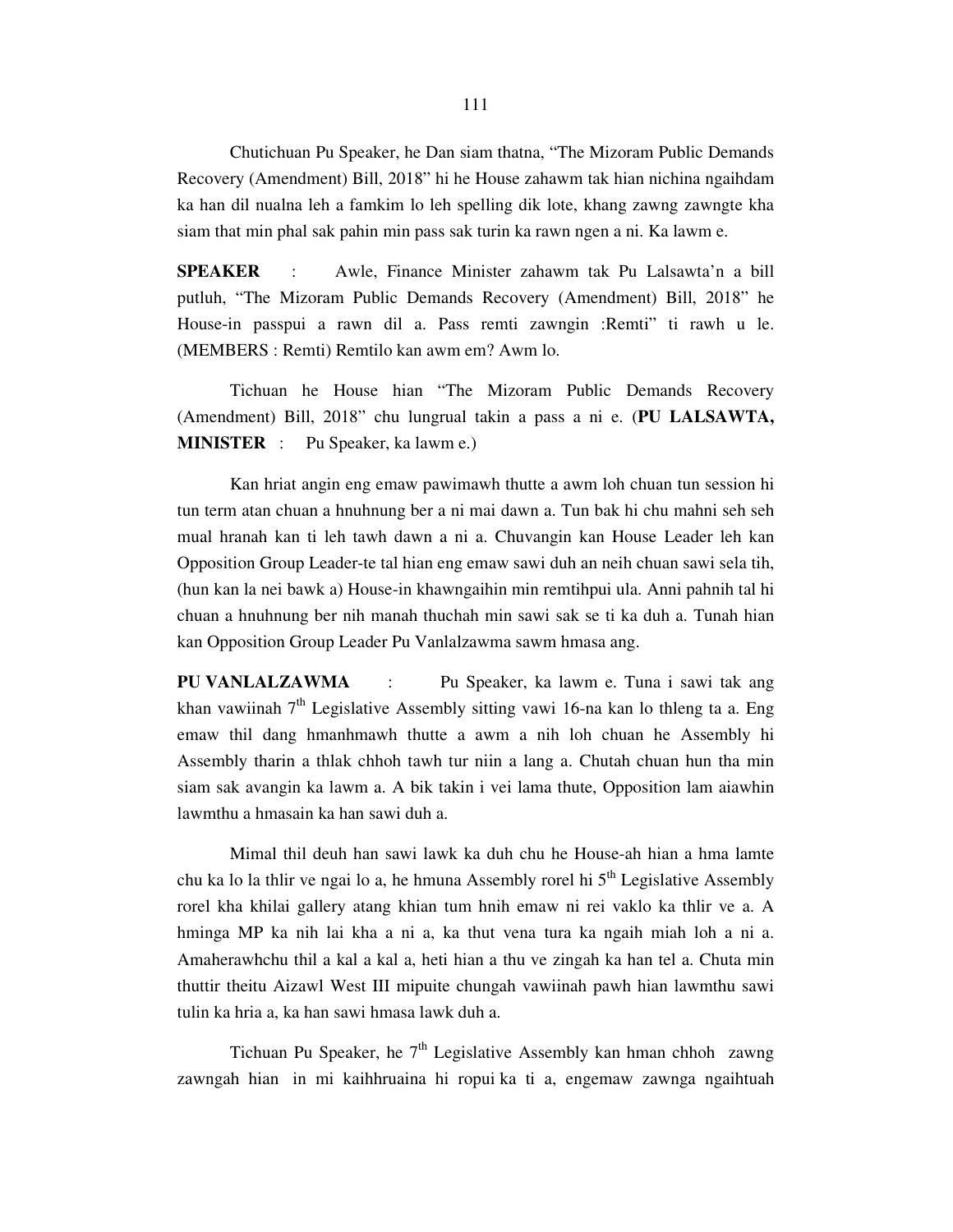chuan kum lama upa deuh tawh i nih rualin nang ang a experience nei tha hi he Mizoram Assembly House hian Speaker atan hian a neih leh theih tawh pawh ka ring lo va. Ka hre sual a nih loh chuan Regional Council atangin i ni chho a; tin UT Assembly-ah te, Autonomous District Council-ah te; tin, State Assembly-ah te leh Parliament thlenga mipui aiawha rel thin i ni a. Chumi experience tha tak nei chuang khan hetiang mihring hi an awm leh thei tawh dawn emaw ni aw ka ti a, kei chuan a theih tawh lovin ka hre deuh a. VC angin i awm em aw kei chuan ka hre chiah lova. Hetiang mihring experience nei tha hian he House hi a kaihruai tawh ngai dawnin ka ring lova, chung avang te pawh chuan a ropui ka tiin i mi kaihhruaina hrim hrimah nuam kan tiin a hminga Opposition Group Leader nihna angin lawmthu ka sawi duh a. A chang phei chuan ruling lam te pawhin an thik lek lekin hun min pe tha thin a, kan sawi tur ngaichang in, sawi tur pawhin min beisei a. Tin, kan sawi fo thin angin helaiah opposition lamah 6 (paruk) lek kan thu bawk nen eng Bill-ah pawh hian kan sawi kan sawi a, kan zavai hian kan sawi leh vek thin a, chung zawng zawng chu i kaihhruaina avang a ni a, lawmthu ka sawi duh a.

 Tin, i chunga lawmthu ka sawi rual hian Deputy Speaker leh Assembly staff-ho te chu nangin i ho khawm an nih tho avangin an chungah pawh lawmthu ka sawi nghal ni sela. A bik takin kan Deputy Speaker pawh he laiah kan thu dun a, ani Dan lam thiam te a lo ni a, thuthmunah hian eng eng emaw te ka zawtin ka rawn thin a, chungah pawh fee engmah min charge lova, ka lawm hle a. Thil tam tak min hrilh a, ani chungah pawh hian ka lawm hle a, chungah pawh hian lawmthu ka sawi a, Assembly staff zawng zawng, kan Commissioner leh a thawhpuite zawng zawng chungah hian opposition lam aiawhin lawmthu ka sawi a. Engkimah min thawhpui tha in kan mamawhte min pe zung zung a, tin, kan Recess Room-a kan thut ve lai te leh Session awm loh lai te pawha House kan va dawr chang hian kan chungah that an chhuahin phur em em in engkimah min lo kaihruai thin a, an chungah lawmthu ka sawi lo thei lo a, kha lam kha chu duh tawk rih ila.

 He House chhung hrim hrima kan rorelna ah hian ka sawi leh duh chu kan House Leader a fakawm hlein ka hria a, kan hriat theuh angin ani hi hun rei tak Chief Minister lo ni tawh, la ni mek leh he House-ah a vawi kua-na (9) atana thu mek niin ka hria a mipui aiawhin, chumia min ho ah chuan lawmawm ka ti a, lawmthu ka sawi duh rualin point pakhat pawimawh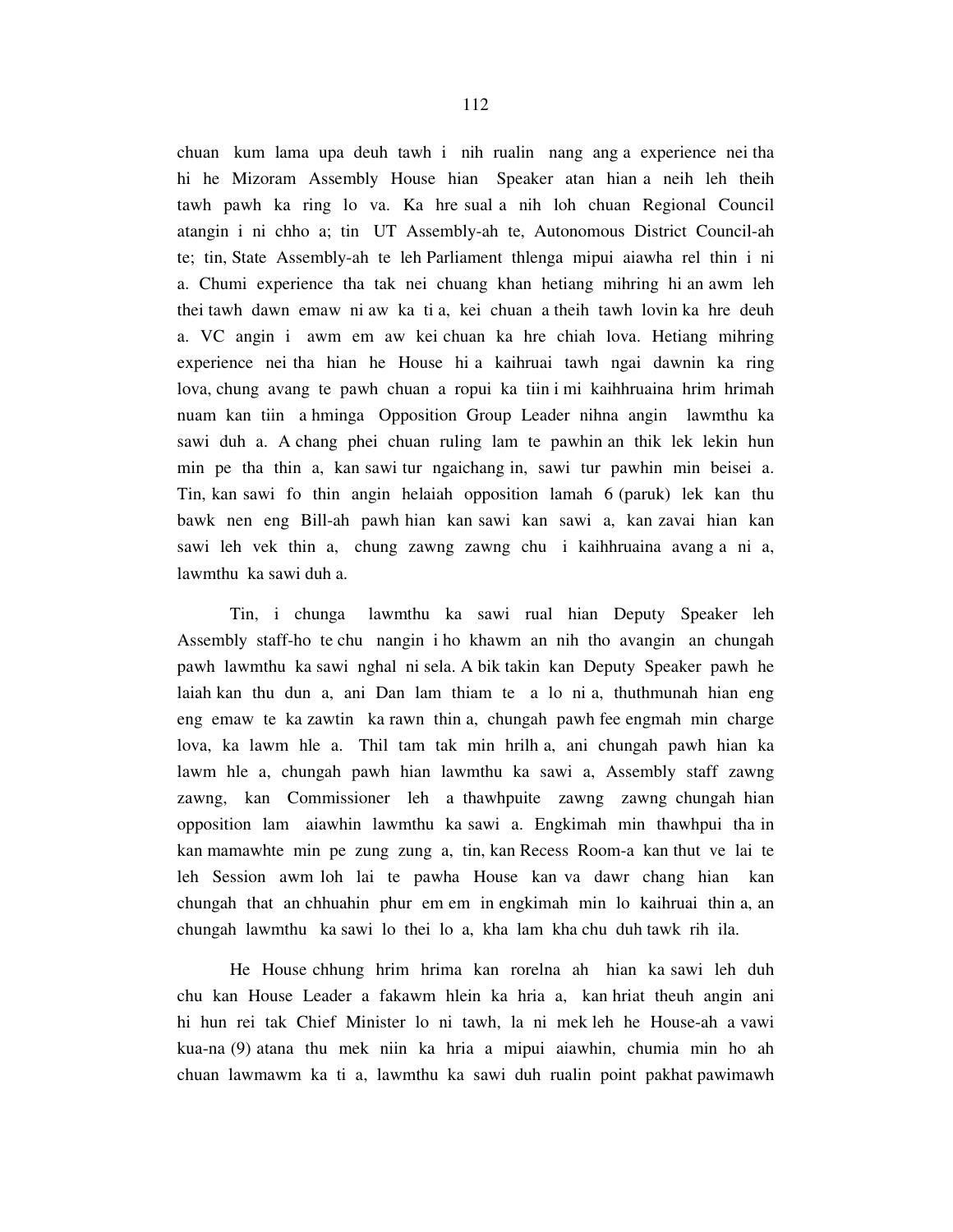em em ka sawi duh chu he  $7<sup>th</sup>$  Legislative Assembly-a kan sitting-ah hian min ho thei reng lai hi a ropui ka ti a. Tunhma lam te ka hre ve chiah lo na a term hmasa lamte pawh ni se, kan hriat ve zawk lamah chuan House Leader Prime Minister-te khu chu kan hmu zing lo ang reng khawp mai a, engemaw pawimawh bikah te min rawn ho thin a. Amaherawhchu he Assembly-ah hi chuan kan House Leader-in engtik lai pawhin min uap ti ila kan ti sual awm lo ve, engemaw thil tea pawimawh a awm loh chuan helaiah ni leng lengin a thu taima ber a ni reng mai te pawh hi a ropui ka ti a, chu chu vawiinah hian sawi chhuah loh theih loh niin ka hria a.

 Tin, Pu Speaker, i dinglama kan thawhpuite, ruling lam kan in tam hleih kan tih tawh kha, paruk (6) kha kan ni a, a engemaw zawnga innawr lam hi a awm reng reng lo a, kan thiam ang angin min dawh thiam em em a. I hriat angin kan senior Pu Sangthuama tih loh hi chu he House-ah hian 1<sup>st</sup> timer vek kan ni a, experience neilo leh thil tih phung pawh hre vak lo te, chuti chung chung chuan min dawh thei a, kan member dangte chungah leh kan Minister dangte (he House Leader piah lamah) kan thawhhona ah lawmawm ka ti tak zet a, lawmthu ka sawi a. Chumi piah lama ka sawi leh duh chu member ho te kan vai mai hian kan inkawmngeihin kan innel tlang te hi ropui ka ti a, mi ramah hetiang hian a awm ang em aw ka ti a. Ka ngaihtuah thin a, min hre ngailo leh he laia awm ngailo te nen hian thil han ti ho ila, kan Party awmna hi an hriat mai theih pawh ka ring lo a, eng party-a awm nge a ni tih hi tunhmain nichina sawi tawh ang khan Parliament Committee– te hi kan zin ve thin a, India ram hmun hrang hrangah Parliament member zanga chuang zingah han in hriat vek a theih chuang lova, chutiang chuan Rjya Sabha member engemaw zat an lo tel thin a, hetia han zin chhuah ho nikhua hian eng party ami nge tih kan inzawt ngai reng reng lo a, in zawh hi thil thiang lo pawh a ni lo a, kan inzawt ngai lem lo va. Mahse ka sawi tum lai tak hi chu han zin ho rei deuh chuan hei chu chumi party chu a ni ngei ang, Congress MP a nih dawn hi, BJP MP a nih dawn hi, a nih loh pawhin hei chu Lalloo pawl a ni ang, nang pawh i hre vekin ka hria a, khang zawng zawng kha han zin ho rei deuh hi chuan kan han ring a, kan ring sual miah lo a ni. Jaya Lallitha lam pawl te, CPM lam te, in zawt lo pawh hian han tei ho rei hi chuan nihna a hriat thuai mai a. Amaherawhchu ka sawi tum lai tak chu keiniho zin thin zingah hian min hre ngai manglo zin se, eng party nge ka nih pawh an hre hrang thei pawhin ka ring lova, chuti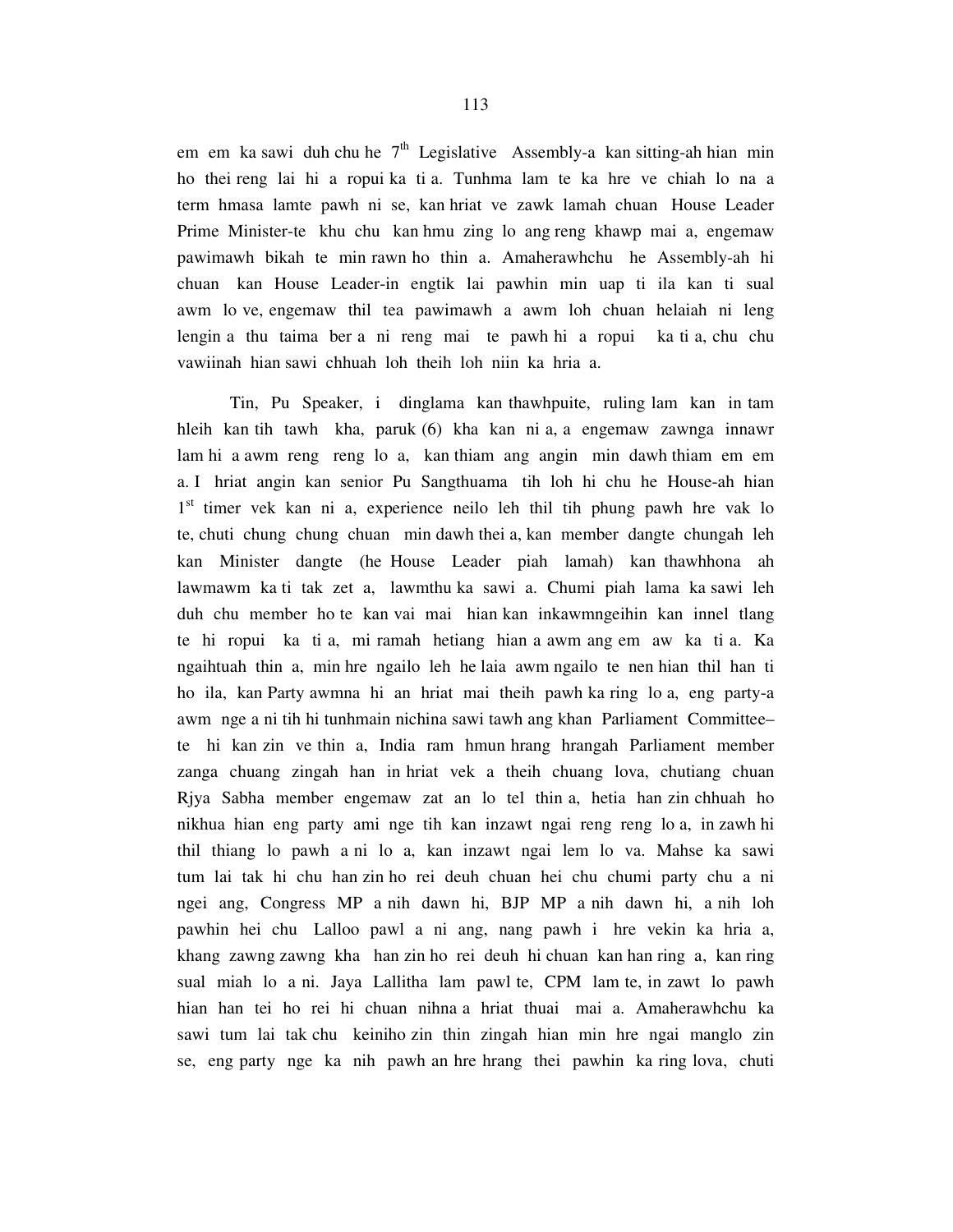khawp chuan kan inkawmngeih a, kan innel tlang a, hengte hi a ropui em em a ram danga awm hlei thei lo a niin ka hria a, Pu Speaker, ka han sawi zau hlek ang a, he House-ah hian ka sawi tawh em aw ka hre lo a, tumkhat chu Vajpayee Prime Minister a nih lai khan Jayalalitha kha Tamil Nadu lamah Chief Minister a ni a, chutih lai chuan Prime Minister thawhpui kha chu TR Balu te lam ho DMK ho kha an ni a, Prime Minister Chennai-ah a kal a, Jayalalitha kha Chief Minister a nih lai a ni a, a lo hmuak a, mahse a programmeah khan a tel duh lo a ni. 'Engngati nge i tel loh' an tih chuan DMK TR Balu te nen platform khata thut kha a lo theih reng reng loh hi a ni a, a lo dawngsawng a a tih tur a ti a, a function-ah hi chuan a kal lo a ni. Chung ka sawi kualna chhan chu keini chuan kha lamah kha chuan harsatna engmah kan nei lo te hi a lawmawm em em a ni zingah te pawh ka sawi zauh zauh thin a, min han thlan tlin ve takah hi chuan kan zuk training ho ta mai te kha rei kan training hma khan kan inkawmngeih em em a, inhre em em lo tura kan ngaih (a hmingte pawh han lam ila) member zahawm tak Pu Beichhua leh Pu T. Sangkunga te phei hi chu an inkawmngeih bawk si, MP thlan boruak kha a hnai tawh khawp mai bawk si, 'ti teh, MP thlan hi chu Mizo Dan alawm le, in lawm ang aw, i bialah Congress kan sawi mawi ang a, ka bialah MNF kan sawi mawi dawn nia,' te hi an in ti a, tikhan fiamthuin inkawmngeih em em hian kan in fiam tlang thei a. Assembly Committee ang a kan zin chhuah nikhuaah pawh kan staff-te pawh hian nuam an ti phianin ka hria a, chung zawng zawng chu member zawng zawng te kan inkawmngeihnaah te khan a mawhphurtu chu nang leh kan House Leader leh kan member dang te an ni a, lawmthu sawi tulin ka hria a. Vawiinah hun tawp lam deuh kan lo thleng chho ta te pawh leh lamah chuan a lunglen thlak dawn hlein ka hria.

 Chutih mek lai chuan kan vannei hlein ka hria a, Assembly dangah kha chuan eng emaw vanduaina han tawka by-election han ngaih changte, member thi han sun te pawh a awm thin a. Tun tumah hi chuan Pathian kaihhruainain tun hun hi kim takin kan thleng thei a. Amaherawhchu vawiinah kan zingah hrisel that tawk loh deuh avangin member zahawm tak Pu Dinga erawh a tel thei lo a, a pawi hle a. Amaherawhchu midang te pawh eng emaw harsatna han tawk bawk thin mah ila, vawiinah kim takin hun tawp lam kan han hmang ho thei te, kan han thu ho thei te hi a lawmawm ka ti tak zet a. Chung chu i kaihhruainaah a nih rualin kan zavaia member zawng zawng tein duhsak tawnna leh in unauna te, relation tha tak kan han nei chho zel hi Mizoram leh Mizo hnam tan entawk tlakin ka hria a. Hei hi vawng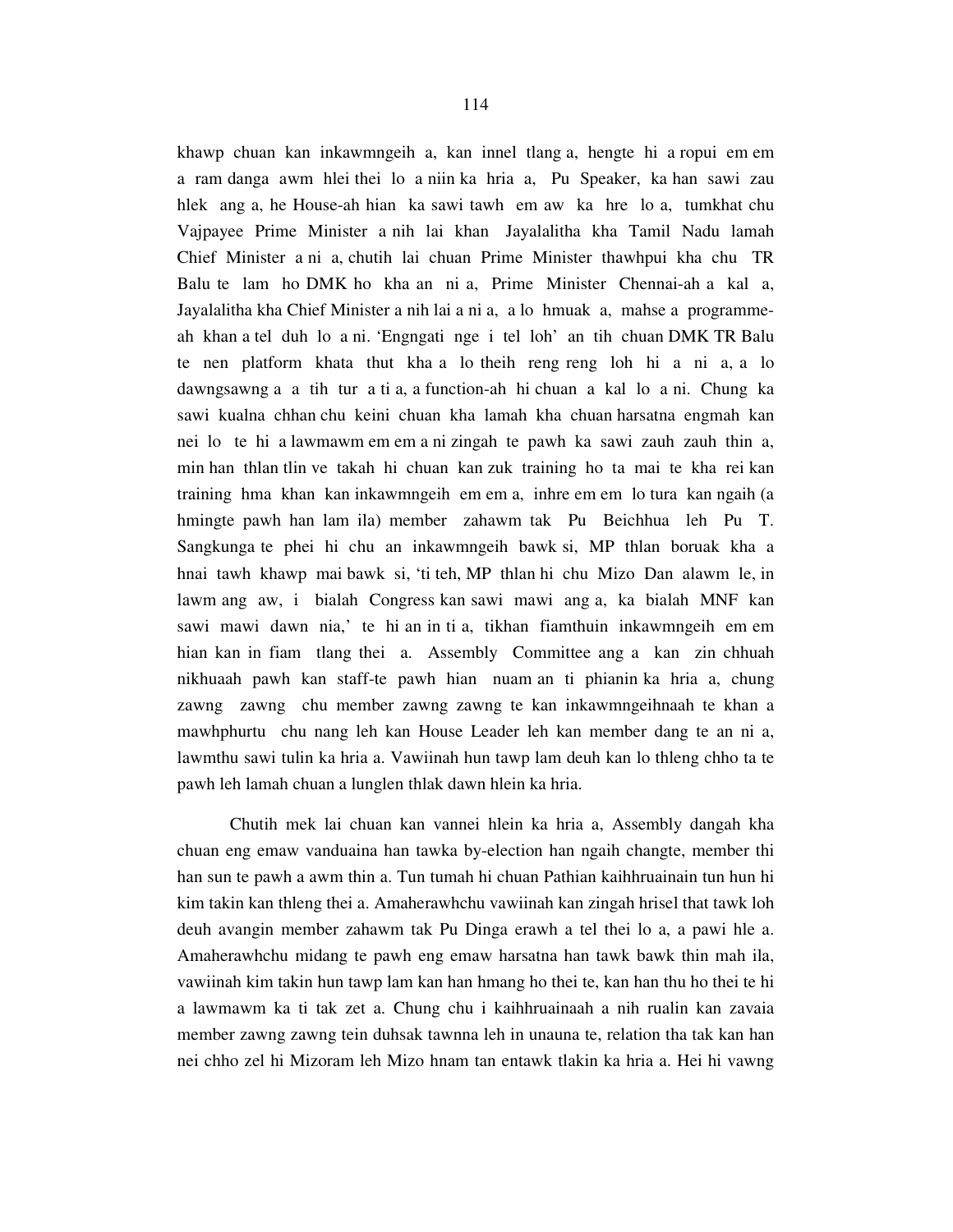nung zel ila. Khawi hmunah pawh awm ila, hetianga kan inlungrual thap hi chuan he ram hi a ngaihtuahawm ngai lovang a, he hnam hi a ngaihtuahawm ngai lovang tih hi vawiinah hian Pu Speaker, ka rawn sawi ve duh a ni. Ka lawm e.

**SPEAKER** : A lawmawm e, tunah chuan kan House Leader, kan Chief Minister ni bawk Pu Lal Thanhawla sawm ila.

**Pu LAL THANHAWLA, CHIEF MINISTER** : Pu Speaker, ka lawm e. hetiang hun min pek hi beiseina chang pawh ka lo hre lo va. Member experience nei tha i ni a, a nachang hriaa min ko hi ka lawm khawp mai.

 A hmasa berin Pathian hnena lawmthu sawi a tul khawp mai. A chhan chu tuna kan ngaihthlak tak ang khan tun term-ah hian kan zavai hian dam leh hrisel takin a tawp kan thleng kim thap thei a. Hei hi thil vang tak a ni a, a lawmawm ka ti a. Tin, kan zingah kan member te leh kan Minister te phai lamah te treatment laa han kal ngai thin mahse kan in tawngtai sakna avangin dam tha in, dam leh hrisel in an lo haw thei zel te hi thil lawmawm tak a ni a, Pathian hnena lawmthu sawi tur kan ni a. Vawiinah erawh chuan kan hriat angin member zahawm tak Pu S.Laldingliana erawh chu a lo tel thei lo a. Amaherawhchu ani pawh phaia a awm laiin a lo haw hma te leh a lo haw hnu te pawhin kan hria a, ngaihtuahawm a ni tawh lo va, duh angin a la chak lo mai a ni. Tin, nimin lamah te a rawn tel na in Minister zahawm tak Pu P.C.Lalthanliana pawh tunah chuan duhthusam chu a la ni lo na in, stroke ang reng deuh a neih atangin a rawn dam tha leh tawh a. A tirah phei kha chuan zai te a ngai mai awm mang e aw te an ti hial a. Mahse chutiang ngai tur ni lo awm takin kan lo hria a, ama tawngkam ngei atang pawh in. Thil lawmawm tak a ni a, chung lam kaihhruaina kan dawng a, a lawmawm hle a ni.

 Tin, i kaihhruaina neih leh i experience neih chu kan hre vek a. I kaihhruaina hnuaiah House zahawm takin kan kal thei a, lawmawm tak a ni. Duhsak bik nei miah lovin kha leh chen kha min enkawl a, min hruai a. Thu lai a tul hunin i tan thin a kan Deputy Speaker zahawm tak nen, hei hi thil lawmawm tak a ni a. Hmun hrang hrangah, state hrang hrangah Assembly proceedings te kan lo thlir ve thin a. Hleih neihna te, tul lo taka in auh mai maina te leh awmzia pawh nei hranpa lo leh Legislator-te tih atana mawi lo ni awm taka han inauh nawmnah te a awm thin a. In kaihhruaina hnuaiah chutiang chu a awm lo te hi thil lawmawm tak a ni. Deputy Speaker pawh ka tawng tu huatthu ni suh se, tunge tha zawk ang aw tih khawpin keini member te hi chuan kan ngaihtuah thin a ni, tu kaihhruaina nge tha zawk tih te.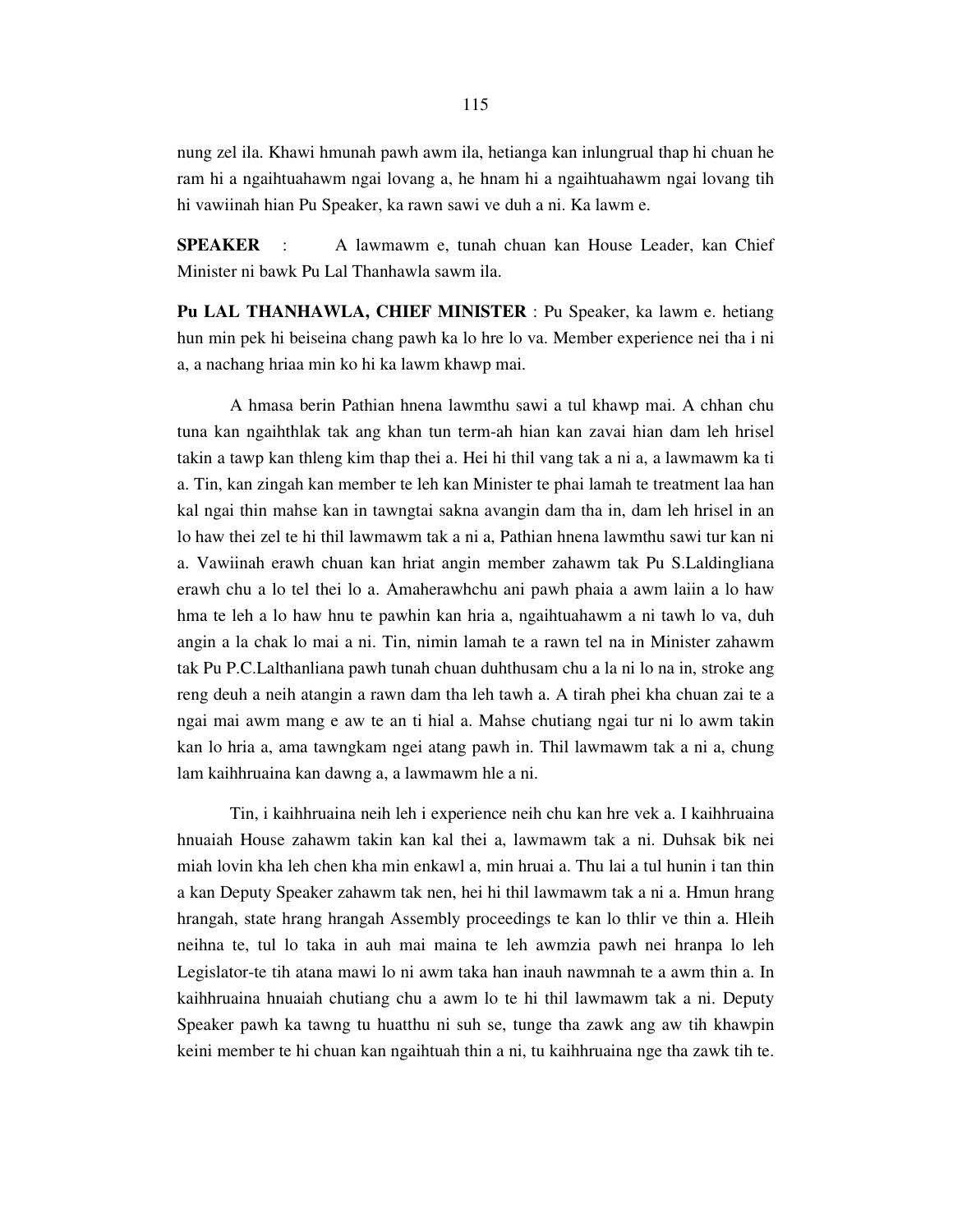Chutiang chuan in puitlin dan te, in experience te leh in that dan te a inang a, a lawmawm kan ti tak zet a ni.

 Tin, House zahawmna atan pawimawh tak chu opposition lam hi a ni a. Opposition constructive neih hi a hminga ruling party a awm te tan pawh thil vanneihthlak tak a ni. Chutiang chu tun tumah hian kan nei a, a lawmawm tak zet a. Opposition group leader leh member dang te hnenah pawh lawmthu ka sawi a ni.

 Nichina opposition group leader hnen atanga kan ngaihthlak tawh ang khan tun tum hi Pathian khawngaihna leh Champhai mipui leh Serchhip mipuite zarah tum kua (9) heta ka awmna hi a ni a. Opposition group leader thutnaah sawn tum li (4) ka thu tawh a, helamah hian tum nga (5) ka thutna a ni. Heng zawng zawngah hian Pathian hnenah lawmthu ka sawi a. Tin, a hmanrua Champhai leh Serchhip bial mipuite hnenah lawmthu sawi lo thei lo ka ni a, an hnenah hian lawmthu ka sawi a ni. He lai house-ah pawh hian inhnial buaina, tlema 'a mawi lo mang e aw' han tih tur te a awm tawh thin a. Mahse kan Speaker leh Deputy Speaker te kaihhruaina hnuaiah chuan khatiang a thleng miah lo te hi vanneihthlak tak a ni a. A credit erawh hi chu nangmahni pahnih lak tur nge ni ang a keini member ho tih erawh chu ka ngaihtuah deuh thin a. Engpawh nise kan inlawm tawn a ni tih a hriat a, a lawmawm khawp mai, heng hi thil vang a ni a, lawmawm ka ti.

 Tin, opposition lamah, ni e, kan hriat ang in tlea a thar deuh emaw, first timer tih ang reng te, mahni insitnaah an awm a nih pawhin khalam kha a lang miah lo va. Tin, a senior te pawh an awm a, zau zawk leh hmun changkang zawka experience nei te. Chungte avang chuan Assembly proceedings te pawh hi a zahawm hle a ni. Eng emaw han inhnial a, a bawp lawka in lak te a awm lo va. Amaherawhchu, party hrang na na na leh kan thil thlir dan te inang thap lo chu party khat amite pawh inhnial bawp bawp kan nei a, chutiang chang te chu a awm lo thei lo va.

 Tin, inhnial deuhte leh ngaihdan inanglo a han in chhuahchhal te, heng zawng zawng hi a kalphung a constructive a nih chuan a lawmawm vek mai a ni. Chuvangin a tu te tan pawh hian a constructive zawnga rilru kan pu a nih kha chuan a lawmawm em em a, vawiinah pawh tun tumah pawh kan opposition te constructive taka House chhungah leh House pawn lamah pawh inpawh taka kan inlawm tawnna hian kan House hi a ti zahawm a, a lawmawm ka ti a, President of India meuh lo kal pawhin helai chhung ngeiah khan min rawn fak a nih kha, kha kha thil lawmawm tak a ni. Chuvangin he tradition hi he House-ah hian chhunzawm zel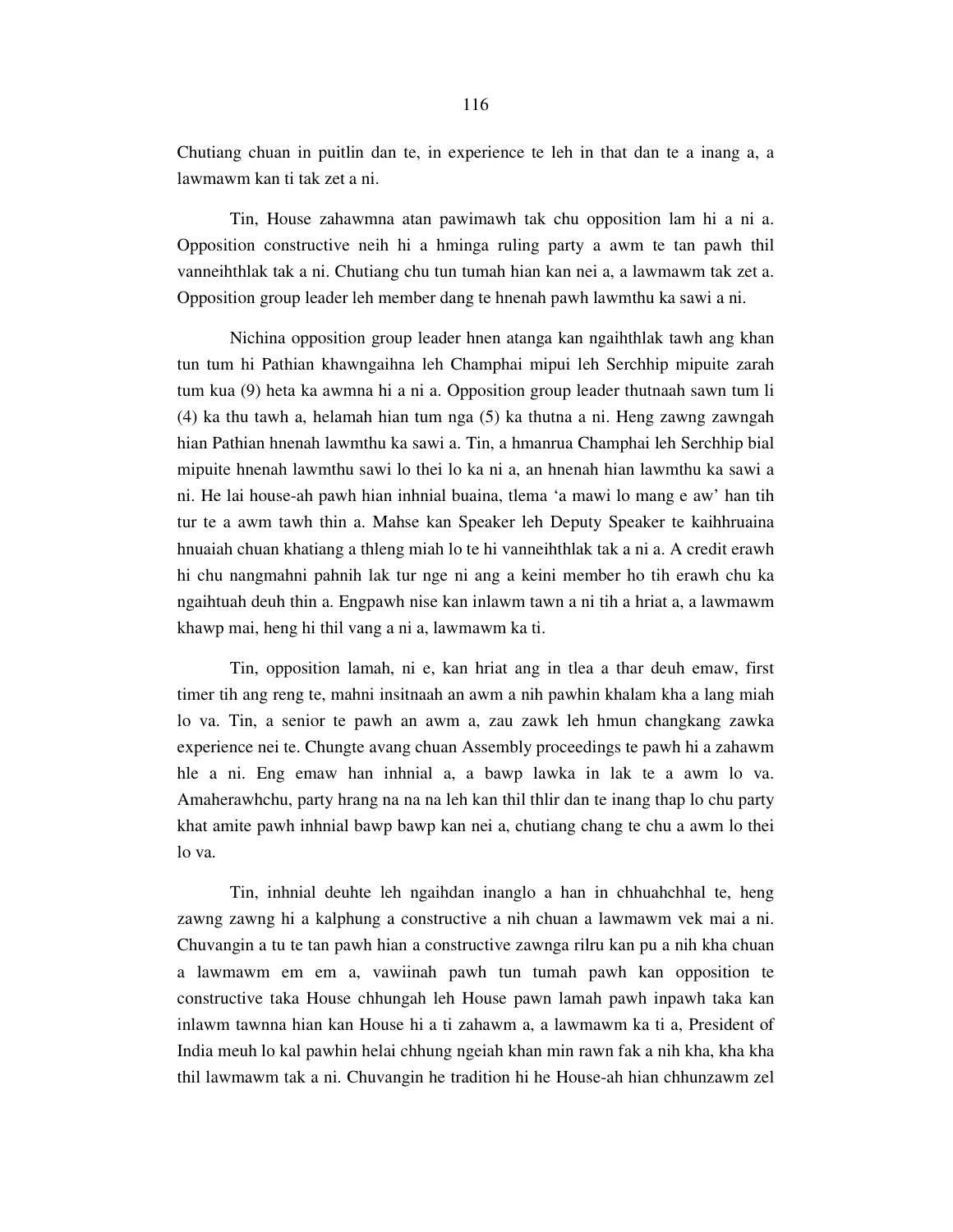ni se tih hi kan duh dan a ni. Vawiinah hian heta lo kal te hi inthlan leh ah House tharah a then hi chu an lang maithei a, a then hi chu kan lang tawh lo maithei a, mahse chuti chungin House lo la kal zel turah hian he tradition mawi tak hi Mizo kan nihna ang te pawhin kal zel sela a duhawm ka ti a.

 Tin, party hrang kan ni a, ngaihdan hrang nei kan ni a, policy leh ideology hrang nei kan ni. Mahse chumi kan hranna chu helai ah kan House zahawmna ti bawrhbang khawp a a awm ngailo te hi thil lawmawm tak a ni a. Heng zawng zawngah hian kan member zawng zawng te hnen a lawmthu ka sawi rualin kan Speaker te pahnih hnenah pawh lawmthu ka sawi a ni.

 Tin, he House hi tun hma House te ka thlirin member awmte hi experience tak tak, he House chhungah hian experience nei ni lo mah ila thil dang dangah, khawvel nun phung kal chho ah leh eizawnna kawng hrang hrangah mi experience nei tak tak te an awm a, lawyer engemaw zat an awm a, tin, ex-service a pangai mai nilo, Army-ah pawh officer lian te pawh ex-service kan nei a, tin, doctor te pawh kan nei a, engineer te kan nei a, chuvangin first timer kan ni emaw, ni lo emaw mahni line theuhah chuan mi experience tak tak te leh ka tawng tu huat thu ni suh selangin, vantlang chunglam tih theih an kat nuaih te hi a hminga helaia tlinglo taka Leader lo nih vena ah pawh a nuam a, a lawmawm ka ti a, khang zawng zawng khan keimahni leh keimahni kan in chawimawi a, he House kan chawimawi a, nangmahni te pawh kan chawimawi che u a ni tih kan hria a. Tin, kan hotute zingah treasury bench ho zingah mi experience tak tak an awm a. Speaker ni tawh te pawh ka nei a, chungte khaihruaina hnuaiah keini lam pawh kan theihpa tawpin kan in discipline ve a, helaiah official decorum te leh a dan kal lai te pawh theih ang tawk leh thiam ang tawka zah tur te pawhin kan in chah a, kan inchah loh pawhin kan senior te behavioral attitude atang te pawhin kan zir tlang niin ka hria a, a lawmawm ka ti takzet a.

 Tin, mi experience tak tak, Minister tum eng emaw zat lo ni tawh te kan nei a, Speaker leh Deputy Speaker ni tawh te bakah chungte kaihhruaina hnuaiah chuan kan theihpa tawpin in discipline in he House ti zahawm tur hian kan tang ve a, mahse chu ti chungin mihring kan ni a, Pu Speaker, a hminga Minister han nihte, tlin lohna tam tak kan nei a, he House chhungah ngei pawh hian mawilo deuh a kan lo khawsa a nih pawhin nang leh opposition member te ngaihdam ka dil rualin, i mi ngaihhna thiamna ka dil a, tling lo na na na chu inhrethiam turin ka in ngen a ni.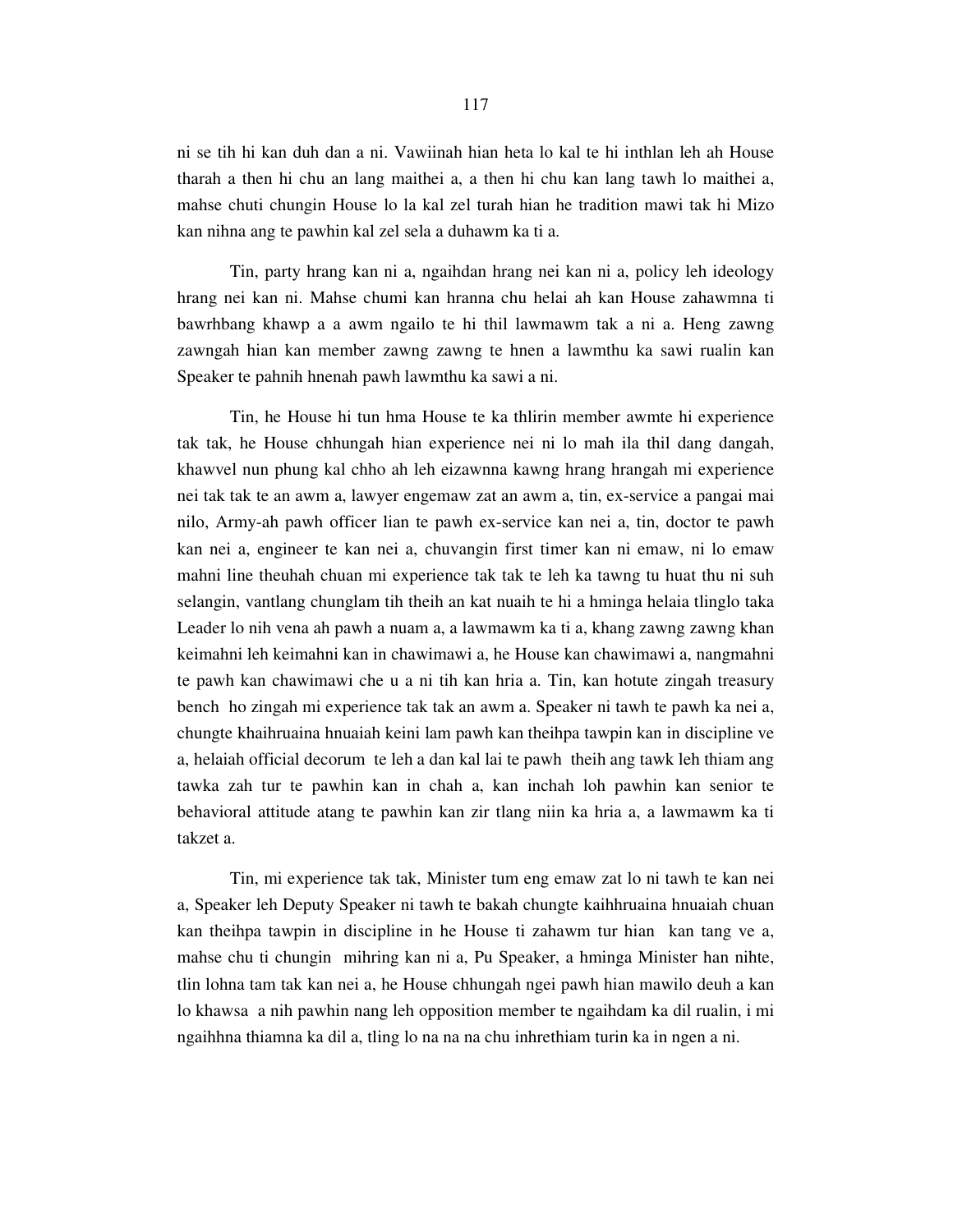A tlangpui thu in kan thawhhona a bench hrang hrang a mite pawh a lawmawm ka ti a. Tin, pawn lam atanga min thlir tute Zoram chhung ami te chauh ni lo, Zoram pawn amite pawhin he House-a kan member zahawm tak tak te khawsa zia te an fak thin te hi ka hria a ni. Tin, kan Governor lo kal tawh zawng zawng te pawhin an haw leh hnu hian a tam zawk hi chuan helai House hi chu India ram pumpuiah, khawvel ah pawh entawn tlak a ni, an ti thin a. Thenkhat phei chuan school tha takah Headmaster tha tak kaihruaina hnuaia awm ang an ni, te pawh min ti a ni. Chutiang chu mi changkang zawka ngaih te leh Zoram pawn lama miten min hmuh dan a ni a. Chuvangin hun lo kal zelah pawh he tradition mawi tak hi member lo ni zel tur ten entawn in zir se kan duh a. Tin, keini pawh kan thiam ang tawk tawka kan zavai hian in chawimawi tawna entawn tlaka in kaihruaina hnuaia kan awm te hi Pathian hnena lawmthu sawina tham a nih piah lamah kan zavai hian lawmthu in hrilh tawn tur te pawh kan ni em aw tih te ka ngaihtuah a. Chutaing thleng chuan he House decorum-te kan lo zaha kan lo kalpui hi a tha a, a lawmawm ka ti a. Hei hian kan House hi a ti zahawm a nih chuan kan ram, kan hnam kan chawimawi a, kan ti zahawm tihna a ni. Chuvangin hun lo kal zelah pawh chu chu helaia member zahawm tak rawn ni tur apiangin hria se, vawiina keinin kan lo tih loh palh leh kan tih loh vanga famkimlo te a awm a nih pawhin chung chu rawn ti famkim zel tu ni a, rawn ti tha tu ni a, rawn siamtha tu ni a, he House kaltlanga Mizoram leh hnam chawimawi tu ni turin ka duh a. Vawiinah helaiah tun term a kan hun hnuhnung kan hmanna ni two (2) chauh session ni mahse kan ram, kan hnam tan kan zavaia thatna tur ni a kan hriatah chuan kan tanrual zia, kan ngaithuahnate pawhin an zia leh Mizo kan nihna ah chuan kan chiang tlang a chumi chu helaia kan han lantir tlang te leh kan sakhua ah Pathian nung kaihhruai kan ni a, Pathian nung bia kan ni tih vawiina kan official Bill kan ngaituahnaah te a lang te hi a lawmawm ka ti a. Hnamdang tan pawh, ram kilkhawr bera cheng ni mah ila, hnam hnufual, tribal an tih ni mah ila, kha khan he hnam hi a chawimawi a, a ti zahawm a, chu chuan Lalpa pawh a chawimawiin ka hria a. He tradition hi kan hnunga lo kal zel turte pawhin zah taka rawn inzir chho leh, kan lo tih dikloh te pawh siam thaa, he ram leh hnam chawimawia, Pathian ropuina ni tura rawn inzir tur leh rawn tel ve turin ka duh a.

 A tawp berah chuan a hming in treasury bench kan ni a, sorkar kan ni a, kan sawihonaah te tawngkam dengkhawng deuh leh inti sorkar taka awmna te kan lo nei palh a nih chuan, Opposition lam te leh helaia kan thawhpui zawng zawngte pawhin, a bikin Minister-te pawhin min ngaidama hre reng tawhlo turin ka ngen vek a. He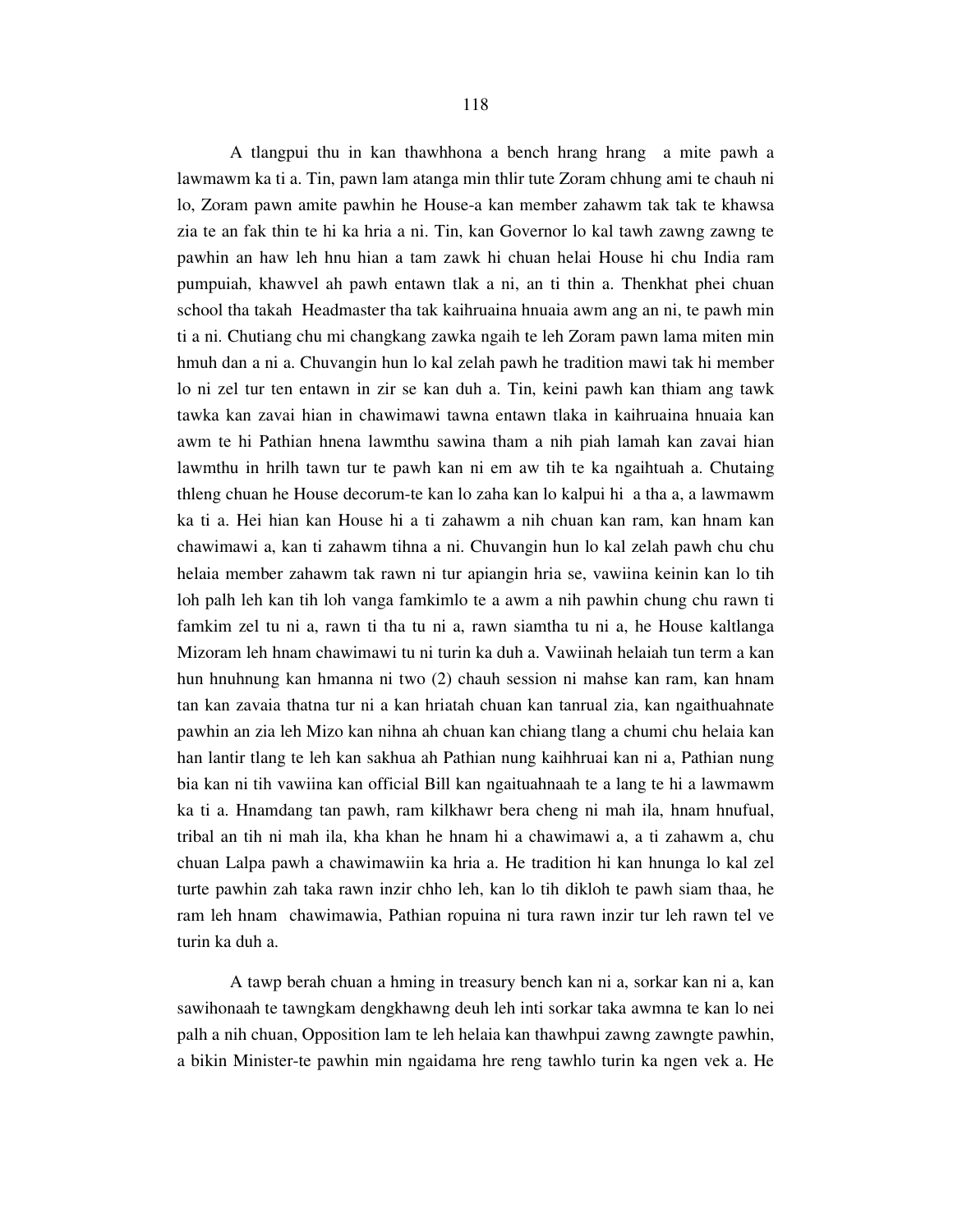House-a member zawng zawngte hi Pathianin min kaihruaiin, kan chhung leh khat, kan tu leh fate nen lam pawha malsawmna dawng zel turin duhsakna, nang leh kan Deputy Speaker te nen ka hlan che u a ni. Ka lawm e.

**SPEAKER** : Aw le, kan leader te pahnih thusawi kan ngaithla tawh a, kan lawm hle a ni. Kan House Leader sawi ang khan, a tharin mahni rilru theuh ah Pathian hnenah lawmthu sawi ila. Dam tlang takin a tawp kan thleng thei a, hei hi Pathian zar tak tak a ni tih hre nawn leh ila. Tin, kei pawh ka lawm khawp mai.

 Ka ngaihtuah thin a, Assam Rifles te hi in tlar ta ila ka tling awm si lova ka ti thin. Chutih laiin, he Chair-ah te ka han thu a, kan rawn lut in han dingkhawm te ka ngaihtuah hian democracy ropui zia a lang chiang hlein ka hria a, ropui ka ti em em a ni. Tin, ka sawi tawh thin angin, opposition lam kha hmarcha, a tawka thak, chawhmeh ti tui em em hi an ang a, an thak lutuk lo a, chu chuan House kaihhruai a ti nuam a, Mizoram mipuite tan hian chawhmeh tui tak min siam sak a, a lawmawn hle a.

 Tin, chutih lai chuan kan Group Leader sawi ang khan kan House Leader hi (Parliament leh state dang dang te, India ram chang loah pawh ka hmu ve tawh thin a) House-a thut a taima em em a ni. Hetianga taima House Leader hi an vang khawp ang; hei hi chhinchhiah tlak a ni. Kan vai hian kan rilru in fak ila, a taimakna te, a inpekzawhna te, hei hi Mizoram mipuite a chawimawi vena a ni. Tin, kan vai hian kan tha em em a, MLA te tumah tul lova chhuak mai mai kan awm lo; kan inthiar a, kan lut leh a, he House-a kan thil tih tur hi kan ngaipawimawh tlang em em a ni. Hei hian Mizoram leh hnam a chawimawi a, kan kristianna pawh a chawimawi a, mahni hna kan tuiin kan ngai pawimawh tih a chiang em em a ni.

 Chulo leh ka rilru khawih em em thin chu kan incheina hi a ni. Kan incheina hian kan rilru eng emaw chen a sawi lang a ni. Sapin 'neat and tidy' an tih ang hian he House-a kan incheina hi a felfai tha em em a. hei hian he House hi a chawimawi a, chu chang ni lovin Mizoram hnam pumpui, kan kristianna nen a chawimawi a ni, a lawmawm hle a ni.

 Tuna kan thukhawm hi a tawpna ni lo mai se ka duh a, Krismas dawn, December Ni 25 hmain, 'By law established' tih kha sawi leh theuh thei ila kan in duhsak em em a, chumi atan chuan kan vaiin hriselna leh hlawhtlinna kan in duhsak em em a ni.